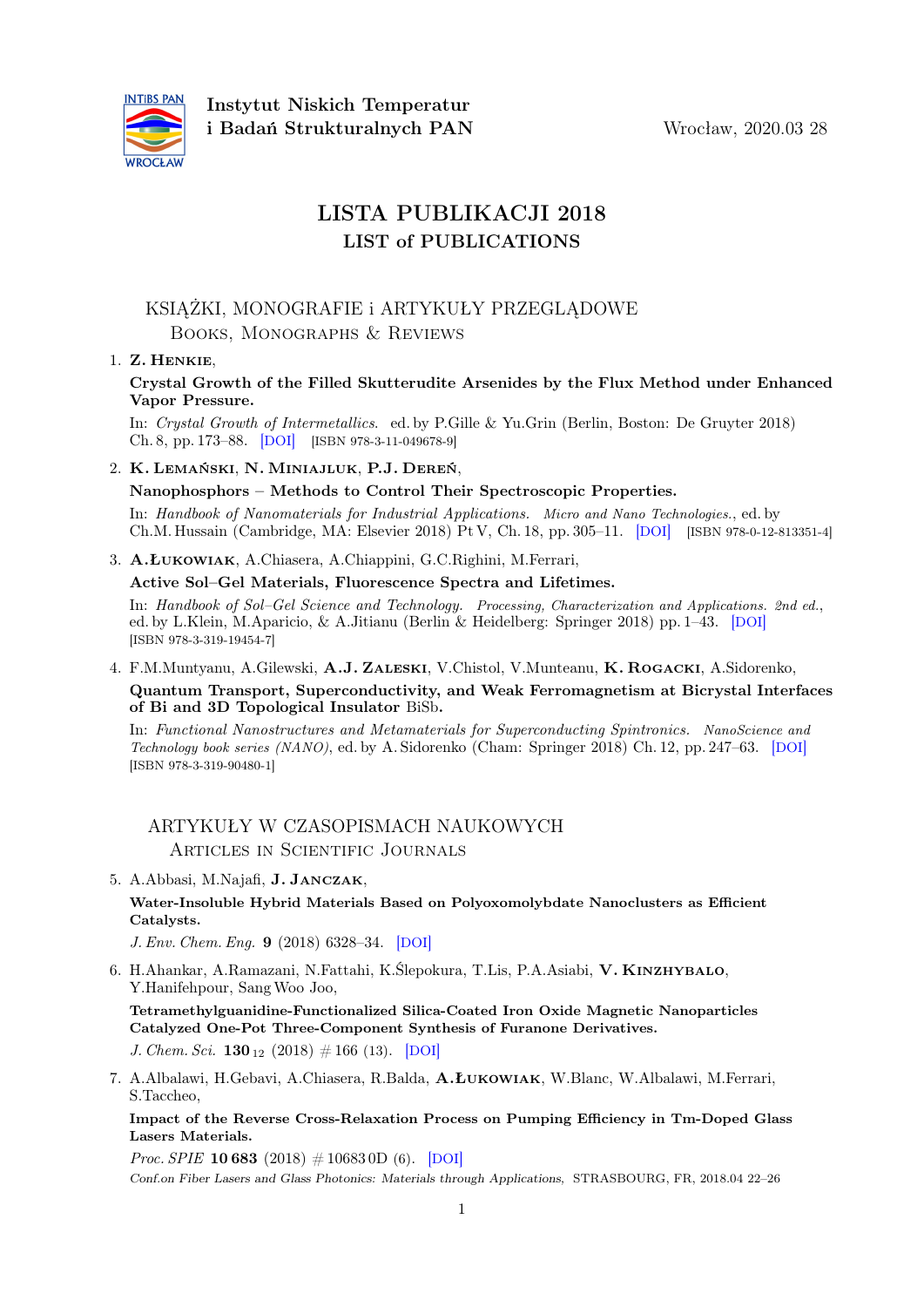8. H.Algarni, M.S.Al-Assiri, M.Reben, I.V.Kityk, B.Burtan-Gwizdała, H.H.Hegazy, Ahmad Umar, E.Yousef, R. Lisiecki,

Erbium-Doped Fluorotellurite Titanate Glasses for Near Infrared Broadband Amplifiers. Opt. Mater. 83 (2018) 257–62. [[DOI](https://dx.doi.org/10.1016/j.optmat.2018.06.020)]

9. M.Amini, Sh.Najafi, J. Janczak, Copper(I) Complex of 2,9-Dimethyl-1,10-Phenanthroline: Synthesis, Structure, and Catalytic Properties.

Inorg. Chim. Acta 482 (2018) 333–39. [[DOI](https://dx.doi.org/10.1016/j.ica.2018.06.032)]

- 10. V.Apinyan, T.K. Kopeć, High Energy Shift in the Optical Conductivity Spectrum of the Bilayer Graphene. Eur. Phys. J. B  $91_{12}$  (2018)  $\#310$  (13). [[DOI](https://dx.doi.org/10.1140/epjb/e2018-90407-y)]
- 11. V.Apinyan, T.K. Kopeć, Spectral Properties of Excitons in the Bilayer Graphene. Physica E 95 (2018) 108–20. [[DOI](https://dx.doi.org/10.1016/j.physe.2017.09.015)]
- 12. V.Apinyan, T.K. Kopeć,

Ultraviolet Absorption Spectrum of the Half-Filled Bilayer Graphene. Superlatt. Microstr. 119 (2018) 166–80. [[DOI](https://dx.doi.org/10.1016/j.spmi.2018.04.036)]

- 13. F.Armetta, D. Hreniak, Ł.Marciniak, E.Caponetti, M.L.Saladino, Synthesis of Yttrium Aluminum Garnet Nanoparticles in Confined Environment III: Cerium Doping Effect. Opt. Mater. 85 (2018) 275–80. [[DOI](https://dx.doi.org/10.1016/j.optmat.2018.08.060)]
- 14. G.Azadi, R.Bagheri, R.Bikas, Y.Mousazade, Junfeng Cui, Zhenlun Song, V. KINZHYBALO, Jian-Ren Shen, S.I.Allakhverdiev, M.M.Najafpour,

A Transparent Electrode with Water-Oxidizing Activity.

*Int. J. Hydrogen Energy*  $43_{51}$  (2018) 22 896-904. [[DOI](https://dx.doi.org/10.1016/j.ijhydene.2018.10.146)]

- 15. J. BARAN, N.A.Davydova, M. DROZD, E.A.Ponezha, V.Ya.Reznichenko, Spectroscopic and Thermal Analyses of Ortho-Benzylphenol Crystalline Polymorphism. Ukr. J. Phys.  $63_2$  (2018) 95–101. [[DOI](https://dx.doi.org/10.15407/ujpe63.2.95)]
- 16. A.Baranik, A.Gągor, I.Queralt, E.Marguí, R.Sitko, B.Zawisza,

Ceria Nanoparticles Deposited on Graphene Nanosheets for Adsorption of Copper(II) and Lead(II) Ions and of Anionic Species of Arsenic and Selenium. Microchim. Acta  $185_5$  (2018)  $\#264$  (9). [[DOI](https://dx.doi.org/10.1007/s00604-018-2806-6)]

17. A.Baranik, A.Gągor, I.Queralt, E.Marguí, R.Sitko, B.Zawisza, Determination and Speciation of Ultratrace Arsenic and Chromium Species Using Aluminium Oxide Supported on Graphene Oxide. Talanta 185 (2018) 264–74. [[DOI](https://dx.doi.org/10.1016/j.talanta.2018.03.090)]

18. A.Baranik, R.Sitko, A.Gągor, I.Queralt, E.Marguí, B.Zawisza, Graphene Oxide Decorated with Cerium(IV) Oxide in Determination of Ultratrace Metal Ions and Speciation of Selenium.

Anal. Chem.  $90<sub>6</sub>$  (2018) 4 150-59. [[DOI](https://dx.doi.org/10.1021/acs.analchem.8b00137)]

19. A.Baranik, R.Sitko, A.Gągor, B.Zawisza,

Alumina / Nano-Graphite Composite as a New Nanosorbent for the Selective Adsorption, Preconcentration, and Determination of Chromium in Water Samples by EDXRF. Anal. Bioanal. Chem. 410<sub>29</sub> (2018) 7793-802. [[DOI](https://dx.doi.org/10.1007/s00216-018-1397-8)]

20. T.J. Bednarchuk, V. Kinzhybalo, E.Markiewicz, B.Hilczer, A.Pietraszko, Structure, Dielectric and Electric Properties of Diisobutylammonium Hydrogen Sulfate Crystal. J. Solid State Chem. 258 (2018) 753–61. [[DOI](https://dx.doi.org/10.1016/j.jssc.2017.11.042)]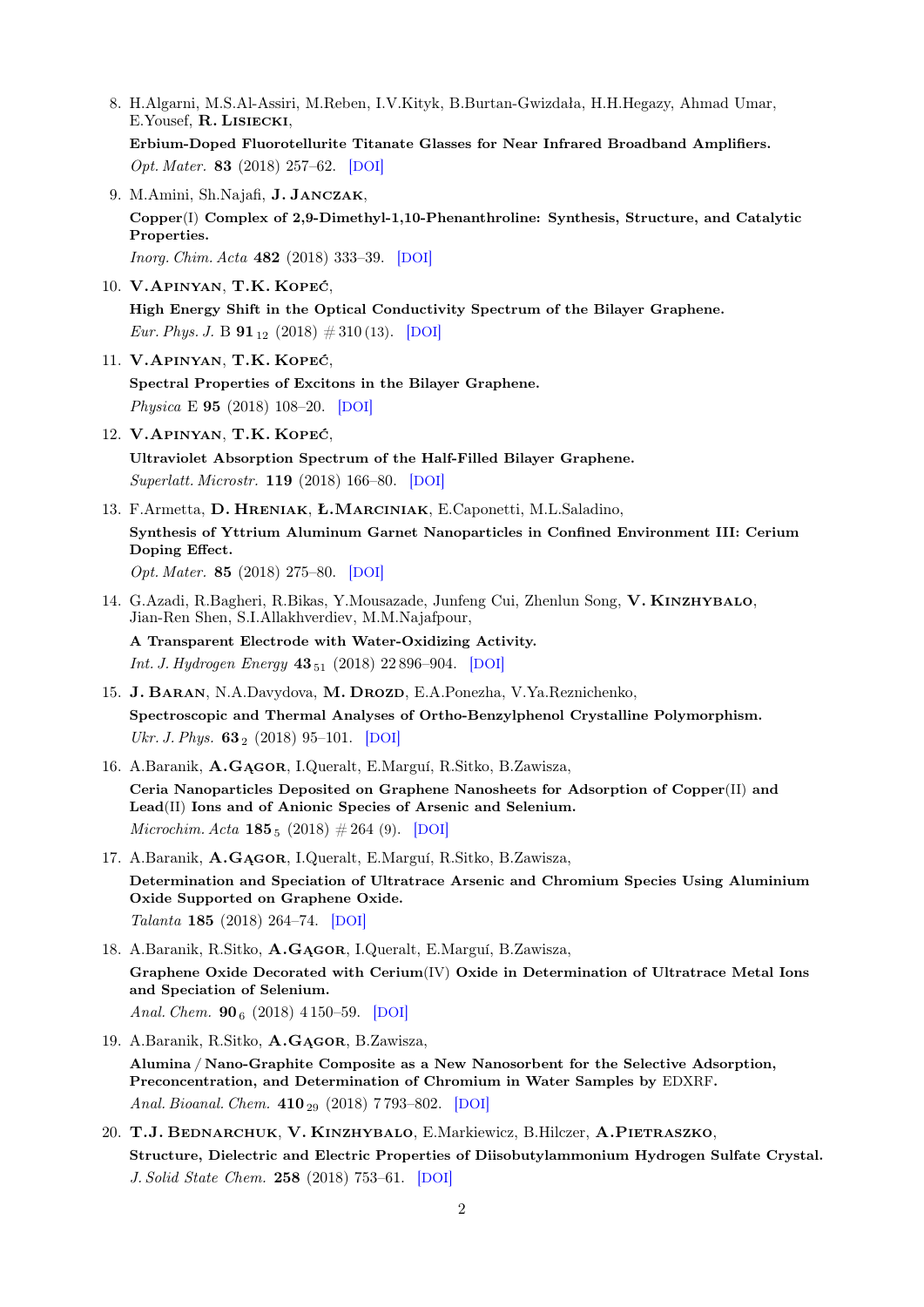21. I.B.Berkutov, V.V.Andrievskii, Yu.A.Kolesnichenko, Yu.F.Komnik, O.A.Mironov, The Overheating Effects in Germanium Quantum Well with Two Subbands Occupied.  $\Phi$ us. Husk. Temp. 44<sub>8</sub> (2018) 1018–24.

Also in: Low Temp. Phys. 44 <sup>8</sup> (2018) 797–802. [[DOI](https://dx.doi.org/10.1063/1.5049161)]

- 22. O.S. Bezkrovnyi, P. Kraszkiewicz, M. Ptak, L.Kępiński, Thermally Induced Reconstruction of Ceria Nanocubes into Zigzag {111}-Nanofacetted Structures and Its Influence on Catalytic Activity in CO Oxidation. Catal. Commun. 117 (2018) 94–98. [[DOI](https://dx.doi.org/10.1016/j.catcom.2018.08.005)]
- 23. O. Bezkrovnyi, M.A.Małecka, R. Lisiecki, V.Ostroushko, A.G.Thomas, S.Gorantla, L.Kępiński,

The Effect of Eu Doping on the Growth, Structure and Red–Ox Activity of Ceria Nanocubes. Cryst Eng Comm 20<sup>12</sup> (2018) 1698–704. [[DOI](https://dx.doi.org/10.1039/C8CE00155C)]

24. D.Bochenek, R.Skulski, P.Niemiec, D.Brzezińska, K. Rogacki,

The Magnetic and Electric Measurements of the Multiferroic  $PbFe_{1/2}Nb_{1/2}O_3$  Ceramics Obtained Using Hot Uniaxial Pressure Method. Arch. Metall. Mater. 63<sub>3</sub> (2018) 1243-47. [[DOI](https://dx.doi.org/10.24425/123797)]

25. T.Bodziony, S.M.Kaczmarek, V.H. Tran, P.Figiel, A.Biedunkiewicz, G.Leniec, Magnetic Properties of AISI 316L Stainless Steel Doped with Nanocrystalline Ti–B–C Powders.

*Mater. Res. Express*  $5 (2018) # 126105 (11)$ . [[DOI](https://dx.doi.org/10.1088/2053-1591/aae115)]

26. B. Bondzior, P.J. Dereń,

The Role of Hypersensitive Transition in  $Eu^{3+}$  Optical Probe for Site Symmetry Determination in BaScBO–SrScBO Solid-Solution Phosphor.

J. Lumin. 201 (2018) 298–302. [[DOI](https://dx.doi.org/10.1016/j.jlumin.2018.05.001)]

27. B. Bondzior, N. Miniajluk, P.J. Dereń,

Pair Luminescence in  $Cr^{3+}$ -Doped Ba<sub>2</sub>Mg(BO<sub>3</sub>)<sub>2</sub>. Opt. Mater. 79 (2018) 269–72. [[DOI](https://dx.doi.org/10.1016/j.optmat.2018.03.028)] 6th Int.Worksh.on Advanced Spectroscopy & Optical Materials (IWASOM '17) GDAŃSK, PL, 2017.07 09–14

28. B.Borak, J.Krzak, M. Ptak, W. Stręk, A.Łukowiak,

Spherical Nanoparticles of Europium-Doped Silica–Calcia Glass and Glass-Ceramic: Spectroscopic Characterization. J. Mol. Struct. 1166 (2018) 48–53. [[DOI](https://dx.doi.org/10.1016/j.molstruc.2018.04.019)]

29. D.Brzezińska, R.Skulski, D.Bochenek, P.Niemiec, A.Chrobak, Ł.Fajfrowski, S. Matyjasik, The Magnetic and Electric Properties of PZT–PFW–PFN Ceramics. J. Alloy. Compd. 737 (2018) 299–307. [[DOI](https://dx.doi.org/10.1016/j.jallcom.2017.12.055)]

30. E.M.Carnicom, J.Strychalska-Nowak, P.Wiśniewski, D. Kaczorowski, W.Xie, T.Klimczuk, R.J.Cava,

Superconductivity in the Superhard Boride  $WB_{4,2}$ . Supercond. Sci. Techn. **31** (2018)  $\#$  11 5005 (7). [[DOI](https://dx.doi.org/10.1088/1361-6668/aade5a)]

31. J.M. de Carvalho, C.C.S.Pedroso, I.P.Machado, J.Hölsä, L.C.V.Rodrigues, P. Głuchowski, M.Lastusaari, H.F.Brito,

Persistent Luminescence Warm-Light LEDs Based on Ti-Doped RE<sub>2</sub>O<sub>2</sub>S Materials Prepared by Rapid and Energy-Saving Microwave-Assisted Synthesis.

J. Mater. Chem. C  $6_{33}$  (2018) 8 897-905. [[DOI](https://dx.doi.org/10.1039/C8TC01826J)]

32. N.M.Cepeda-Sánchez, J.A.Díaz-Guillén, M. Mączka, U.Amador, A.F.Fuentes, Cations Size Mismatch versus Bonding Characteristics: Synthesis, Structure and Oxygen Ion Conducting Properties of Pyrochlore-Type Lanthanide Hafnates. J. Mater. Sci. 53<sub>19</sub> (2018) 13513-29. [[DOI](https://dx.doi.org/10.1007/s10853-018-2402-5)]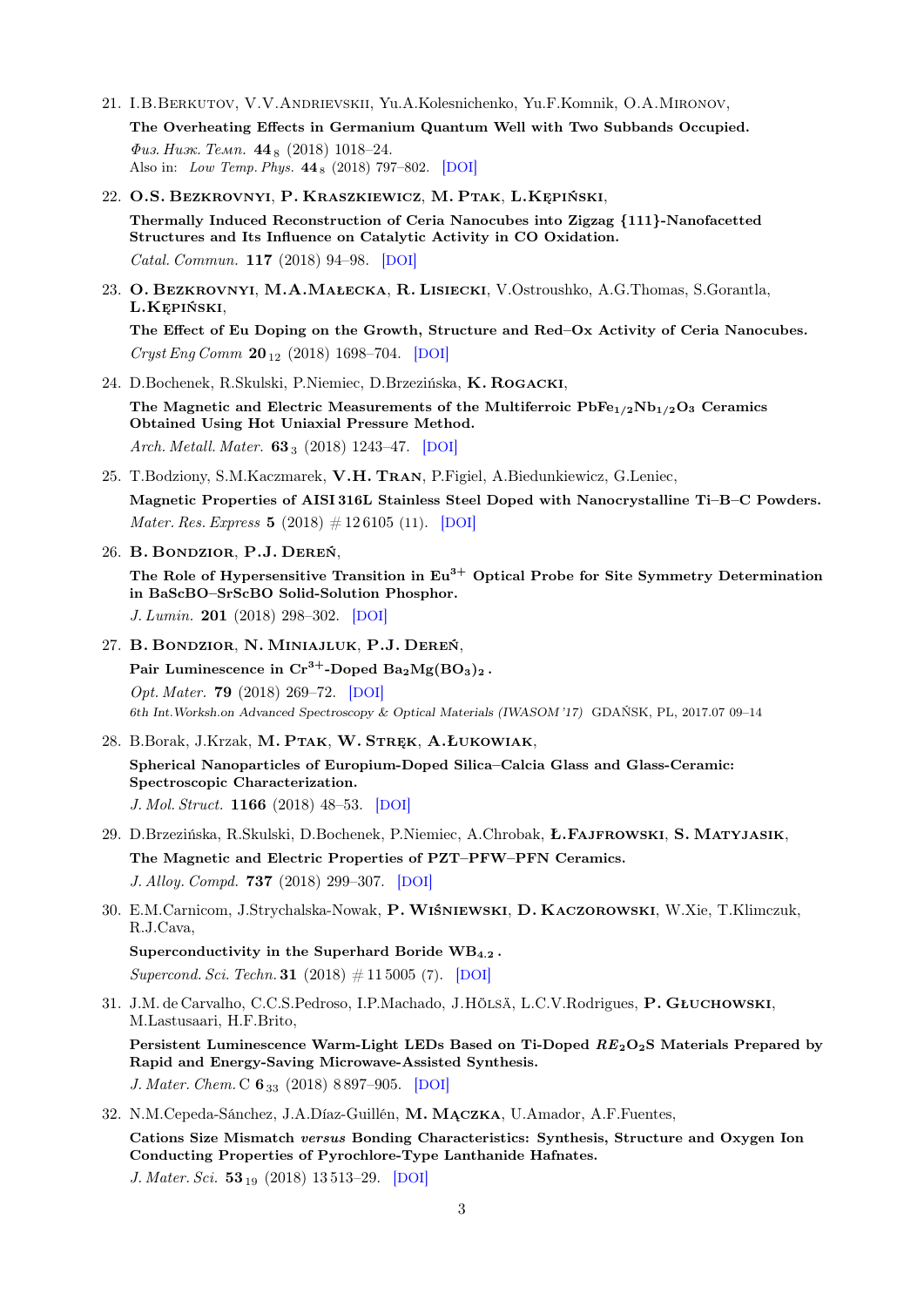33. M.A.Chaika, N.A.Dulina, A.G.Doroshenko, S.V.Parkhomenko, O.V.Gayduk, R. Tomala, W. Stręk, D. Hreniak, G.Mancardi, O.M.Vovk, Influence of Calcium Concentration on Formation of Tetravalent Chromium-Doped  $Y_3Al_5O_{12}$ Ceramics. Ceram. Int. 44<sup>12</sup> (2018) 13 513–19. [[DOI](https://dx.doi.org/10.1016/j.ceramint.2018.04.182)] 34. G. Chajewski, M. Samsel-Czekała, A.Hackemer, P.Wiśniewski, A.P. Pikul, D. Kaczorowski, Superconductivity in  $YTE_2Ge_2$  Compounds (TE = d-Electron Transition Metal). Physica B 536 (2018) 767–72. [[DOI](https://dx.doi.org/10.1016/j.physb.2017.10.063)] [19th] Int.Conf.on Strongly Correlated Electron Systems (SCES 2017) PRAGUE, CZ, 2017.07 17–21 35. G. Chajewski, P.Wiśniewski, A.Hackemer, A.P. Pikul, D. Kaczorowski, Superconductivity in Single Crystalline  $\text{YPd}_2\text{Ge}_2$ . Physica B 536 (2018) 761–66. [[DOI](https://dx.doi.org/10.1016/j.physb.2017.10.076)] [19th] Int.Conf.on Strongly Correlated Electron Systems (SCES 2017) PRAGUE, CZ, 2017.07 17–21 36. A.Chiasera, L.Criante, S.Varas, G.Della Valle, R.Ramponi, M.Ferrari, L.Żur, A.Łukowiak, I.Kriegel, M.Bellingeri, D.Cassi, F.Scotognella, One-Dimensional Disordered Photonic Structures with Two or More Materials. *Proc. SPIE* **10 683** (2018)  $\# 10683$  2M (6). [[DOI](https://dx.doi.org/10.1117/12.2306306)] Conf.on Fiber Lasers and Glass Photonics: Materials through Applications, STRASBOURG, FR, 2018.04 22–26 37. A.Chiasera, C.Meroni, S.Varas, S.Valligatla, F.Scotognella, Y.G.Boucher, A.Łukowiak, L.Żur, G.C.Righini, M.Ferrari, Photonic Band Edge Assisted Spontaneous Emission Enhancement from All  $Er<sup>3+</sup> 1-D$  Photonic Band Gap Structure. Opt. Mater. 80 (2018) 106–9. [[DOI](https://dx.doi.org/10.1016/j.optmat.2018.04.034)] 38. A.Chiasera, F.Scotognella, Y.Boucher, A.Łukowiak, D.Ristić, G.Speranza, C.Meroni, S.Varas, L.Żur, M.Ivanda, S.Taccheo, R.Ramponi, G.C.Righini, M.Ferrari, Fabrication by rf-Sputtering and Assessment of Dielectric  $Er<sup>3+</sup>$ - Doped Monolithic 1-D Microcavity for Coherent Emission at  $1.5 \mu$ . *Proc. SPIE* **10 683** (2018)  $\# 106830Q$  (10). [[DOI](https://dx.doi.org/10.1117/12.2306413)] Conf.on Fiber Lasers and Glass Photonics: Materials through Applications, STRASBOURG, FR, 2018.04 22–26 39. A.V.Chitnis, H.Bhatt, M. Mączka, M.N.Deo, N.Garg, Remarkable Resilience of the Formate Cage in a Multiferroic Metal Organic Framework Material: Dimethyl Ammonium Manganese Formate (DMAMnF). Dalton Trans. 47<sup>37</sup> (2018) 12 993–13 005. [[DOI](https://dx.doi.org/10.1039/C8DT03080D)] 40. V.Chzhan, I.Tereshina, G.Burkhanov, G.Politova, H. DRULIS, Magnetic Phase Diagrams of Gd–H, Tb–H, Dy–H Systems. EPJ Web Conf. 185 (2018)  $\# 05011$  (4). [[DOI](https://dx.doi.org/10.1051/epjconf/201818505011)] Moscow Int.Symp.on Magnetism (MISM 2017) MOSCOW, RU, 2017.07 01–05 41. B. Cichy, A.Olejniczak, W. Stręk, Metal–Ligand Interaction in Ternary  $A_{gx}I_{hx}S_y$  Clusters – (TD)DFT Study. J. Lumin. 193 (2018) 79–83. [[DOI](https://dx.doi.org/10.1016/j.jlumin.2017.07.032)] 42. K. Ciesielski, G. Chajewski, M. Samsel-Czekała, A.Hackemer, P. Obstarczyk, A.P. Pikul, D. Kaczorowski, Electronic Properties of  $LaTE<sub>2</sub>Ge<sub>2</sub>$  (TE = Fe, Co, Ni, Cu, Ru). Solid State Commun. 280 (2018) 13–17. [[DOI](https://dx.doi.org/10.1016/j.ssc.2018.05.013)] 43. J. Ćwik, Yu.Koshkid'ko, N.A.de Oliveira, A.Mikhailova, K.Nenkov, Effect of Composition Changes on the Structural, Magnetic and Thermodynamic Properties in Tb1−xDyxNi<sup>2</sup> Intermetallic Compounds. J. Alloy. Compd. 769 (2018) 588–96. [[DOI](https://dx.doi.org/10.1016/j.jallcom.2018.08.049)]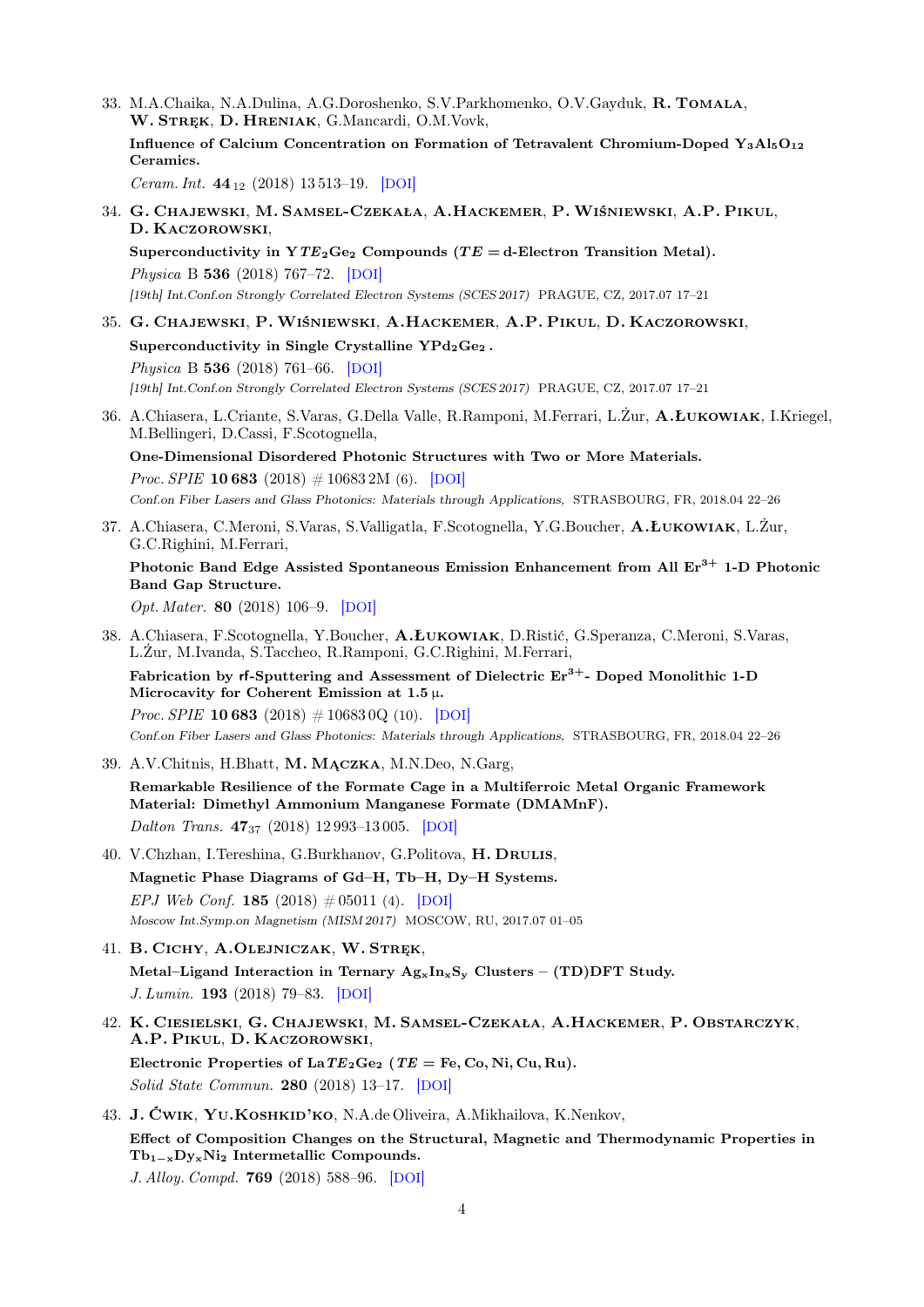44. J. Ćwik, Yu.Koshkid'ko, K.Nenkov, E.A.Tereshina, K. Rogacki, Structural, Magnetic and Magnetocaloric Properties of HoNi<sub>2</sub> and ErNi<sub>2</sub> Compounds Ordered at Low Temperatures.

J. Alloy. Compd. 735 (2018) 1088–95. [[DOI](https://dx.doi.org/10.1016/j.jallcom.2017.11.194)]

- 45. M.Czaja, R. Lisiecki, A.Chrobak, R.Sitko, Z.Mazurak, The Absorption- and Luminescence Spectra of  $Mn^{3+}$  in Beryl and Vesuvianite. Phys. Chem. Miner.  $45_5$  (2018) 475–88. [[DOI](https://dx.doi.org/10.1007/s00269-017-0934-x)]
- 46. F.Czechowski, R. Klimkiewicz,

Struktura produktów pirolizy kwasów huminowych węgla brunatnego i katalityczne właściwości utlenionych karbonizatów. [Structure of Pyrolysis Products from Brown Coal Humic Acids and Catalytic Properties of Oxidized Carbonizates.] Górnictwo Odkrywkowe 59<sub>1</sub> (2018) 27–38 [in Polish].

- 47. ZhengFa Dai, Qiang Liu, D. Hreniak, JiaWei Dai, Wei Wang, Jiang Li, Fabrication of Yb :  $Sc_2O_3$  Transparent Ceramics from Co-precipitated Nanopowders: The Effect of Ammonium Hydrogen Carbonate to Metal Ions Molar Ratio. Opt. Mater. 75 (2018) 673–79. [[DOI](https://dx.doi.org/10.1016/j.optmat.2017.11.035)]
- 48. D. Das, D. Gnida, Ł.Bochenek, A.Rudenko, M. Daszkiewicz, D. Kaczorowski, Magnetic Field Driven Complex Phase Diagram of Antiferromagnetic Heavy-Fermion Superconductor  $Ce<sub>3</sub>PtIn<sub>11</sub>$ .

Sci. Rep. 8 (2018)  $\# 16703$  (8). [[DOI](https://dx.doi.org/10.1038/s41598-018-34991-7)]

49. M. Daszkiewicz, M.Puszyńska-Tuszkanow, Z.Staszak, I.Chojnacka, H.Fałtynowicz, M.Cieślak-Golonka,

Single Crystal-to-Single Crystal Transformations Induced by Ammonia–Water Equilibrium Changes.

Cryst Eng Comm 20<sup>21</sup> (2018) 2 907–11. [[DOI](https://dx.doi.org/10.1039/C8CE00401C)]

- 50. M. Daszkiewicz, O.V.Smitiukh, O.V.Marchuk, L.D.Gulay, The Crystal Structure of  $Er_{2.34}La_{0.66}Ge_{1.28}S_7$  and the  $La_xR_yGe_3S_{12}$  Phases  $(R - Tb, Dy, Ho, and Er).$ J. Alloy. Compd. 738 (2018) 263–69. [[DOI](https://dx.doi.org/10.1016/j.jallcom.2017.12.207)]
- 51. P.J. Dereń, B. Bondzior, G.Banach, B.Brzostowski, How the Size of LaAlO<sub>3</sub> Nanocrystals Changes Its Spectroscopic Properties. J. Lumin. 193 (2018) 73–78. [[DOI](https://dx.doi.org/10.1016/j.jlumin.2017.07.011)]
- 52. P.J. Dereń, D.Sztolberg, B.Brzostowski, W.Walerczyk, Spectroscopic Properties of  $LaAlO<sub>3</sub> : Tm<sup>3+</sup>$  Nanocrystals. Opt. Mater. 83 (2018) 68–72. [[DOI](https://dx.doi.org/10.1016/j.optmat.2018.05.058)]
- 53. K.Dimitri, M.M.Hosen, G.Dhakal, HongChul Choi, F.Kabir, Ch.Sims, D. Kaczorowski, T.Durakiewicz, Jian-Xin Zhu, M.Neupane, DIRAC State in a Centrosymmetric Superconductor  $\alpha$ -PdBi<sub>2</sub>.

Phys. Rev. B **97** (2018)  $\#$  14 4514 (5). [[DOI](https://dx.doi.org/10.1103/PhysRevB.97.144514)]

- 54. J. DOBOSZ, M.Cichy, M. ZAWADZKI, T.Borowiecki, Glycerol Steam Reforming over Calcium Hydroxyapatite Supported Cobalt and Cobalt–Cerium Catalysts. J. Energy Chem.  $27_2$  (2018) 404–12. [[DOI](https://dx.doi.org/10.1016/j.jechem.2017.12.004)]
- 55. J. DOBOSZ, S.Hull, M. ZAWADZKI,

Calcium Hydroxyapatite Supported Cobalt Catalysts for Ethanol Steam Reforming: Effect of the Incorporation Method of Active Phase.

Stud. UBB Chem. 63 <sub>1</sub> (2018) 215-37. [[DOI](https://dx.doi.org/10.24193/SUBBCHEM.2018.1.16)]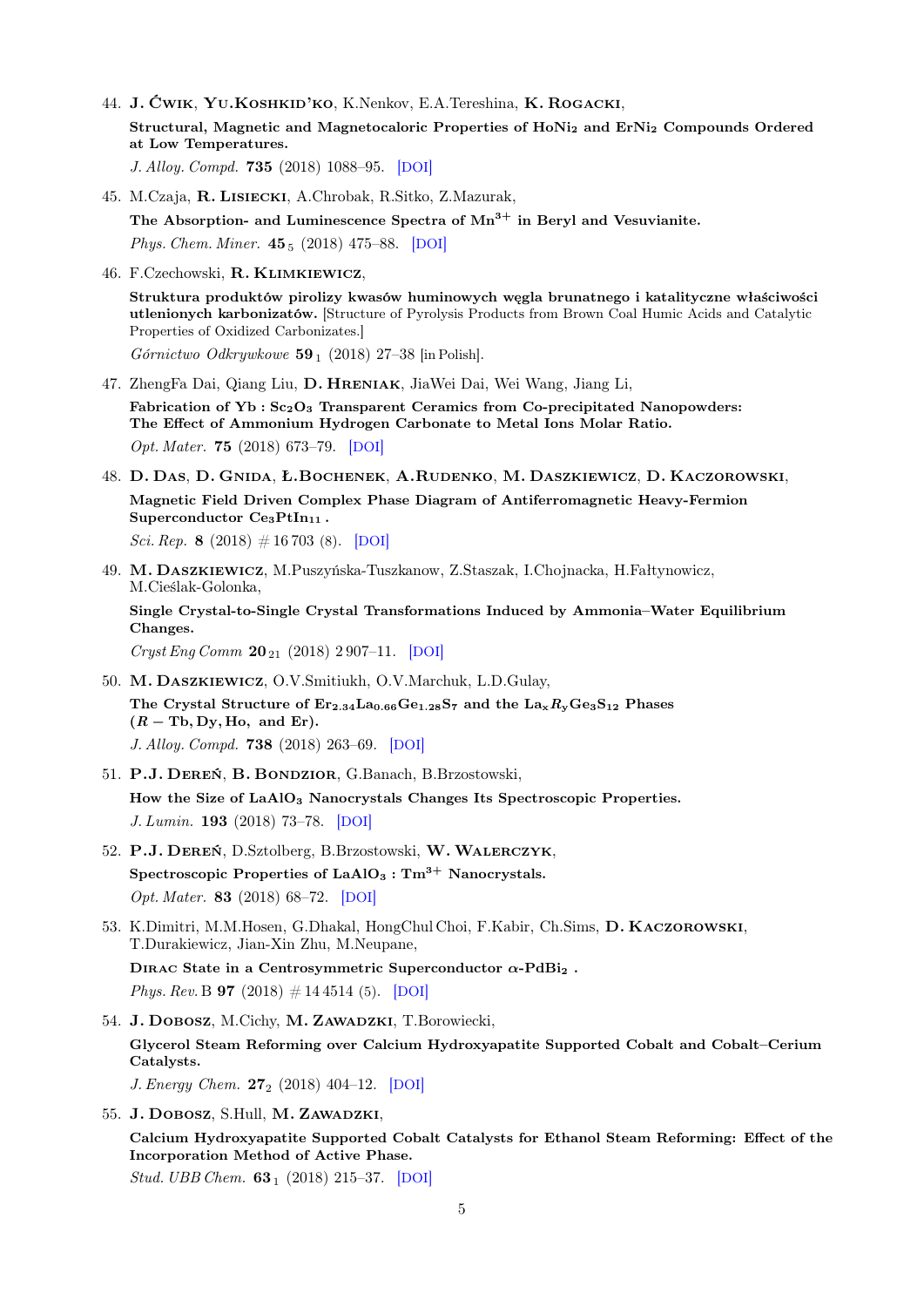- 56. J. Dobosz, M. Małecka, M. Zawadzki, Hydrogen Generation via Ethanol Steam Reforming over Co / HAp Catalysts. J. Energy Inst. 91 (2018) 411–23. [[DOI](https://dx.doi.org/10.1016/j.joei.2017.02.001)]
- 57. M.Dobrzyński, C.Pezowicz, M.Tomanik, P.Kuropka, K.Dudek, K.Fita, M.Styczyńska, R.J.Wiglusz, Modulating Effect of Selected Pharmaceuticals on Bone in Female Rats Exposed to 2,3,7,8-Tetrachlorodibenzo-p-Dioxin (TCDD). RSC Adv. 8<sup>48</sup> (2018) 27 537–45. [[DOI](https://dx.doi.org/10.1039/C8RA03619E)]
- 58. K. Domieracki, D. Kaczorowski, Superconductivity in Non-centrosymmetric ThNiSi. J. Alloy. Compd. 731 (2018) 64–69. [[DOI](https://dx.doi.org/10.1016/j.jallcom.2017.10.004)]
- 59. K. Domieracki, P.Wiśniewski, K.Wochowski, T. Romanova, A.Hackemer, R. Gorzelniak, A.Pikul, D Kaczorowski,

## Superconductivity in  $ThPd_2Ge_2$ .

Physica B 536 (2018) 734–37. [[DOI](https://dx.doi.org/10.1016/j.physb.2017.10.118)]

[19th] Int.Conf.on Strongly Correlated Electron Systems (SCES 2017) PRAGUE, CZ, 2017.07 17–21

60. J. Drabik, B. Cichy, Ł.Marciniak,

New Type of Nanocrystalline Luminescent Thermometers Based on  $Ti^{3+} / Ti^{4+}$  and  $Ti^{4+} / Ln^{3+}$  $(Ln^{3+} = Nd^{3+}, Eu^{3+}, Dy^{3+})$  Luminescence Intensity Ratio.

J. Phys. Chem. C  $122_{26}$  (2018) 14 928–36. [[DOI](https://dx.doi.org/10.1021/acs.jpcc.8b02328)]

61. W.Dridi, M.F.Zid, M. Mączka,

Characterization of a Sodium Molybdate Compound  $\beta$ -Na<sub>4</sub>Cu(MoO<sub>4</sub>)<sub>3</sub>.

J. Alloy. Compd. 731 (2018) 955–63. [[DOI](https://dx.doi.org/10.1016/j.jallcom.2017.10.111)]

62. M. Drozd,

Theoretical and Experimental Studies on Vibrational and Nonlinear Optic Properties of Guanidinium 3-Nitrobenzoate. Differences and Similarity between Guanidinium 3-Nitrobenzoate and Guanidinium 4-Nitrobenzoate Complexes.

J. Mol. Struct. 1155 (2018) 776–88. [[DOI](https://dx.doi.org/10.1016/j.molstruc.2017.11.060)]

63. M. Drozd, M. Daszkiewicz,

A Synthesis, X-ray Crystallographic and Vibrational Studies of Guanidinium o -Nitrobenzoate Hydrate. New NLO Crystal in Guanidinium Nitrobenzoate Family. J. Mol. Struct. 1161 (2018) 383–92. [[DOI](https://dx.doi.org/10.1016/j.molstruc.2018.02.077)]

64. W.Drozdowski, M.E.Witkowski, P. Solarz, P. Głuchowski, M.Głowacki, K.Brylew, Scintillation Properties of  $Gd_3Al_2Ga_3O_{12}$ : Ce (GAGG:Ce): A Comparison between Monocrystalline and Nanoceramic Samples.

Opt. Mater. 79 (2018) 227–31. [[DOI](https://dx.doi.org/10.1016/j.optmat.2018.03.042)] 6th Int.Worksh.on Advanced Spectroscopy & Optical Materials (IWASOM '17) GDAŃSK, PL, 2017.07 09–14

65. A.Druzhinin, I.Ostrovskii, Yu.Khoverko, R.M.Koretskyy, M.Yu.Chernetskiy,

Transport Phenomena for Development [of] Inductive Elements Based on Silicon Wires. J. Nano- Electron. Phys.  $10_2$  (2018)  $\#$  02 038 (5). [[DOI](https://dx.doi.org/10.21272/jnep.10(2).02038)]

- 66. A.Druzhinin, I.Ostrovskii, Yu.Khoverko, N.Liakh-Kaguy, K. Rogacki, Berry Phase in Strained InSb Whiskers.  $\Phi$ us. Husk. Temp. 44<sub>11</sub> (2018) 1521–27. Also in: Low Temp. Phys. 44 <sup>8</sup> (2018) 1189–94. [[DOI](https://dx.doi.org/10.1063/1.5060974)]
- 67. A.Druzhinin, I.Ostrovskii, Yu.Khoverko, K. Rogacki, N.Liakh-Kaguy, Superconductivity and Weak Localization of  $Pd_xBi_2Se_3$  Whiskers at Low Temperatures. Appl. Nanosci. 8<sup>4</sup> (2018) 877–83. [[DOI](https://dx.doi.org/10.1007/s13204-018-0671-6)]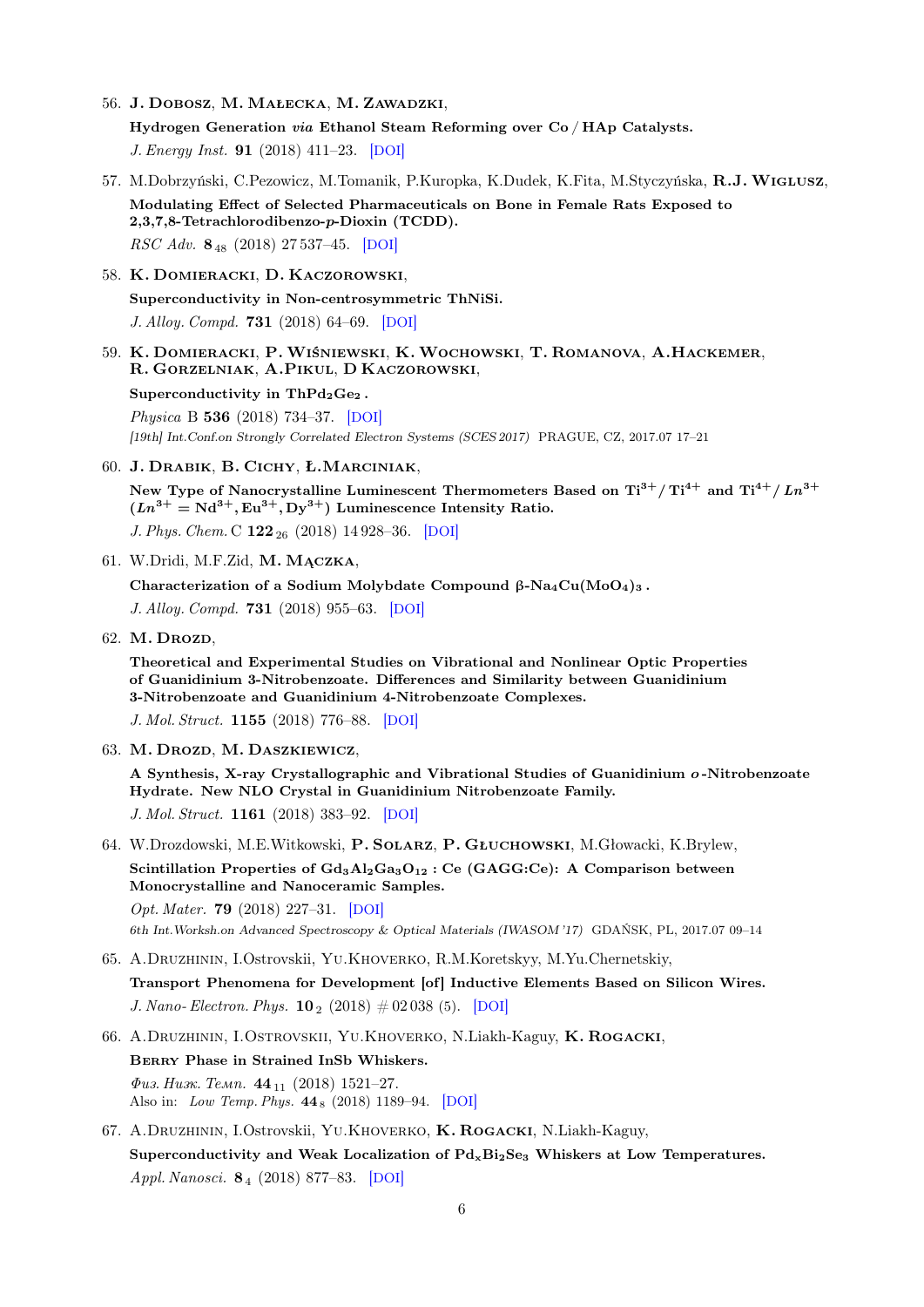- 68. A.Druzhinin, I.Ostrovskii, Yu.Khoverko, K. Rogacki, I.Kogut, V.Golota, Nanoscale Polysilicon in Sensors of Physical Values at Cryogenic Temperatures. J. Mater. Sci. : Mater. Electron.  $29_{10}$  (2018) 8 364–70. [[DOI](https://dx.doi.org/10.1007/s10854-018-8847-0)]
- 69. G.Durgadevi, V.Arjunan, S.Thirunarayanan, M.K. Marchewka, S.Mohan,

Structure, Electronic, Spectroscopic and Reactivity Investigations of Pharmacologically Active Compound 1-Acetyl-3-Indolecarboxaldehyde – An Experimental and Theoretical Approach. J. Mol. Struct. 1164 (2018) 57–69. [[DOI](https://dx.doi.org/10.1016/j.molstruc.2018.03.045)]

70. R.Eder, P.Wróbel,

Antiferromagnetic Phase of the Kondo Insulator. Phys. Rev. B 98 (2018)  $\#24\,5125$  (7). [[DOI](https://dx.doi.org/10.1103/PhysRevB.98.245125)]

71. K. Elżbieciak, Ł.Marciniak,

The Impact of  $Cr^{3+}$  Doping on Temperature Sensitivity Modulation in  $Cr^{3+}$ -Doped and  $Cr^{3+}$ , Nd<sup>3+</sup>-Co-doped Y<sub>3</sub>Al<sub>5</sub>O<sub>12</sub>, Y<sub>3</sub>Al<sub>2</sub>Ga<sub>3</sub>O<sub>12</sub>, and Y<sub>3</sub>Ga<sub>5</sub>O<sub>12</sub> Nanothermometers. Front. Chem. 6 (2018)  $\#$  424 (8). [[DOI](https://dx.doi.org/10.3389/fchem.2018.0042)]

72. K. Elżbieciak, A.Bednarkiewicz, Ł.Marciniak,

Temperature Sensitivity Modulation through Crystal Field Engineering in  $Ga^{3+}$  Co-doped  $Gd_3Al_{5-x}Ga_xO_{12}:Cr^{3+},Nd^{3+}$  Nanothermometers. Sens. Actuat. B 269 (2018) 96–102. [[DOI](https://dx.doi.org/10.1016/j.snb.2018.04.157)]

73. M.Emami, K.A.Ślepokura, M. Trzebiatowska, N.Noshiranzadeh, V. Kinzhybalo, Oxyanion Clusters with Antielectrostatic Hydrogen Bonding (AEHB) in Tetraalkylammonium Hypodiphosphates.

 $Cryst EngComm 20_{35} (2018) 5209-19. [DOI]$  $Cryst EngComm 20_{35} (2018) 5209-19. [DOI]$  $Cryst EngComm 20_{35} (2018) 5209-19. [DOI]$ 

74. А.А.Федорчук, V. КINZHYBALO, Ю.Сливка, М.Миськів,

Особливості кристалічноі структури комплексу аргентум $(I)$  р-толуенсульфонатуз 3-алил 2сульфаніліденімімидазолідин-4-оном складу  $[Ag_2L_4(\text{CH}_3\text{C}_6\text{H}_4\text{SO}_3)_2]$ . [Crystal Structure Peculiarities of Silver(I) p-Toluenesulphonate Complex with 3-Allyl-2-Sulfanylideneimidazolidin-4-one of  $[Ag_2L_4(CH_3C_6H_4SO_3)_2]$  Composition.

Bicu. Jheie. yu-my. Cep. xim. No.  $59<sub>1</sub>$  (2018) 140–47 [in Ukrainian]. [[DOI](https://dx.doi.org/10.30970/vch.5901.140)]

75. M.C.Felix, G.J.Perpétuo, J. Janczak,

Structural and Spectroscopic Characterization of bis[1-(Diaminomethylene)Thiouron-1-ium] Naphthalene-1,5-Disulfonate.

J. Mol. Struct. 1171 (2018) 411–19. [[DOI](https://dx.doi.org/10.1016/j.molstruc.2018.06.033)]

76. K. Filar, V.I. Nizhankovskii,

Influence of Light on the Magnetoelectric Effect in Fe-Doped  $Bi_{12}SiO_{20}$ . Eur. Phys. J. B  $91_1$  (2018)  $\#6(6)$ . [[DOI](https://dx.doi.org/10.1140/epjb/e2017-80258-5)]

77. A.F.Fuentes, S.M.Montemayor, M. Mączka, M.Lang, R.C.Ewing, U.Amador,

A Critical Review of Existing Criteria for the Prediction of Pyrochlore Formation and Stability. *Inorg. Chem.*  $57_{19}$  (2018) 12 093-105. [[DOI](https://dx.doi.org/10.1021/acs.inorgchem.8b01665)]

78. A.Gągor,

Phase Transitions in Ferroelectric 4-Amino pyridinium Tetra chloro antimonate(III) – Revisited. Acta Cryst. B  $74_1$  (2018) 217-25. [[DOI](https://dx.doi.org/10.1107/S2052520618003669)]

79. D.Gajda, A.Morawski, A.J. Zaleski, T.Cetner, W.Häßler, K.Nenkov, M. Małecka, M.A.Rindfleisch, M.Tomsic,

Significant Enhancement of the Critical Current of MgB<sup>2</sup> Wires through a Reduction of the Diameter Using HIP Method.

Scr. Mater. 143 (2018) 77–80. [[DOI](https://dx.doi.org/10.1016/j.scriptamat.2017.09.017)]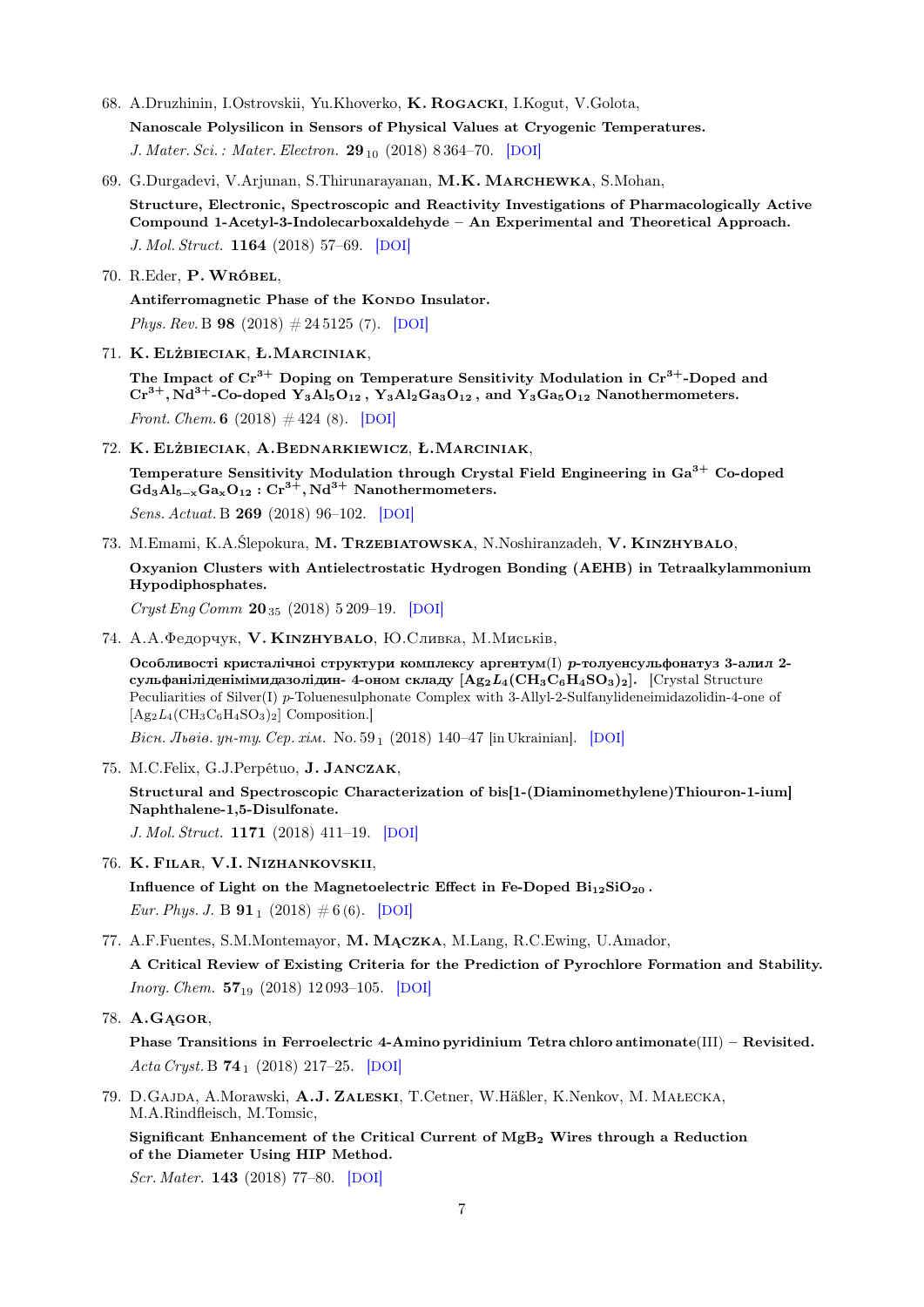80. K.Gas, J.Z.Domagała, R.Jakiela, G.Kunert, P.Dłużewski, E. Piskorska-Hommel, W.Paszkowicz, D.Sztenkiel, M.J.Winiarski, D. Kowalska, R.Szukiewicz, T.Baraniecki, A.Miszczuk, D. Hommel, M.Sawicki,

Impact of Substrate Temperature on Magnetic Properties of Plasma-Assisted Molecular Beam Epitaxy Grown (Ga, Mn)N.

J. Alloy. Compd. 747 (2018) 946–59. [[DOI](https://dx.doi.org/10.1016/j.jallcom.2018.03.056)]

81. T.Gavrilko, I.Gnatyuk, V.Styopkin, N.Shcherban, **J. BARAN, M. DROZD,** 

FTIR and DSC Studies of Binary Mixtures of Long-Chain Aliphatic Compounds: Lauric Acid – Cetyl-Trimethylammonium Bromide.

Ukr. J. Phys.  $63_5$  (2018) 413–24. [[DOI](https://dx.doi.org/10.15407/ujpe63.5.413)]

23rd Galyna Puchkovska Int.Sch.-Semin.on Spectroscopy of Molecules and Crystals, KIEV, UA, 2017.09 20–25

82. T.Gavrilko, V.Nechytaylo, L.Viduta, J. Baran,

Optical Properties and Stability of Bilayer Rubrene-Alq3 Films Fabricated by Vacuum Deposition.

Ukr. J. Phys.  $63_4$  (2018) 362–69. [[DOI](https://dx.doi.org/10.15407/ujpe63.4.362)] 23rd Galyna Puchkovska Int.Sch.-Semin.on Spectroscopy of Molecules and Crystals, KIEV, UA, 2017.09 20–25

83. Yu.Gerasymchuk, M.Guzik, R. Lisiecki, M.Sobczyk, J.Jański, A.Koll, G.Boulon, J.Legendziewicz,

Photophysical Properties and ab initio HF and DFT Calculations of the Structure and Spectroscopy of Axially Chloro Substituted Yb<sup>III</sup> Mono-phthalocyanines in Different Systems. J. Lumin. 193 (2018) 84–89. [[DOI](https://dx.doi.org/10.1016/j.jlumin.2017.09.002)]

84. K.Giza, L.Adamczyk, H. Drulis, A.Hackemer,

Hydrogen Sorption and Corrosion Properties of La<sub>2</sub>Ni<sub>9</sub>CoSn<sub>0.2</sub> Alloy. *Int. J. Mater. Res.*  $109_2$  (2018) 99–104. [[DOI](https://dx.doi.org/10.3139/146.111585)]

85. D. Gnida,

Electronic Griffiths Phase and Quantum Interference in Disordered Heavy-Fermion Systems. *Phys. Rev.* B **97** (2018)  $\#$  08 1112 R (5). [[DOI](https://dx.doi.org/10.1103/PhysRevB.97.081112)]

86. D. Gnida,

Origin of the  $|A|T^{1/2}$  Term in the Resistivity of Disordered  $\text{ZrAs}_{1.58}\text{Se}_{0.39}$ . *Phys. Rev.* B **97** (2018)  $\#$  13 4201 (9). [[DOI](https://dx.doi.org/10.1103/PhysRevB.97.134201)]

87. P.Godlewska, E.Tomaszewicz, L.MACALIK, M. PTAK, P.E. TOMASZEWSKI, M.Berkowski, K.Lemański, P.Solarz, P.J.Dereń, J.Hanuza,

Crystal Structure, Phonon and Luminescence Properties of  $AgRE(WO<sub>4</sub>)$ <sub>2</sub> Tungstates, Where  $RE = Y, Pr, Nd, Sm - Lu.$ 

J. Alloy. Compd. 745 (2018) 779–88. [[DOI](https://dx.doi.org/10.1016/j.jallcom.2018.02.196)]

88. A.Gorczyński, D.Marcinkowski, M.Kubicki, M.Löffler, M.Korabik, M.Karbowiak, P.Wiśniewski, Cz.Rudowicz, V.Patroniak,

New Field-Induced Single Ion Magnets Based on Prolate Er(III) and Yb(III) Ions: Tuning the Energy Barrier  $U_{\text{eff}}$  by the Choice of Counterions within an N<sub>3</sub>-Tridentate SCHIFF-Base Scaffold. *Inorg. Chem. Front.*  $5_3$  (2018) 605–18. [[DOI](https://dx.doi.org/10.1039/C7QI00727B)]

89. N.Gulay, M. Daszkiewicz, Yu.Tyvanchuk, Ya.Kalychak, Crystal Structure of the  $Sc_{1-x}Co_2In_x$  ( $x = 0 - 0.26$ ) Solid Solution.

Visn. Lviv Univ. Ser. Chem. No. 59 <sup>1</sup> (2018) 60–66. [[DOI](https://dx.doi.org/10.30970/vch.5901.060)]

90. N.L.Gulay, M. Daszkiewicz, Yu.B.Tyvanchuk, Ya.M.Kalychak, D. Kaczorowski, Crystal Structure and Magnetic Properties of the Novel Compound  $Sc_5Pd_2In_4$ . J. Alloy. Compd. 750 (2018) 92–95. [[DOI](https://dx.doi.org/10.1016/j.jallcom.2018.03.360)]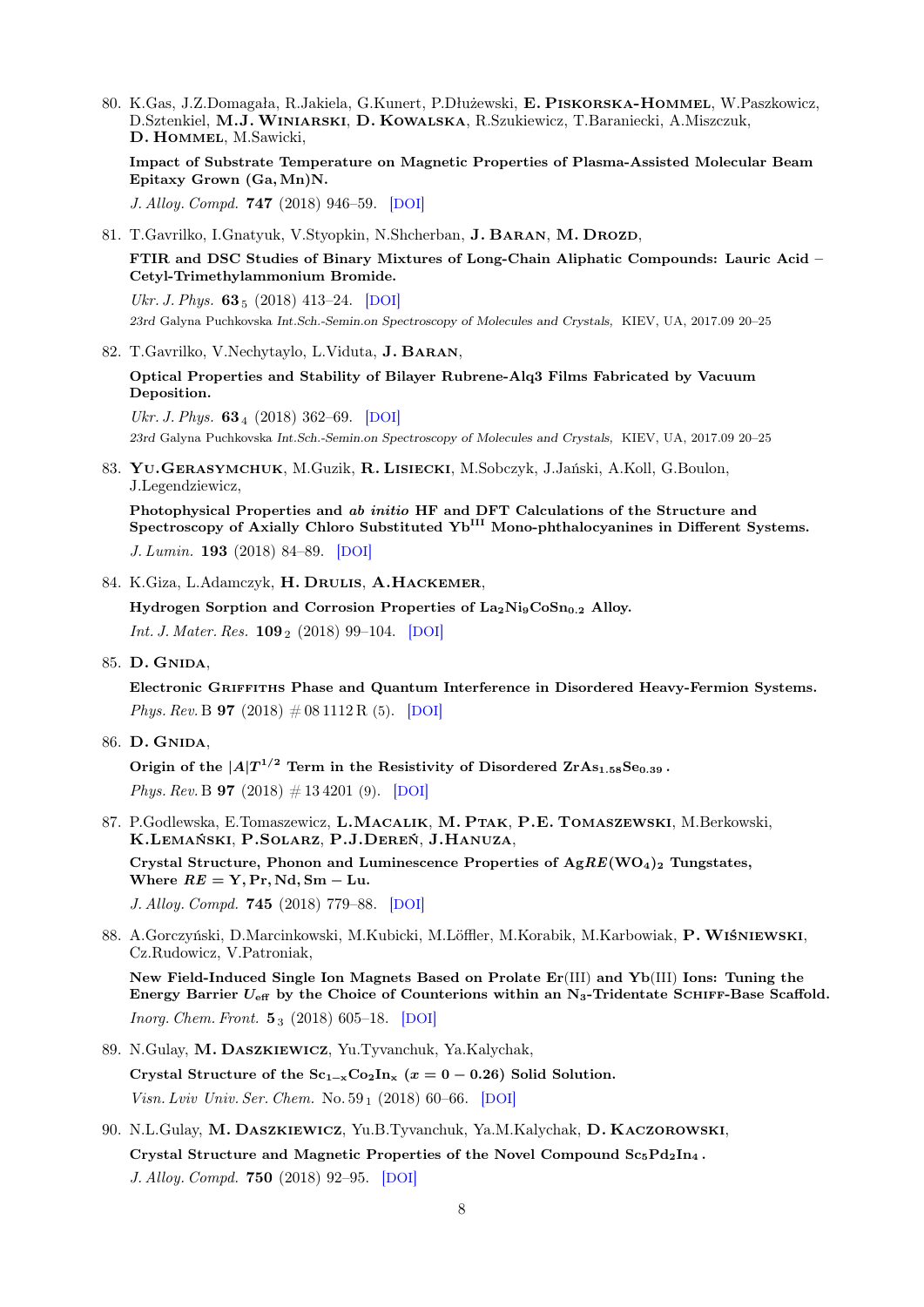- 91. N.L.Gulay, Yu.B.Tyvanchuk, M. Daszkiewicz, D. Kaczorowski, Ya.M.Kalychak, Scandium Plumbides  $Sc_2Ni_2Pb$ ,  $ScNi_{1.34}Pb$  and  $ScCuPb$ . J. Alloy. Compd. 769 (2018) 788–93. [[DOI](https://dx.doi.org/10.1016/j.jallcom.2018.08.023)]
- 92. N.L.Gulay, Yu.B.Tyvanchuk, Ya.M.Kalychak, D. Kaczorowski, Crystal Structures and Magnetic Properties of Novel Compounds  $Sc_2C$ oIn and  $Sc_{100}Co_{25}In_7$ . J. Alloy. Compd. 731 (2018) 222–28. [[DOI](https://dx.doi.org/10.1016/j.jallcom.2017.10.023)]
- 93. J. HANUZA, P.Godlewska, R. LISIECKI, W. RYBA-ROMANOWSKI, P. KADŁUBAŃSKI, J.Lorenc, A.Łukowiak, L.Macalik, Yu.Gerasymchuk, J.Legendziewicz, DFT Study of Electron Absorption and Emission Spectra of Pyramidal  $Ln$  Pc(OAc) Complexes of Some Lanthanide Ions in the Solid State.

Spectrochim. Acta A 196 (2018) 202–8. [[DOI](https://dx.doi.org/10.1016/j.saa.2018.01.003)]

- 94. J. Hanuza, M. Ptak, R. Lisiecki, J. Janczak, A.Kwocz, E.Kucharska, S.Roszak, W. Ryba-Romanowski, M. Mączka, K. Hermanowicz, L.Macalik, Spectral and Energetic Transformation of Femtosecond Light Impulses in the  $Eu^{3+}$  Complex with Dehydroacetic Acid. J. Lumin. 198 (2018) 471–81. [[DOI](https://dx.doi.org/10.1016/j.jlumin.2018.02.067)]
- 95. J. Hanuza, M. Ptak, R. Lisiecki, A.Kwocz, E.Kucharska, W. Ryba-Romanowski, M. Mączka, K. Hermanowicz, L.Macalik, Spectroscopic Investigation and DFT Modelling Studies of  $Eu^{3+}$  Complex with 1-(2,6-Dihydroxyphenyl) Ethanone. Spectrochim. Acta A 200 (2018) 322–29. [[DOI](https://dx.doi.org/10.1016/j.saa.2018.04.035)]
- 96. A.Hilczer, Sz.Łoś, Zbigniew Trybuła, K. PASIŃSKA, A.PIETRASZKO, Dipolar Glass-Like Dielectric Response of Nanocrystalline  $Sr_{0.95}Nd_{0.05}Fe_{12-x}Sc_xO_{19}$  Hexaferrites. Appl. Phys. Lett. **112** (2018)  $\# 10\,2903$  (5). [[DOI](https://dx.doi.org/10.1063/1.5023233)]
- 97. A.Hilczer, K. PASIŃSKA, E.Markiewicz, A.PIETRASZKO, B.Andrzejewski, Effect of  $Nd^{3+}$  Doping on Magnetic and Dielectric Properties of  $SrFe_{12}O_{19}$  Hexaferrite Synthesized by Coprecipitation Method. Acta Phys. Polon. A  $133_3$  (2018) 669–72. [[DOI](https://dx.doi.org/10.12693/APhysPolA.133.669)]

[9th] Eur.Conf.on Physics of Magnetism (PM '17) POZNAŃ, PL, 2017.06 26–30

98. A.Hilczer, K. PASIŃSKA, E.Markiewicz, A.PIETRASZKO, B.Andrzejewski,

Magnetic and Dielectric Response of  $Sr_{0.95}Nd_{0.05}Fe_{12-x}Al_xO_{19}$  (x = 0.36, 0.60, 0.84, and 1.08) Obtained by Hydrothermal Synthesis.

Ferroelectrics  $534_1$  (2018) 129-38. [[DOI](https://dx.doi.org/10.1080/00150193.2018.1472957)] 14th Int.Meet.on Ferroelectricity (IMF-14) SAN ANTONIO, TX, US, 2017.09 04-08

99. I.Hladka, D.Volyniuk, O.Bezvikonnyi, V. KINZHYBALO, T.J. BEDNARCHUK, Ya.Danyliv, R.Lytvyn, A.Lazauskas, J.V.Grazulevicius,

Polymorphism of Derivatives of tert-Butyl Substituted Acridan and Perfluorobiphenyl as Sky-Blue OLED Emitters Exhibiting Aggregation Induced Thermally Activated Delayed Fluorescence.

J. Mater. Chem. C 6<sub>48</sub> (2018) 13 179-89. [[DOI](https://dx.doi.org/10.1039/C8TC04867C)]

100. M.M.Hosen, G.Dhakal, K.Dimitri, P.Maldonado, A.Aperis, F.Kabir, Ch.Sims, P.Riseborough, P.M.Oppeneer, D. Kaczorowski, T.Durakiewicz, M.Neupane,

Discovery of Topological Nodal-Line Fermionic Phase in a Magnetic Material GdSbTe. Sci. Rep. 8 (2018)  $\#$  13 283 (7). [[DOI](https://dx.doi.org/10.1038/s41598-018-31296-7)]

101. M.M.Hosen, K.Dimitri, A.Aperis, P.Maldonado, I.Belopolski, G.Dhakal, F.Kabir, Ch.Sims, M.Z.Hasan, D. Kaczorowski, T.Durakiewicz, P.M.Oppeneer, M.Neupane,

Observation of Gapless Dirac Surface States in ZrGeTe.

*Phys. Rev.* B **97** (2018)  $\# 121103 \text{ R}$  (6). [[DOI](https://dx.doi.org/10.1103/PhysRevB.97.121103)]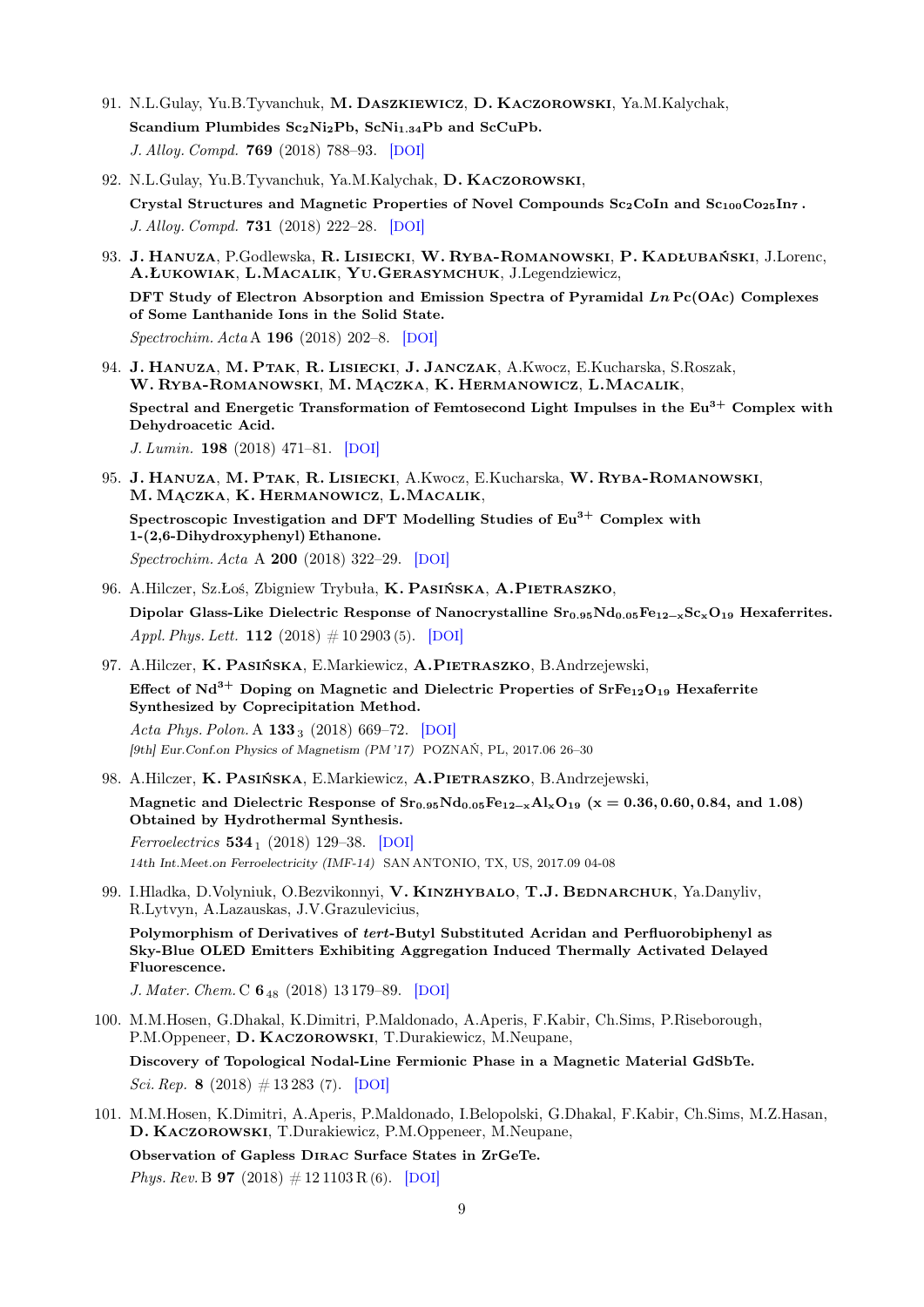102. M.M.Hosen, K.Dimitri, A.K.Nandy, A.Aperis, R.Sankar, G.Dhakal, P.Maldonado, F.Kabir, Ch.Sims, FangCheng Chou, D. Kaczorowski, T.Durakiewicz, P.M.Oppeneer, M.Neupane,

Distinct Multiple Fermionic States in a Single Topological Metal.

Nat. Commun. **9** (2018)  $\#3002$  (8). [[DOI](https://dx.doi.org/10.1038/s41467-018-05233-1)]

103. R. IDCZAK,

High-Temperature Atmospheric Corrosion of Fe–Cr–Si Alloys Studied by MÖSSBAUER Spectroscopy.

Corrosion **74**<sub>10</sub> (2018) 1083-92. [[DOI](https://dx.doi.org/10.5006/2776)]

104. R. Idczak, K.Idczak, R.Konieczny,

Corrosion of Polycrystalline Fe–Si Alloys Studied by TMS, CEMS, and XPS. Corrosion  $74_6$  (2018) 623-34. [[DOI](https://dx.doi.org/10.5006/2676)]

105. R. Idczak, K.Idczak, R.Konieczny,

 $Fe<sub>0.88</sub>Cr<sub>0.12</sub>$  and  $Fe<sub>0.85</sub>Cr<sub>0.15</sub>$  Alloys Exposed to Air at 870 K Studied by TMS, CEMS, and XPS. Physica B 528 (2018) 27–36. [[DOI](https://dx.doi.org/10.1016/j.physb.2017.10.082)]

106. R. IDCZAK, R. Konieczny,

The Effect of Cr and Si Additions on the High-Temperature Atmospheric Corrosion of Fe–Ni Alloys: A Transmission Mössbauer Spectroscopy Study. Acta Phys. Polon. A  $134_6$  (2018) 1137-43. [[DOI](https://dx.doi.org/10.12693/APhysPolA.134.1137)]

107. R. Idczak, M. Sahakyan, V.H. Tran,

Superconducting-State Properties and Electronic Band Structure Calculations of a Noncentrosymmetric Th<sub>7</sub>Ni<sub>3</sub> Compound.

J. Phys.: Cond. Matt. 30  $(2018) \# 47\,5802(5)$ . [[DOI](https://dx.doi.org/10.1088/1361-648X/aae7be)]

#### 108. R. Idczak, V.H. Tran,

## Physical Properties of Superconducting  $\rm V_{0.98}$   $^{57}Fe_{0.02}$  Alloy Studied by TMS and SQUID Magnetometer.

Acta Phys. Polon. A  $134_5$  (2018) 1066–69. [[DOI](https://dx.doi.org/10.12693/APhysPolA.134.1066)] [\*th] Og.-pol. Semin. Mesbauerowskie [\*th Polish Semin.on Mössbauer Spectroscopy] (OSM '18) GONIĄDZ, PL, 2018.06 17–20

109. I.Ilievska, V.Petrov, V.Mihailov, S.Karatodorov, L.Andreeva, A.Zaleski, V.Mikli, M.Gueorgieva, V.Petrova, A.Stoyanova-Ivanova,

Elemental Composition and Structural Characteristics of As-Received TriTanium<sup>TM</sup> Orthodontic Archwire.

J. Phys.: Conf. Ser. 992 (2018)  $\#01\,2036(5)$ . [[DOI](https://dx.doi.org/10.1088/1742-6596/992/1/012036)] 20th Int.Summ.Sch.on Vacuum, Electron & Ion Technologies, SOZOPOL, BG, 2017.09 25–29

110. R.Jadach, J.Zmojda, M.Kochanowicz, P.Miluski, M.Leśniak, M.Sołtys, J.Pisarska, W.A.Pisarski, A.Łukowiak, M.Sitarz, D.Dorosz, M.Ferrari, G.Righini,

Spectroscopic Properties of Rare Earth Doped Germanate Glasses.

*Proc. SPIE* **10 683** (2018)  $\# 1068316$  (13). [[DOI](https://dx.doi.org/10.1117/12.2322626)]

Conf.on Fiber Lasers and Glass Photonics: Materials through Applications, STRASBOURG, FR, 2018.04 22–26

111. J. Janczak,

Solvothermal Modification of Magnesium Phthalocyanine.

Inorg. Chim. Acta 478 (2018) 88–103. [[DOI](https://dx.doi.org/10.1016/j.ica.2018.03.018)]

112. J. Janczak,

Solid-State Supramolecular Structure of tetrakis(1-(Diaminomethylene)thiouron-1-ium) Pyromellate.

J. Mol. Struct. 1155 (2018) 443–49. [[DOI](https://dx.doi.org/10.1016/j.molstruc.2017.11.026)]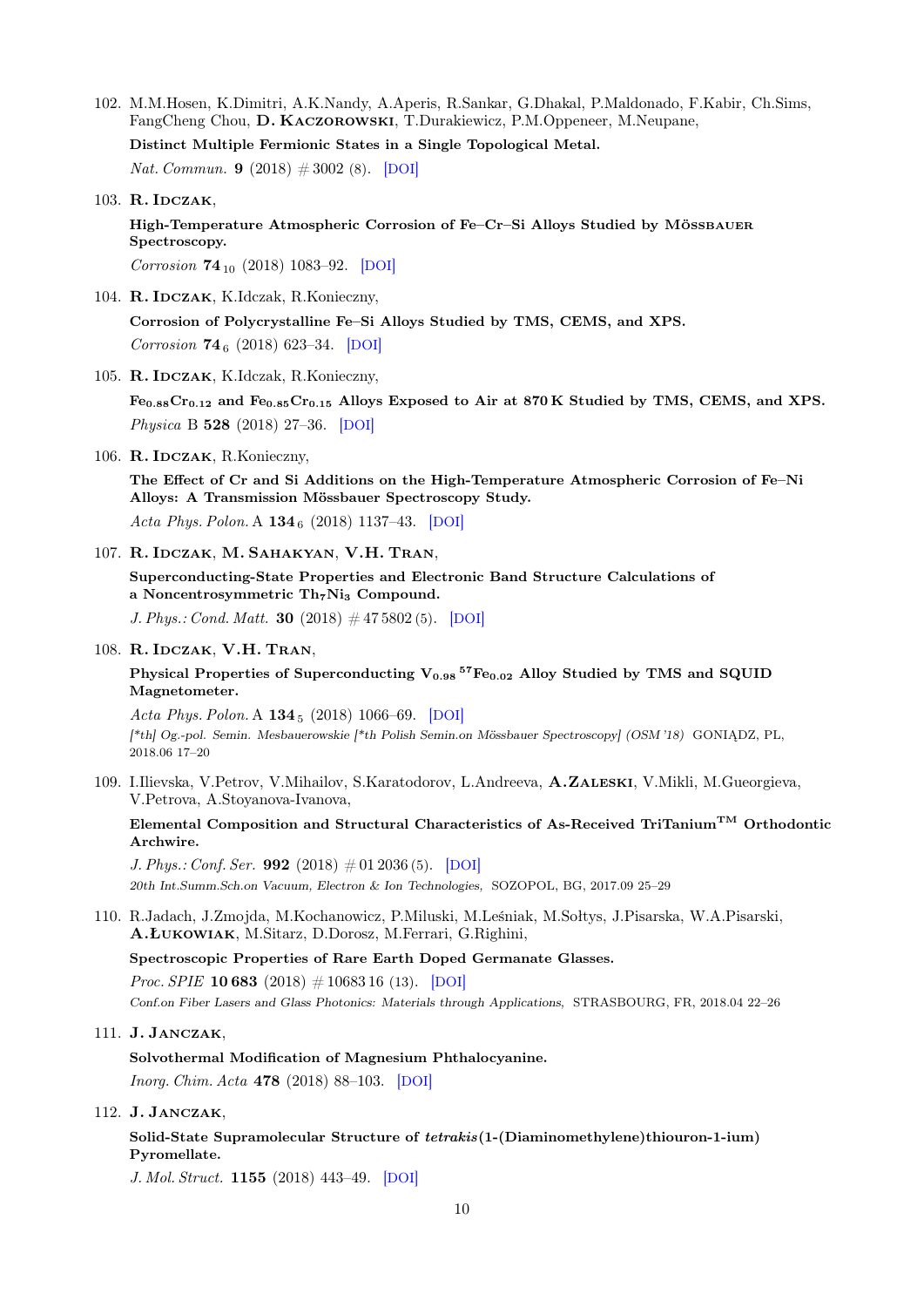113. J. Janczak,

```
Solid-State Supramolecular Structure Formed between the 1-(Diaminomethylene) Thiourea
and Mellitic Acid.
```
J. Mol. Struct. 1164 (2018) 303–10. [[DOI](https://dx.doi.org/10.1016/j.molstruc.2018.03.092)]

- 114. M.Janeczek, P.Szymczyk, M.Dobrzyński, O.Parulska, M.Szymonowicz, P.Kuropka, Z.Rybak, B.Żywicka, G.Ziółkowski, K.Marycz, A.Chroszcz, A.Skalec, S. Targońska, R.J.Wiglusz, Influence of Surface Modifications of a Nanostructured Implant on Osseointegration Capacity – Preliminary in vivo Study. RSC Adv. 8<sup>28</sup> (2018) 15 533–46. [[DOI](https://dx.doi.org/10.1039/C8RA01625A)]
- 115. K.Jaroszewski, M.Chrunik, P. Głuchowski, A.Majchrowski, D.Kasprowicz, Novel  $Nd^{3+}$ -Doped  $Bi_2ZnOB_2O_6$  Phosphors for NIR Emission. J. Luminesc. 203 (2018) 663–69. [[DOI](https://dx.doi.org/10.1016/j.jlumin.2018.07.014)]
- 116. K.Jaroszewski, P. Głuchowski, M.Chrunik, R.Jastrząb, A.Majchrowski, D.Kasprowicz, Near-Infrared Luminescence of  $Bi_2ZnOB_2O_6$ : Nd<sup>3+</sup>/PMMA Composite. Opt. Mater. 75 (2018) 13–18. [[DOI](https://dx.doi.org/10.1016/j.optmat.2017.10.013)]
- 117. A.Jędrzak, T.Rębiś, M.Nowicki, K. Synoradzki, R.Mrówczyński, T.Jesionowski, Polydopamine Grafted on an Advanced  $Fe<sub>3</sub>O<sub>4</sub>$  / Lignin Hybrid Material and Its Evaluation in Biosensing. Appl. Surf. Sci. 455 (2018) 455–64. [[DOI](https://dx.doi.org/10.1016/j.apsusc.2018.05.155)]
- 118. I.Jendoubi, R.Ben Smail, M. Mączka, M.F.Zid, Optical and Electrical Properties of the Yavapaiite-Like Molybdate  $N\alpha A/(M\omega_4)_2$ . *Ionics*  $24_{11}$  (2018) 3515–33. [[DOI](https://dx.doi.org/10.1007/s11581-018-2490-x)]
- 119. A.Jeżowski, M.A.Strzhemechny, A.I.Krivchikov, N.A.Davydova, D. Szewczyk, S.G.Stepanian, L.M.Buravtseva, O.O.Romantsova,

Glassy Anomalies in the Heat Capacity of an Ordered 2-Bromobenzophenone Single Crystal. *Phys. Rev.* B **97** (2018)  $\# 201201 \text{R}$  (4). [[DOI](https://dx.doi.org/10.1103/PhysRevB.97.201201)]

120. Hyunseock Jie, Wenbin Qiu, D. Gajda, Jeonghun Kim, V.A.Anvar, A.Nijhuis, Y.Bando, Y.Yamauchi, V.Luzin, Md.S.A.Hossain,

Evaluation of Residual Stress and Texture in Isotope Based  $Mg^{11}B_2$  Superconductor Using Neutron Diffraction.

 $RSC Adv. 8<sub>69</sub>$  (2018) 39 455–62. [[DOI](https://dx.doi.org/10.1039/C8RA05906C)]

121. D.J.Jovanović, A.Chiappini, L.Żur, T.V.Gavrilović, L.T.N.Tran, A.Chiasera, A.Łukowiak, M.D.Dramićanin, M.Ferrari,

Synthesis, Structure and Spectroscopic Assessment of Luminescent  $GdVO_4 : Dy^{3+}$  and  $DyVO_4$ Nanoparticles.

*Proc. SPIE* **10 683** (2018)  $\# 10683$  1Y (10). [[DOI](https://dx.doi.org/10.1117/12.2306124)] Conf.on Fiber Lasers and Glass Photonics: Materials through Applications, STRASBOURG, FR, 2018.04 22–26

122. D.J.Jovanović, A.Chiappini, L.Żur, T.V.Gavrilović, T.N.L.Tran, A.Chiasera, A.Łukowiak, K.Smits, M.D.Dramićanin, M.Ferrari,

Synthesis, Structure and Spectroscopic Properties of Luminescent  $GdVO_4 : Dy^{3+}$  and  $DvVO_4$ Particles.

Opt. Mater. 76 (2018) 308–16. [[DOI](https://dx.doi.org/10.1016/j.optmat.2017.12.046)]

123. J.Juraszek, Ł.Bochenek, R.Wawryk, Z. Henkie, M.Konczykowski, T. Cichorek, Anomalous Enhancement of the Lower Critical Field Deep in the Superconducting State of  $LaRu<sub>4</sub>As<sub>12</sub>$ .

Physica B 536 (2018) 813–15. [[DOI](https://dx.doi.org/10.1016/j.physb.2017.10.007)] [19th] Int.Conf.on Strongly Correlated Electron Systems (SCES 2017) PRAGUE, CZ, 2017.07 17–21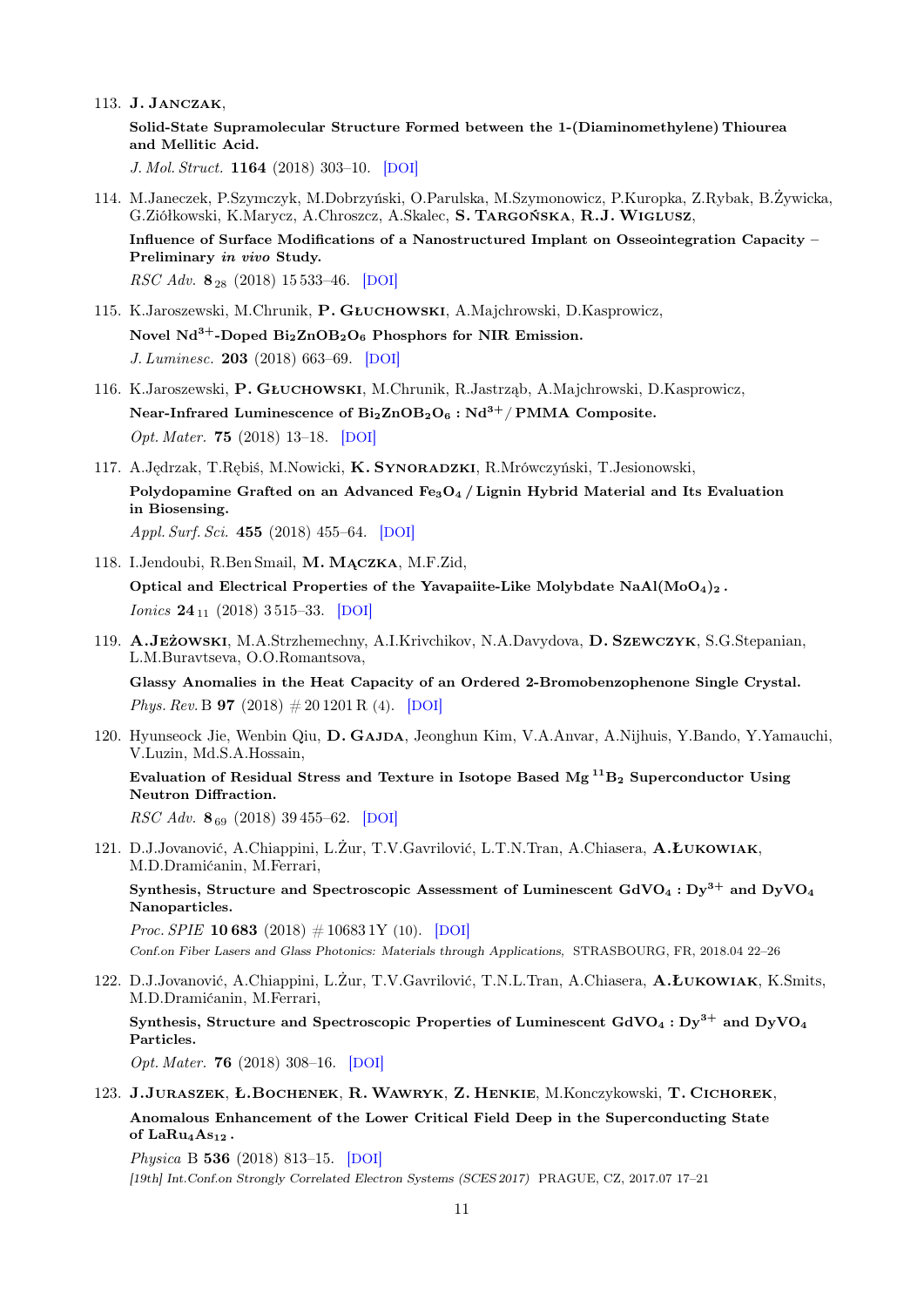- 124. S.M.Kaczmarek, T.Bodziony, V.H. Tran, P.Figiel, A.Biedunkiewicz, G.Leniec, Composites of AISI 316L Stainless Steel and Nanocrystalline Ti–B–C Ceramic Powders. Adv. Mater. Lett.  $9_{10}$  (2018) 696–702. [[DOI](https://dx.doi.org/10.5185/amlett.2018.2161)]
- 125. D. Kaczorowski, A.V.Gribanov, S.F.Dunaev, Valence Fluctuations in  $Ce<sub>2</sub>Rh<sub>3+x</sub>Ge<sub>1-x</sub>$ . J. Alloy. Compd. 742 (2018) 594–600. [[DOI](https://dx.doi.org/10.1016/j.jallcom.2018.01.243)]
- 126. D. Kaczorowski, A.V.Gribanov, S.F.Dunaev, E.V.Marushina, Ferromagnetic Kondo Lattice Behavior in a Novel Compound  $Ce_4Rh_4Ge_3$ . Intermetallics 95 (2018) 130–36. [[DOI](https://dx.doi.org/10.1016/j.intermet.2018.02.004)]
- 127. A.A.Kaminskii, O.Lux, H.J.Eichler, H.Rhee, J. HANUZA, M. PTAK, J.Dong, H.Yoneda, Observation of  $\chi^{(3)}$ -Nonlinear Optical Effects in Stimulated RAMAN Scattering (SRS)-Active CsLa(WO4)<sup>2</sup> Crystals: High-Order Stokes and Anti-Stokes Generation and Self-Raman  $CsLa(WO<sub>4</sub>)<sub>2</sub> : Nd<sup>3+</sup> Laser Converter.$ Laser Phys. 28 (2018)  $\#08\,5804$  (8). [[DOI](https://dx.doi.org/10.1088/1555-6611/aabdb3)]
- 128. N.Kanagathara, K. Pawlus, M.K. Marchewka, Vibrational Spectroscopic and Computational Studies on Bis(2-Aminopyridinium) Fumarate – Fumaric Acid (1:1) Complex. Acta Phys. Polon. A  $133_1$  (2018) 45–56. [[DOI](https://dx.doi.org/10.12693/APhysPolA.133.45)]
- 129. M.Karbowiak, R. Lisiecki, P. Solarz, J. Komar, W. Ryba-Romanowski, Spectroscopic Peculiarities of  $CsCaI_3 : Tm^{2+}$  Single Crystals Examined through One-Photon and Excited State Excitation Spectroscopy. J. Alloy. Compd. 740 (2018) 1165–71. [[DOI](https://dx.doi.org/10.1016/j.jallcom.2018.01.058)]
- 130. M.Karbowiak, P. Solarz, R. Lisiecki, W. Ryba-Romanowski, Optical Spectra and Excited State Relaxation Dynamics of  $Sm^{2+}$  Ions in  $SrCl<sub>2</sub>$ ,  $SrBr<sub>2</sub>$ , and  $SrI<sub>2</sub>$ Crystals.

J. Lumin. 195 (2018) 159–65. [[DOI](https://dx.doi.org/10.1016/j.jlumin.2017.11.012)]

131. D.Kasprowicz, K.Jaroszewski, P. Głuchowski, A.Majchrowski, M.Chrunik, E.Michalski, Bi-functional  $Bi_2ZnOB_2O_6$  Single Crystals Doped with  $Nd^{3+}$  or  $Pr^{3+}$  : Luminescence and µ-Raman Investigations. *Proc. SPIE* **10 683** (2018)  $\# 106830S$  (6). [[DOI](https://dx.doi.org/10.1117/12.2306526)]

Conf.on Fiber Lasers and Glass Photonics: Materials through Applications, STRASBOURG, FR, 2018.04 22–26

- 132. T.Kavitha, G.Pasupathi, M.K. Marchewka, G.Anbalagan, N.Kanagathara, Quantum Chemical Studies on 3-Nitroanilinium Trichloroacetate. Asian J. Chem.  $30_1$  (2018) 171–78. [[DOI](https://dx.doi.org/10.14233/ajchem.2018.20971)]
- 133. A.Kędziora, A.Bernat, R.J.Wiglusz, Investigations of Hydroxyapatite Nanocomposites Against Anaerobic Bacteria. Wiadom. Chem.  $72_{7/8}$  (2018) 417-47.
- 134. A.Kędziora, M.Speruda, E.Krzyżewska, J.Rybka, A.Łukowiak, G.Bugla-Płoskońska, Similarities and Differences between Silver Ions and Silver in Nanoforms as Antibacterial Agents. *Int. J. Mol. Sci.* **19**<sub>2</sub> (2018)  $\#$  444 (17). [[DOI](https://dx.doi.org/10.3390/ijms19020444)]
- 135. L.Kępiński,
	- The Missing Ce Member of  $Ln_4Al_2O_9$  Family of Aluminates. J. Am. Ceram. Soc.  $101_3$  (2018) 1356–60. [[DOI](https://dx.doi.org/10.1111/jace.15284)]
- 136. A.A.Kharieky, Kh.R.E.Saraee, W. STREK, Investigation of the Scintillation Properties of  $LuAG : Tb<sup>3+</sup>$  Nanocrystalline Powders and Nanoceramic Prepared by SPS Method. Nucl. Instrum. Meth. Phys. Res. A 877 (2018) 331–38. [[DOI](https://dx.doi.org/10.1016/j.nima.2017.10.017)]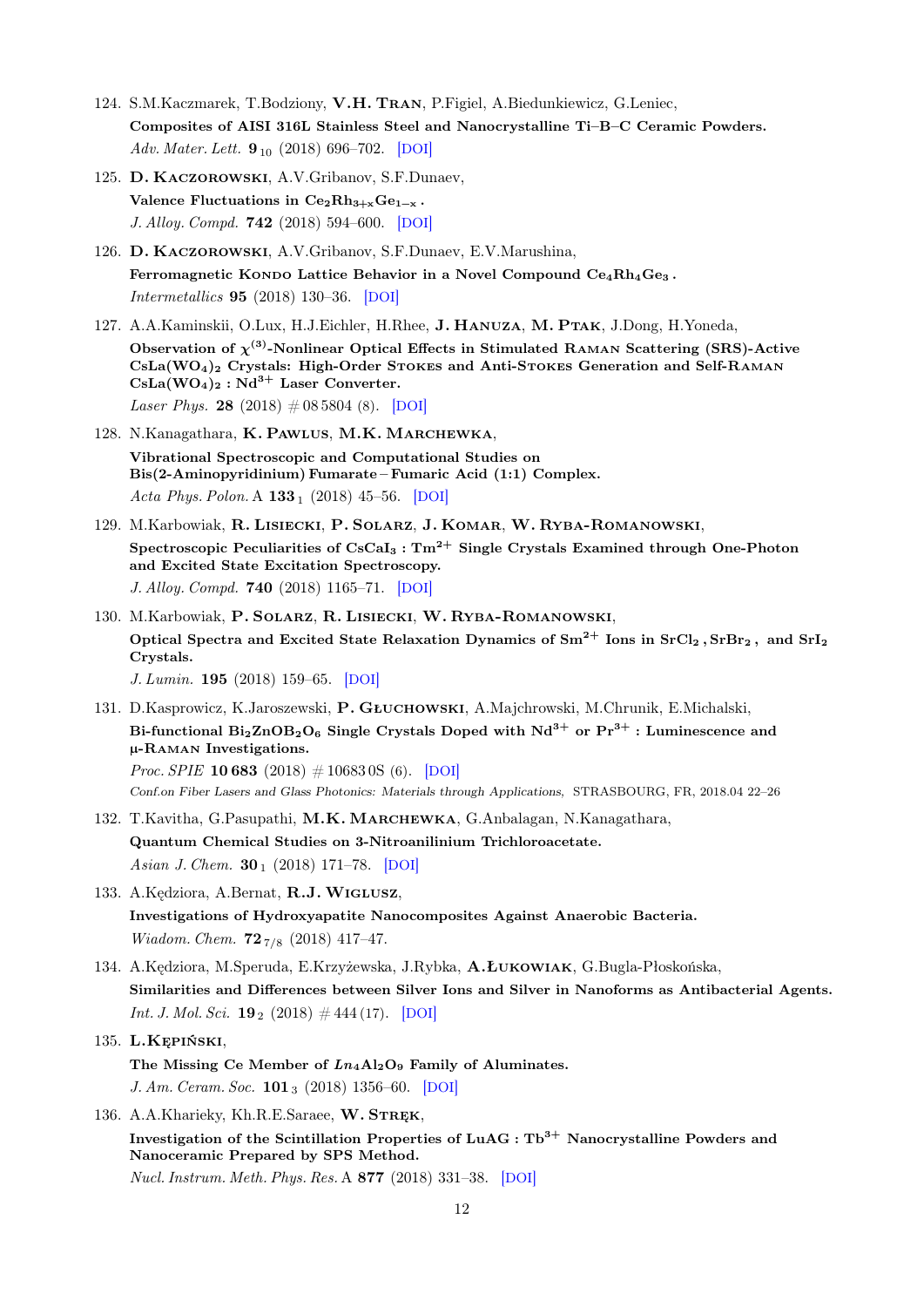- 137. I.I.Kindrat, B.V.Padlyak, R. Lisiecki, V.T.Adamiv, I.M.Teslyuk, Enhancement of the  $Er^{3+}$  Luminescence in Er–Ag Co-doped Li<sub>2</sub>B<sub>4</sub>O<sub>7</sub> Glasses. Opt. Mater. 85 (2018) 238–45. [[DOI](https://dx.doi.org/10.1016/j.optmat.2018.08.052)]
- 138. M. Kleinert, O. Pavlosiuk, P. Swatek, D. Kaczorowski, P.Wiśniewski, Giant Magnetoresistance and SHUBNIKOV-DE HAAS Effect in LuSb. Acta Phys. Polon. A  $133_3$  (2018) 538-40. [[DOI](https://dx.doi.org/10.12693/APhysPolA.133.538)]

[9th] Eur.Conf.on Physics of Magnetism (PM '17) POZNAŃ, PL, 2017.06 26–30

139. B.Klimesz, R. Lisiecki, W. Ryba-Romanowski,

Oxyfluorotellurite Glasses Doped with Neodymium and Ytterbium – Thermal and Spectroscopic Properties as well as Energy Transfer Phenomena.

J. Lumin. 199 (2018) 310–18. [[DOI](https://dx.doi.org/10.1016/j.jlumin.2018.03.051)]

140. K. Knieć, Ł.Marciniak,

Spectroscopic Properties of LaGaO<sub>3</sub> :  $(V, Nd)^{3+}$  Nanocrystals as a Potential Luminescent Thermometer.

Phys. Chem. Chem. Phys. 20<sub>33</sub> (2018) 21 598–606. [[DOI](https://dx.doi.org/10.1039/C8CP04080J)]

141. K. Knieć, Ł.Marciniak,

The Influence of Grain Size and Vanadium Concentration on the Spectroscopic Properties of YAG :  $V^{3+}$ ,  $V^{5+}$  and YAG :  $V$ ,  $Ln^{3+}$  ( $Ln^{3+} = Eu^{3+}$ ,  $Dy^{3+}$ ,  $Nd^{3+}$ ) Nanocrystalline Luminescent Thermometers.

Sens. Actuat. B 264 (2018) 382–90. [[DOI](https://dx.doi.org/10.1016/j.snb.2018.02.189)]

142. A.V.Knyazev, M. Mączka, O.V.Krasheninnikova, M. Ptak, E.V.Syrov,

Isodimorphism in a Binary System BaBi<sub>4</sub>Ti<sub>4</sub>O<sub>15</sub> – CaBi<sub>4</sub>Ti<sub>4</sub>O<sub>15</sub>. Mater. Res. Bull. 108 (2018) 163–69. [[DOI](https://dx.doi.org/10.1016/j.materresbull.2018.09.006)]

143. A.V.Knyazev, M. Mączka, O.V.Krasheninnikova, M. Ptak, E.V.Syrov, M. Trzebiatowska-Gussowska,

High-Temperature X-ray Diffraction and Spectroscopic Studies of Some Aurivillius Phases. Mater. Chem. Phys. 204 (2018) 8–17. [[DOI](https://dx.doi.org/10.1016/j.matchemphys.2017.10.022)]

144. S.Kojima, M. Mączka,

RAMAN Inactive Phonon–Polariton Dispersion in Quantum Paraelectric SrTiO<sub>3</sub> Crystals Studied by FTIR.

Ferroelectrics  $524_1$  (2018) 1–8. [[DOI](https://dx.doi.org/10.1080/00150193.2018.1431493)] 10th Asian Meet.on Ferroelectrics (AMF-10) NEW DELHI, IN, 2016.11 07–11

145. S.Kojima, M. Mączka,

Broadband Phonon–Polariton Dispersion Relation of Ferroelectric LiTaO<sub>3</sub> Crystals.

Ferroelectrics  $533_1$  (2018) 124–31. [[DOI](https://dx.doi.org/10.1080/00150193.2018.1431493)] 14th Int.Meet.on Ferroelectricity (IMF-14) SAN ANTONIO, TX, US, 2017.09 04-08

146. J. Komar, R. Lisiecki, R. Kowalski, B. Macalik, P. Solarz, M.Głowacki, M.Berkowski, W. Ryba-Romanowski,

Down- and Upconversion Phenomena in  $Gd_3(Al, Ga)_5O_{12}$  Crystals Doped with  $Pr^{3+}$  and  $Yb^{3+}$ Ions.

J. Phys. Chem. C  $122_{24}$  (2018) 13 061–71. [[DOI](https://dx.doi.org/10.1021/acs.jpcc.8b03441)]

147. K.Komędera, A.Błachowski, K.Ruebenbauer, J.Żukrowski, S.M.Dubiel, L.M. Tran, M. Babij, Z. Bukowski,

MÖSSBAUER Study of  $Eu_{0.57}Ca_{0.43}Fe_2As_2$  and  $Eu_{0.73}Ca_{0.27}(Fe_{0.87}Co_{0.13})_2As_2$ :

A Comparison to '122' Iron-Based Superconductors Parent Compounds  $EuFe<sub>2As<sub>2</sub></sub>$  and CaFe<sub>2</sub>As<sub>2</sub>.

J. Magn. Magn. Mater. 457 (2018) 1–7. [[DOI](https://dx.doi.org/10.1016/j.jmmm.2018.02.079)]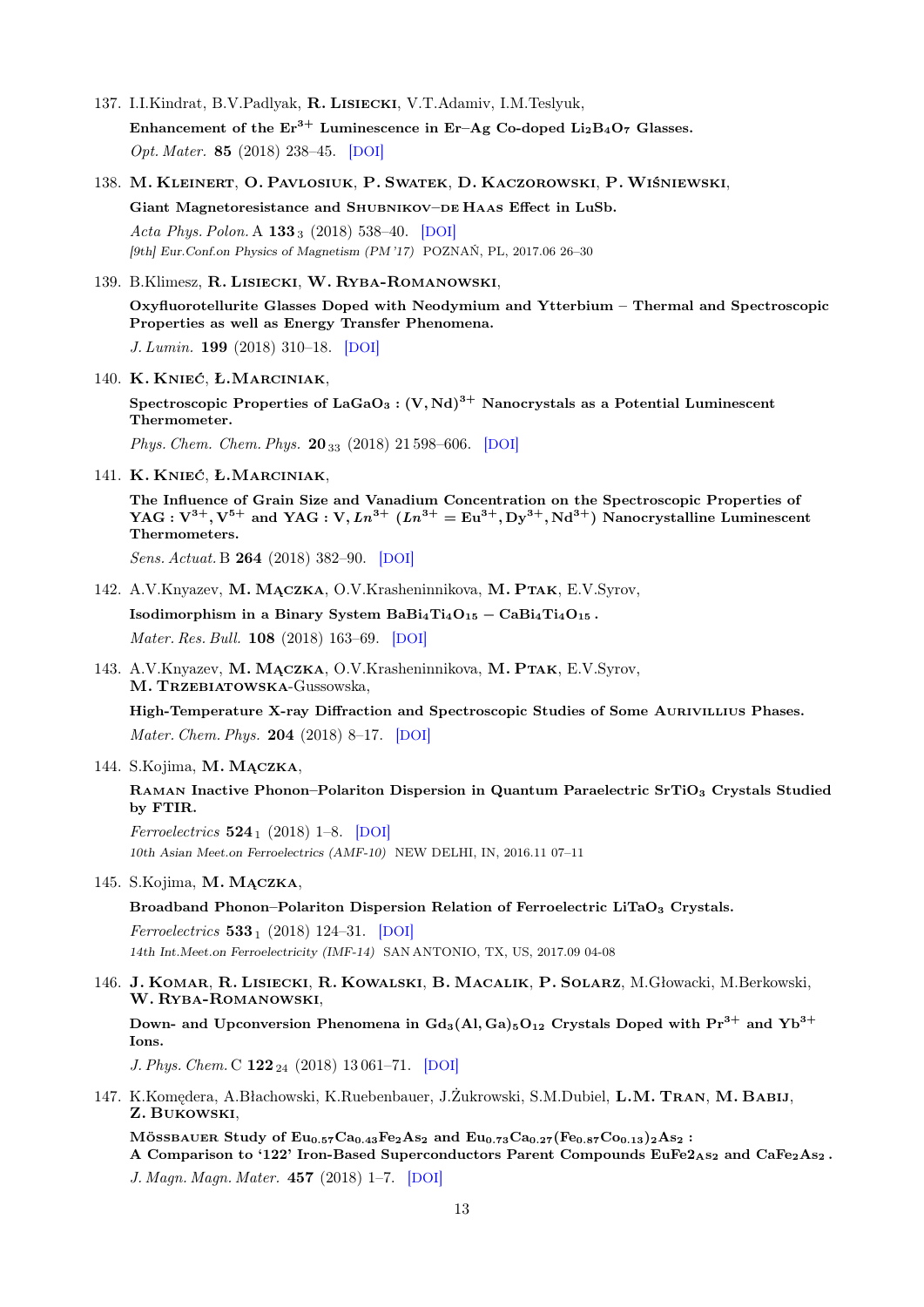148. G. KONTRYM-SZNAJD,

Expansion into Lattice Harmonics in Cubic Symmetries. J. Phys. Chem. Solids 116 (2018) 66–71. [[DOI](https://dx.doi.org/10.1016/j.jpcs.2018.01.014)]

- 149. L.Konopko, A.Nikolaeva, T.E.Huber, K. Rogacki, Magnetoresistance Oscillations in Topological Insulator Microwires Contacted with Normal and Superconducting Leads. Physica B 536 (2018) 259–61. [[DOI](https://dx.doi.org/10.1016/j.physb.2017.09.082)] [19th] Int.Conf.on Strongly Correlated Electron Systems (SCES 2017) PRAGUE, CZ, 2017.07 17–21
- 150. YU.KOSHKID'KO, S.Pandey, A.Quetz, A.Aryal, I.Dubenko, J. ĆWIK, E.Dilmieva, A.Granovsky, E.Lähderanta, S.Stadler, N.Ali,

Kinetic Effects in the Magnetic and Magnetocaloric Properties of Metamagnetic  $Ni_{50}Mn_{35}In_{14.25}B_{0.75}$ .

J. Magn. Magn. Mater. 459 (2018) 98–101. [[DOI](https://dx.doi.org/10.1016/j.jmmm.2017.11.125)] 7th Moscow Int.Symp.on Magnetism (MISM-2017) MOSCOW, RU, 2017.07 01–05

151. P. Kraszkiewicz, W. Miśta,

Thermally Stable SBA-15-Supported sub-2 nm Gold Clusters, Highly Active in Room Temperature CO Oxidation: Effect of Thermal Pretreatment. Catal. Commun. 110 (2018) 14–17. [[DOI](https://dx.doi.org/10.1016/j.catcom.2018.03.004)]

152. J. Krawczyk, R. Lemański,

Peculiar Thermodynamic Properties of the FALICOV–KIMBALL Model for Small U Couplings. Acta Phys. Polon. A  $133_3$  (2018) 369-71. [[DOI](https://dx.doi.org/10.12693/APhysPolA.133.369)] [9th] Eur.Conf.on Physics of Magnetism (PM '17) POZNAŃ, PL, 2017.06 26–30

153. E.Kucharska, I.Bryndal, T.Lis, K. Hermanowicz, J. Hanuza,

Crystallographic and Spectroscopic Studies as well as DFT Quantum Chemical Calculations of Hydrazo-Bond Conformation in 4, 4'-Dimethyl-3, 3', 5, 5'-Tetranitro-2, 2-Hydrazobipyridine. J. Mol. Struct. 1173 (2018) 750–62. [[DOI](https://dx.doi.org/10.1016/j.molstruc.2018.07.040)]

- 154. P.Kuropka, M.Dobrzyński, M.Tarnowska, A.Leśków, Ł.HARŁUKOWICZ, T.Han, R. WIGLUSZ, Glikacja białek w ścianie klatki piersiowej szczurów w eksperymentalnie wywołanym zapaleniu opłucnej. [Glycation of Proteins in the Chest Wall of Rats in Experimentally Induced Pleurisy.] Gerontologia Współcz. 6<sup>4</sup> (2018) 123–27.
- 155. K.A.Ledwa, M.Pawlyta, L.Kępiński,  $Ru_xCe_{1-x}O_{2-y}$  Nanoparticles Deposited on Functionalized  $\gamma$ -Al<sub>2</sub>O<sub>3</sub> as a Thermally Stable Oxidation Catalyst. Appl. Catal. B 230 (2018) 135–44. [[DOI](https://dx.doi.org/10.1016/j.apcatb.2018.02.037)]
- 156. R. Lemański, J. Matysiak,

Two-Orbital HUBBARD Model vs Spin  $S = 1$  HEISENBERG Model: Studies on Clusters. Condens. Matter Phys. 21  $(2018) \# 3\,3301$  (8). [[DOI](https://dx.doi.org/10.5488/CMP.21.33301)]

157. О.Лесюк, В.Карпьяк, А.Вахула, V.КINZHYBALO, Р.Литвин,

Взаємодія 5-арилфурфуролів з метиленактивными сполуками в умовах реакций Ганцза. [Reaction of 5-Arylfurfurals with Methylenactive Compounds in Hantsch Reaction Conditions.] Bicu. Jheie. yu-my. Cep. xim. No.  $59_2$  (2018) 300–4 [in Ukrainian]. [[DOI](https://dx.doi.org/10.30970/vch.5902.300)]

- 158. Phan The Long, D.N.Petrov, J. Ćwik, N.T.Dang, Viet Dong Quoc, Short-Range Magnetic Order in La<sub>1-x</sub>Ba<sub>x</sub>CoO<sub>3</sub> Cobaltites. Curr. Appl. Phys.  $18_{11}$  (2018) 1248–54. [[DOI](https://dx.doi.org/10.1016/j.cap.2018.07.001)]
- 159. M. Łukaszewicz, W. Stręk,

Co-occurrent White Emission and Photoconductivity in  $Yb<sup>3+</sup>$ -Doped YAG Nanoceramics Induced by Infrared Laser Excitation.

J. Lumin. 199 (2018) 251–57. [[DOI](https://dx.doi.org/10.1016/j.jlumin.2018.03.063)]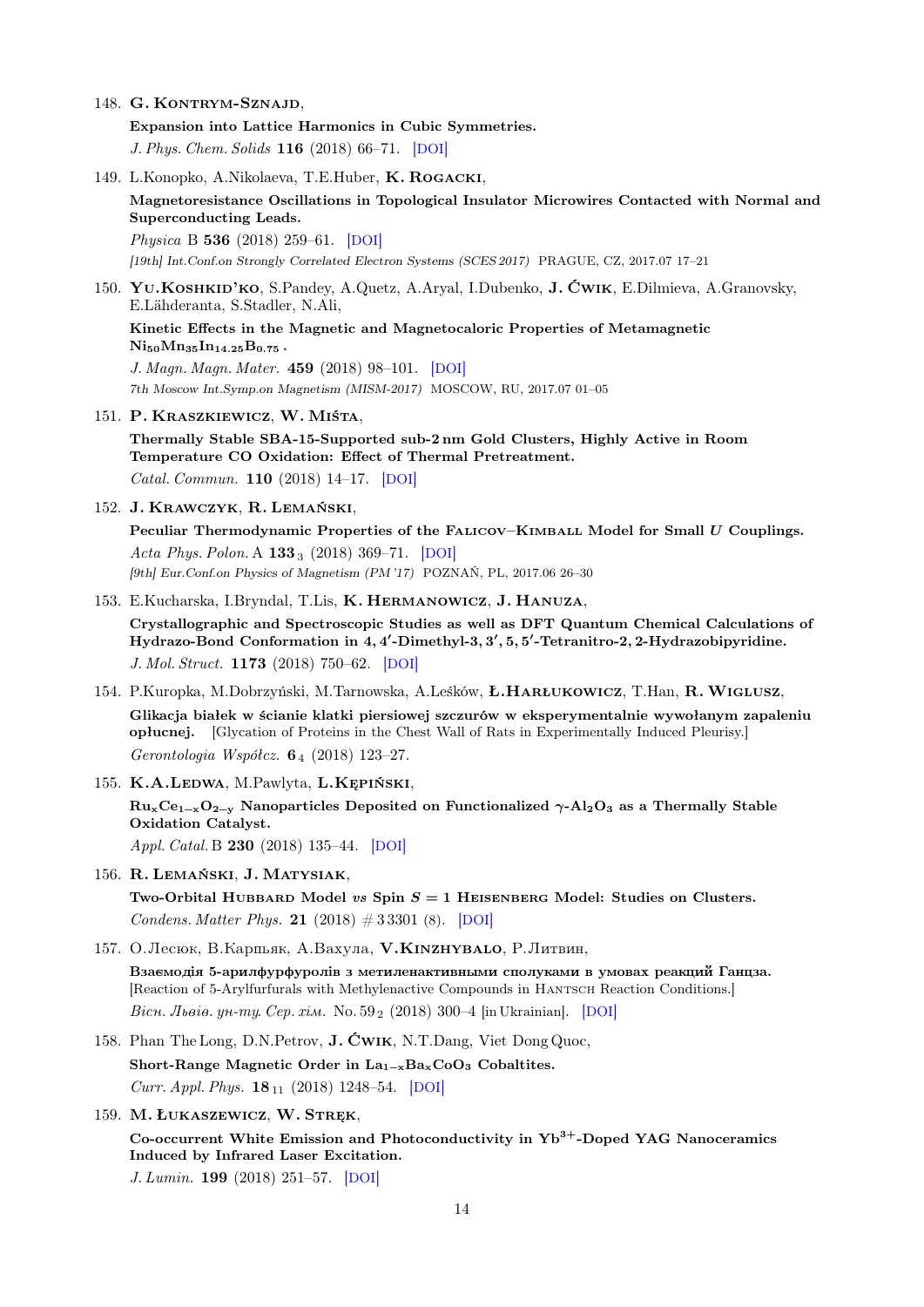- 160. A.A.Лукин, Н.Б.Кольчугина, YU.S. KOSHKID'КО, A.B.Камынин, Д.Ю.Василенко, Магнитные свойства сплава Sm( $Co_{0.45}Fe_{0.15}Cu_{0.40}$ )<sub>5</sub>, полученного методом "strip casting". [Magnetic Properties of the Sm(Co<sub>0.45</sub>Fe<sub>0.15</sub>Cu<sub>0.40</sub>)<sub>5</sub> Alloy Prepared by Strip Casting.]  $I\ell$ ерспект. Матер. Nr 5 (2018) 19–27 [in Russian]. [[DOI](https://dx.doi.org/10.30791/1028-978X-2018-3-19-27)] Engl. in: Inorg. Mater. Appl. Res. 9 <sup>5</sup> (2018) 900–5. [[DOI](https://dx.doi.org/10.1134/S2075113318050192)]
- 161. E.Łukojko, E.Talik, A.Gągor, R.Sitko,

Highly Selective Determination of Ultratrace Inorganic Arsenic Species Using Novel Functionalized Miniaturized Membranes. Anal. Chim. Acta 1008 (2018) 57–65. [[DOI](https://dx.doi.org/10.1016/j.aca.2017.12.038)]

162. A.Łukowiak, Yu.Gerasymchuk, W. Stręk, B.Borak, A.Chiappini, A.Chiasera, C.Armellini, M.Ferrari, S.Taccheo,

Luminescent Sol–Gel-Derived Micro- and Nanoparticles. *Proc. SPIE* **10 683** (2018)  $\# 10683$  0M (9). [[DOI](https://dx.doi.org/10.1117/12.2314734)] Conf.on Fiber Lasers and Glass Photonics: Materials through Applications, STRASBOURG, FR, 2018.04 22–26

163. R.Łyszczek, H.Głuchowska, L.Mazur, B.Tarasiuk, V. Kinzhybalo, A.M.Kirillov,

Crystal Structure, Conformation, and Vibrational Characteristics of Diethyl 4,4'-Disulfanediyl  $bis-(6-Methyl-2-Phenylpyrimidine-5-Carboxylate) - A New Pharmacautical Cure.$ J. Solid State Chem. 265 (2018) 92–99. [[DOI](https://dx.doi.org/10.1016/j.jssc.2018.05.022)]

- 164. O.Maalej, A.Łukowiak, A.Bouajaj, A.Chiasera, G.C.Righini, M.Ferrari, B.Boulard, Blue to NIR Down-conversion in  $Tm^{3+}/Yb^{3+}$ -Codoped Fluorozirconate Glasses Compared to  $Pr^{3+}/Yb^{3+}$  Ion-Pair. J. Lumin. 193 (2018) 22–28. [[DOI](https://dx.doi.org/10.1016/j.jlumin.2017.09.021)]
- 165. B. Macalik, R.M. Kowalski, W. Ryba-Romanowski,

Spectral Features of the Stokes Part of Supercontinuum Generated by Femtosecond Light Pulses in Selected Oxide Crystals: A Comparative Study.

Opt. Mater. 78 (2018) 396–401. [[DOI](https://dx.doi.org/10.1016/j.optmat.2018.02.048)]

166. M. Mączka, T.Almeida da Silva, W.Paraguassu,

Raman-Scattering Studies of Pressure-Induced Phase Transitions in Perovskite-Like Acetamidninium Manganese Formate.

J. Raman Spectrosc.  $49_2$  (2018) 312–16. [[DOI](https://dx.doi.org/10.1002/jrs.5285)]

167. M. Mączka, A.Gągor, M. Ptak, D. Stefańska, A.Sieradzki,

Temperature-Dependent Studies of a New Two-Dimensional Cadmium Dicyanamide Framework Exhibiting an Unusual Temperature-Induced Irreversible Phase Transition into a Three-Dimensional Perovskite-Like Framework.

Phys. Chem. Chem. Phys.  $20_{47}$  (2018) 29 951–58. [[DOI](https://dx.doi.org/10.1039/C8CP06190D)]

- 168. M. Mączka, J. Janczak, K. Hermanowicz, J. Hanuza, Phonon, Optical, and Luminescent Properties of Novel Heterometallic Frameworks of  $[(NH_4)(H_2O)][Cr^{III}M^{II}(HCOO)_6]$   $(M^{II} = Mn, Zn, Co, Ni)$ . J. Alloy. Compd. 732 (2018) 201–9. [[DOI](https://dx.doi.org/10.1016/j.jallcom.2017.10.183)]
- 169. M. Mączka, J. Janczak, K. Hermanowicz, A.Pikul, J. Hanuza, Magnetic, Optical and Phonon Properties of Novel Heterometallic Formates  $[NH_3CH_2CH_2OH][M^{III}M^{II}(HCOO)_6]$  ( $M^{III}$  = Fe, Cr;  $M^{II}$  = Mn, Ni, Co). J. Solid State Chem. 260 (2018) 7–15. [[DOI](https://dx.doi.org/10.1016/j.jssc.2017.12.017)]
- 170. M. Mączka, E.Kucharska, A.Gągor, A.Pikul, J. Hanuza, Synthesis, Magnetic and Vibrational Properties of Two Novel Mixed-Valence Iron(II)–Iron(III) Formate Frameworks.

J. Solid State Chem. 258 (2018) 163–69. [[DOI](https://dx.doi.org/10.1016/j.jssc.2017.10.016)]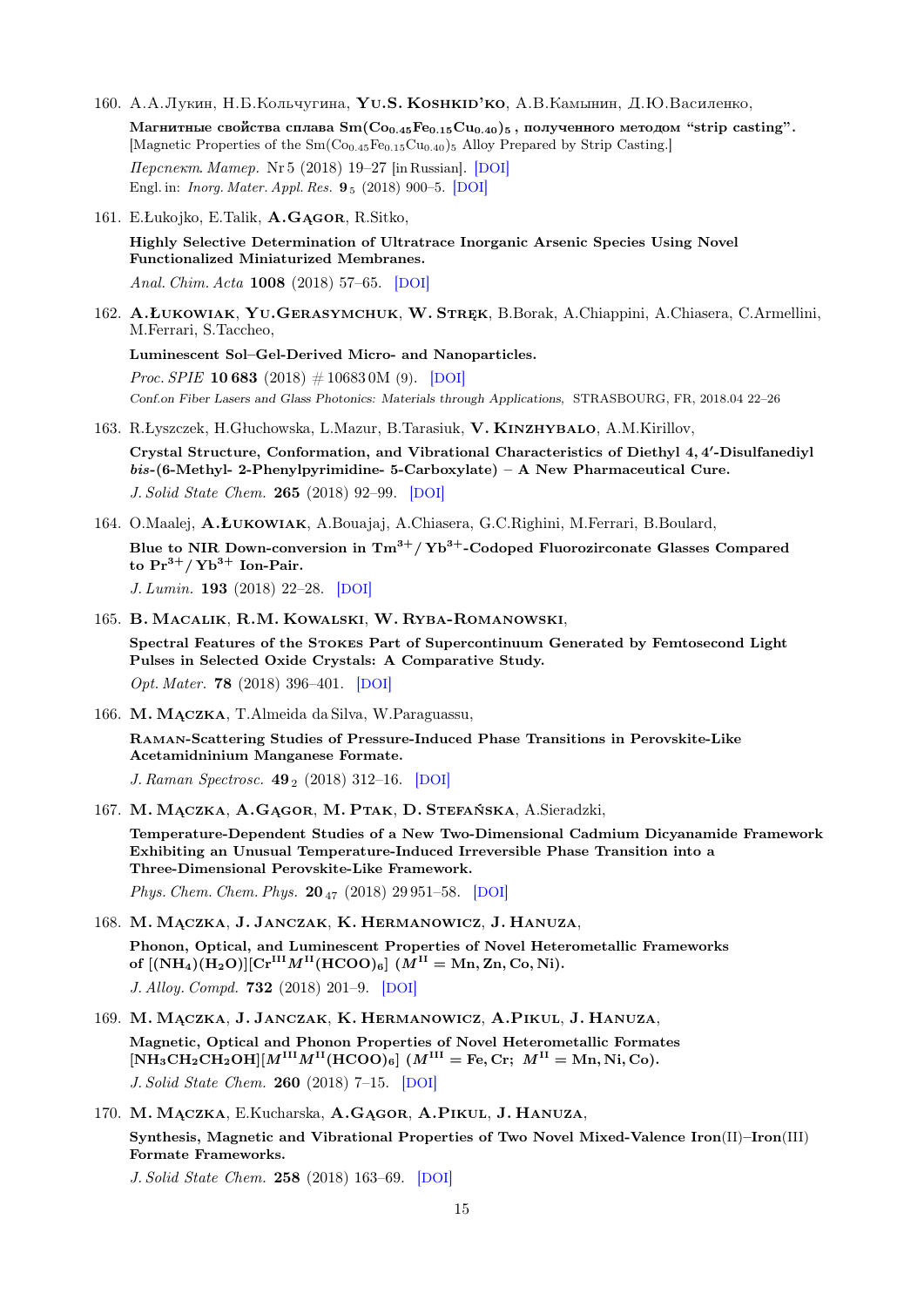171. M.A.Małecka,

The Crystallization Mechanism of the Octahedron-Like  $Ce_{1-x}Yb_xO_{2-x/2}$  and  $Ce_{1-x}Lu_xO_{2-x/2}$ Ceria-Based Mixed Oxide.

Chem. Select 3<sup>43</sup> (2018) 12 012–16. [[DOI](https://dx.doi.org/10.1002/slct.201802674)]

172. Ł.Marciniak, A.Bednarkiewicz, K. Elżbieciak,

NIR–NIR Luminescent Thermometry with  $Nd^{3+}$  Doped Nanoparticles in Avalanche-Like Photoexcitation Scheme.

J. Mater. Chem. C  $6_{28}$  (2018) 7568–75. [[DOI](https://dx.doi.org/10.1039/C8TC01553H)]

173. Ł.Marciniak, K. Trejgis,

Luminescence Lifetime Thermometry with  $Mn^{3+} - Mn^{4+}$  Co-doped Nanocrystals. J. Mater. Chem. C  $6_{26}$  (2018) 7 092-100. [[DOI](https://dx.doi.org/10.1039/C8TC01981A)]

174. M. Matusiak, M. Babij, Th.Wolf,

Anisotropy of the Seebeck and Nernst Coefficients in Parent Compounds of the Iron-Based Superconductors.

*Phys. Rev.* B **97** (2018)  $\# 10\,0506 \text{ R}$  (6). [[DOI](https://dx.doi.org/10.1103/PhysRevB.97.100506)]

175. M. Matusiak, K. Rogacki, Th.Wolf,

Thermoelectric Anisotropy in the Iron-Based Superconductor  $Ba(Fe_{1-x}Co_x)_{2}As_{2}$ . Phys. Rev. B **97** (2018)  $\# 22\,0501\,\text{R}$  (4). [[DOI](https://dx.doi.org/10.1103/PhysRevB.97.220501)]

## 176. J. Matysiak, R. Lemański,

Comparison of the Multi-Band Hubbard and Heisenberg Models on Small Finite Clusters. Acta Phys. Polon. A  $133_3$  (2018) 405–7. [[DOI](https://dx.doi.org/10.12693/APhysPolA.133.405)] [9th] Eur.Conf.on Physics of Magnetism (PM '17) POZNAŃ, PL, 2017.06 26–30

177. J.J.Mboukam, B.M.Sondezi, M.B.Tchoula Tchokonté, A.K.H.Bashir, A.M.Strydom, D.Britz, D. Kaczorowski,

Magnetocaloric Effect and Other Low-Temperature Properties of  $Pr_2Pt_2In$ . Physica B 536 (2018) 505–9. [[DOI](https://dx.doi.org/10.1016/j.physb.2017.07.069)]

[19th] Int.Conf.on Strongly Correlated Electron Systems (SCES 2017) PRAGUE, CZ, 2017.07 17–21

## 178. K.Mencel, P.Durlak, M.Rok, R.Jakubas, J. Baran, W.Medycki, A.Ciżman, A.Piecha-Bisiorek, Widely Used Hardly Known. An Insight into Electric and Dynamic Properties of Formamidinium Iodide.

 $RSC Adv. 8<sub>47</sub>$  (2018) 26 506–16. [[DOI](https://dx.doi.org/10.1039/C8RA03871F)]

179. A.Merlone, F.Sanna, G.Beges, S.A.Bell, G.Beltramino, J.Bojkovski, M.Brunet, D.del Campo, A.Castrillo, N.Chiodo, M.Colli, G.Coppa, R.Cuccaro, M.Dobre, J.Drnovsek, V.Ebert, V.Fernicola, A.Garcia-Benadí, C.G.Izquierdo, T.Gardiner, E.Georgin, A.G.Calvo, D.Groselj, M.Heinonen, S.H. de la Villa, R.Hogstrom, D.Hudoklin, M.Kalemci, A.Kowal, L.G.Lanza, P.Miao, C.Musacchio, J.Nielsen, M.N.Cervera, P.Pavlasek, M.de Podesta, S.O.Aytekin, M.K.Rasmussen, J.del Rio, L.Rosso, H.Sairanen, J.Salminen, D.Sestan, L.Šindelárová, D.Smorgon, F.Sparasci, R.Strnad, M.Voldán, R.J.Underwood, A.Uytun,

The METEOMET2 Project - Highlights and Results.

*Meas. Sci. Technol.* **29** (2018)  $\#02\,5802\,(17)$ . [[DOI](https://dx.doi.org/10.1088/1361-6501/aa99fc)]

180. J.Michalski, I.Bryndal, J.Lorenc, K. Hermanowicz, J. Janczak, J. Hanuza,

Conformation of the Azo Bond and Its Influence on the Molecular and Crystal Structure, IR and Raman Spectra, and Electron Properties of 6-Methyl- 3,5-Dinitro- 2-[(E)-Phenyldiazenyl] Pyridine – Quantum Chemical DFT Calculations.

Spectrochim. Acta A 191 (2018) 521–31. [[DOI](https://dx.doi.org/10.1016/j.saa.2017.10.053)]

## 181. N. MINIAJLUK, J.Trawczyński, M. ZAWADZKI, W.Tylus,

LaMnO<sub>3</sub> (La<sub>0.8</sub>Sr<sub>0.2</sub>MnO<sub>3</sub>) Perovskites for Lean Methane Combustion: Effect of Synthesis Method.

Adv. Mater. Phys. Chem. 8<sub>4</sub> (2018) 193-215. [[DOI](https://dx.doi.org/10.4236/ampc.2018.84013)]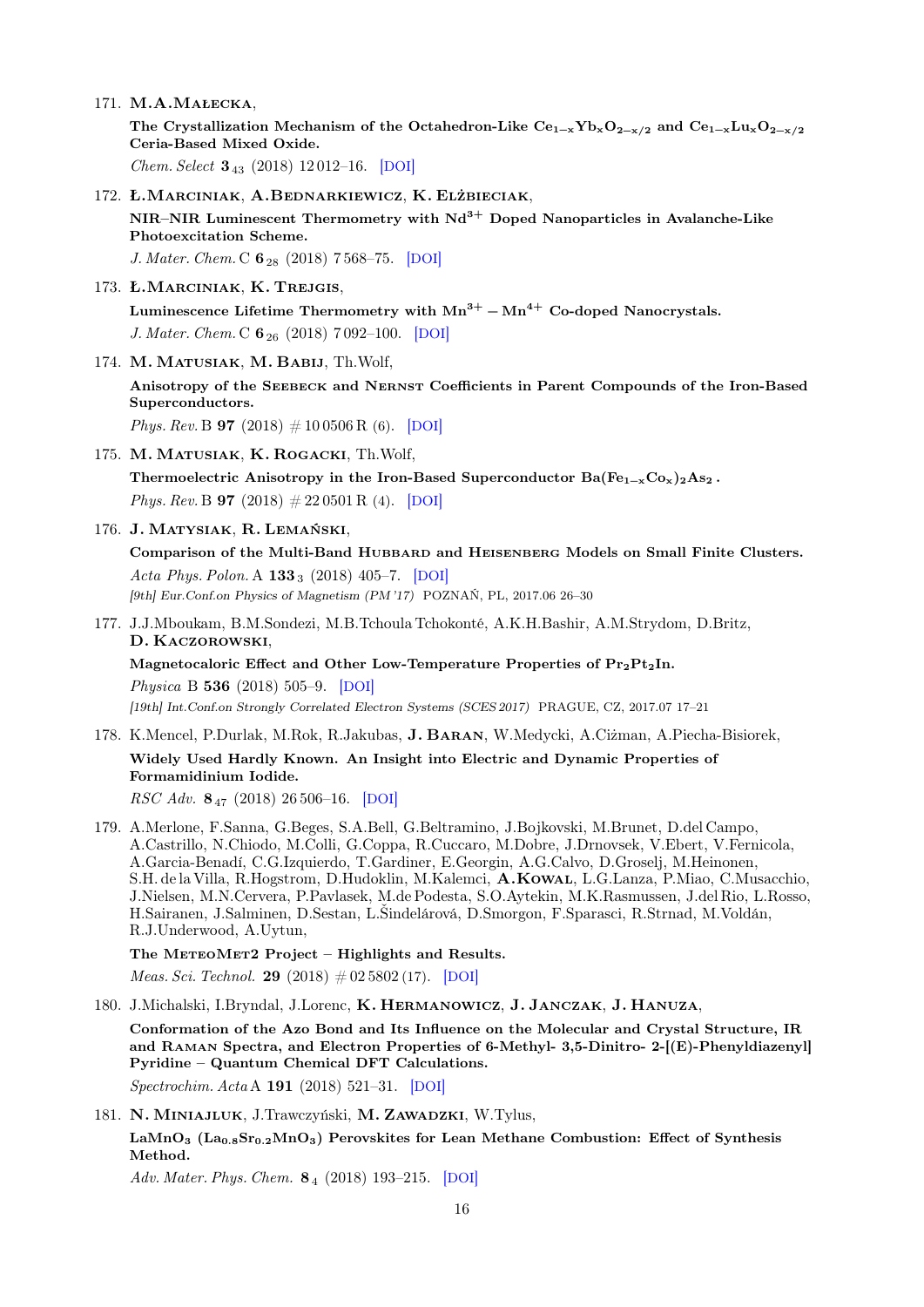182. A.Morawski, T.Cetner, D. GAJDA, A.J. ZALESKI, W.Häßler, K.Nenkov, M.A.Rindfleisch, M.Tomsic, P.Przysłupski,

MgB<sup>2</sup> Wire Diameter Reduction by Hot Isostatic Pressing – A Route for Enhanced Critical Current Density.

Supercond. Sci. Technol. **31** (2018)  $\#075008$  (8). [[DOI](https://dx.doi.org/10.1088/1361-6668/aac55a)]

- 183. Yu.Morozova, A.Gribanov, E.Murashova, S.Dunaev, A.Grytsiv, P.Rogl, G.Giester, D. Kaczorowski, Novel Ternary Compound Ce4Pt9Al<sup>13</sup> : Crystal Structure, Physical Properties. J. Alloy. Compd. 767 (2018) 496–503. [[DOI](https://dx.doi.org/10.1016/j.jallcom.2018.07.146)]
- 184. A.N.Morozovska, A.I.Kurchak, Zh.G.Zemska, A.Łukowiak, M.V.Strikha,

Temperature Behavior of Graphene Conductance Induced by Piezoelectric Effect in a Ferroelectric Substrate.

J. Appl. Phys.  $124$  (2018)  $\#$  08 4103 (8). [[DOI](https://dx.doi.org/10.1063/1.5034340)]

- 185. M.Moskwa, G.Bator, A.Piecha-Bisiorek, R.Jakubas, W.Medycki, A.Ciżman, J. Baran, X-ray Structure and Investigation of Molecular Motions by Dielectric, Vibrational and <sup>1</sup>H NMR Methods for Two Organic–Inorganic Hybrid Piperazinium Compounds:  $(C_4H_{12}N_2)_2[Sb_2Cl_{10}]\cdot 2H_2O$  and  $(C_4H_{12}N_2)_2[Sb_2Br_{10}]\cdot 2H_2O$ . Mater. Res. Bull. 104 (2018) 202–11. [[DOI](https://dx.doi.org/10.1016/j.materresbull.2018.03.048)]
- 186. M.Mulak, J. Mulak,

The Second and Third Crystal Field Splitting Moments in Verification of the Trigonal and Hexagonal Crystal Field Parametrizations. phys. stat. sol. (b)  $255_8$  (2018)  $\#$  18 00115 (9). [[DOI](https://dx.doi.org/10.1002/pssb.201800115)]

- 187. S.A.Nikitin, T.I.Ivanova, A.I.Zvonov, Yu.S. Koshkid'ko, J. Ćwik, K. Rogacki, Magnetization, Magnetic Anisotropy and Magnetocaloric Effect of the  $Tb_{0.2}Gd_{0.8}$  Single Crystal in High Magnetic Fields up to 14 T in Region of a Phase Transition. Acta Mater. 161 (2018) 331–37. [[DOI](https://dx.doi.org/10.1016/j.actamat.2018.09.017)]
- 188. S.A.Nikitin, T.I.Ivanova, A.I.Zvonov, K. Rogacki, Yu.S. Koshkid'ko, J. Ćwik, Giant Forced Magnetostriction in  $Tb_{0,2}Gd_{0,8}$  Single Crystal. EPJ Web Conf. 185 (2018)  $\#04015$  (3). [[DOI](https://dx.doi.org/10.1051/epjconf/201818504015)] Moscow Int.Symp.on Magnetism (MISM 2017) MOSCOW, RU, 2017.07 01–05
- 189. A.Николаева, Л.Конопко, И.Гергришан, K. ROGACKI, P. Sтасноwiak, A.Jeżowski, В.Шепелевич, В.Прокошин, С.Гусакова,

Термоэлектрическая эффективность фольг полуметаллических и полупроводниковых сплавов  $Bi_{1-x}Sb_x$ . [Thermoelectric Figure of Merit [of] Semimetal and Semiconductor  $Bi_{1-x}Sb_x$  Alloy Foils.]  $\Phi$ us. Husk. Temp. 44<sub>8</sub> (2018) 996–1003 [in Russian]. Engl. in: *Low Temp. Phys.* 44<sub>8</sub> (2018) 780–85. [[DOI](https://dx.doi.org/10.1063/1.5049158)]

- 190. A.A.Nikolaeva, L.A.Konopko, K. Rogacki, P.P.Bodyul, I.Gergrishan, Thermoelectric Properties and Surface States in the Layers of Bi<sub>2</sub>Te<sub>3</sub> Topological Insulators. Surf. Eng. Appl. Electrochem. 54<sup>3</sup> (2018) 273–78. [[DOI](https://dx.doi.org/10.3103/S1068375518030092)] Russ. orig. in:  $\partial \text{newmp. } O\delta p$ . Mamep. 53 5 (2017) 67–72. [[DOI](https://dx.doi.org/10.5281/zenodo.1054139)]
- 191. J. Okal, M. Zawadzki, P. Kraszkiewicz, K.Adamska, Ru / CeO<sup>2</sup> Catalysts for Combustion of Mixture of Light Hydrocarbons: Effect of Preparation Method and Metal Salt Precursors. Appl. Catal. A 549 (2018) 161–69. [[DOI](https://dx.doi.org/10.1016/j.apcata.2017.09.036)]
- 192. B.V.Padlyak, R. LISIECKI, T.B.Padlyak, V.T.Adamiv, Spectroscopy of  $Nd^{3+}$  Luminescence Centres in Li<sub>2</sub>B<sub>4</sub>O<sub>7</sub> : Nd, LiCaBO<sub>3</sub> : Nd, and CaB<sub>4</sub>O<sub>7</sub> : Nd Glasses.

J. Lumin. 198 (2018) 183–92. [[DOI](https://dx.doi.org/10.1016/j.jlumin.2018.02.046)]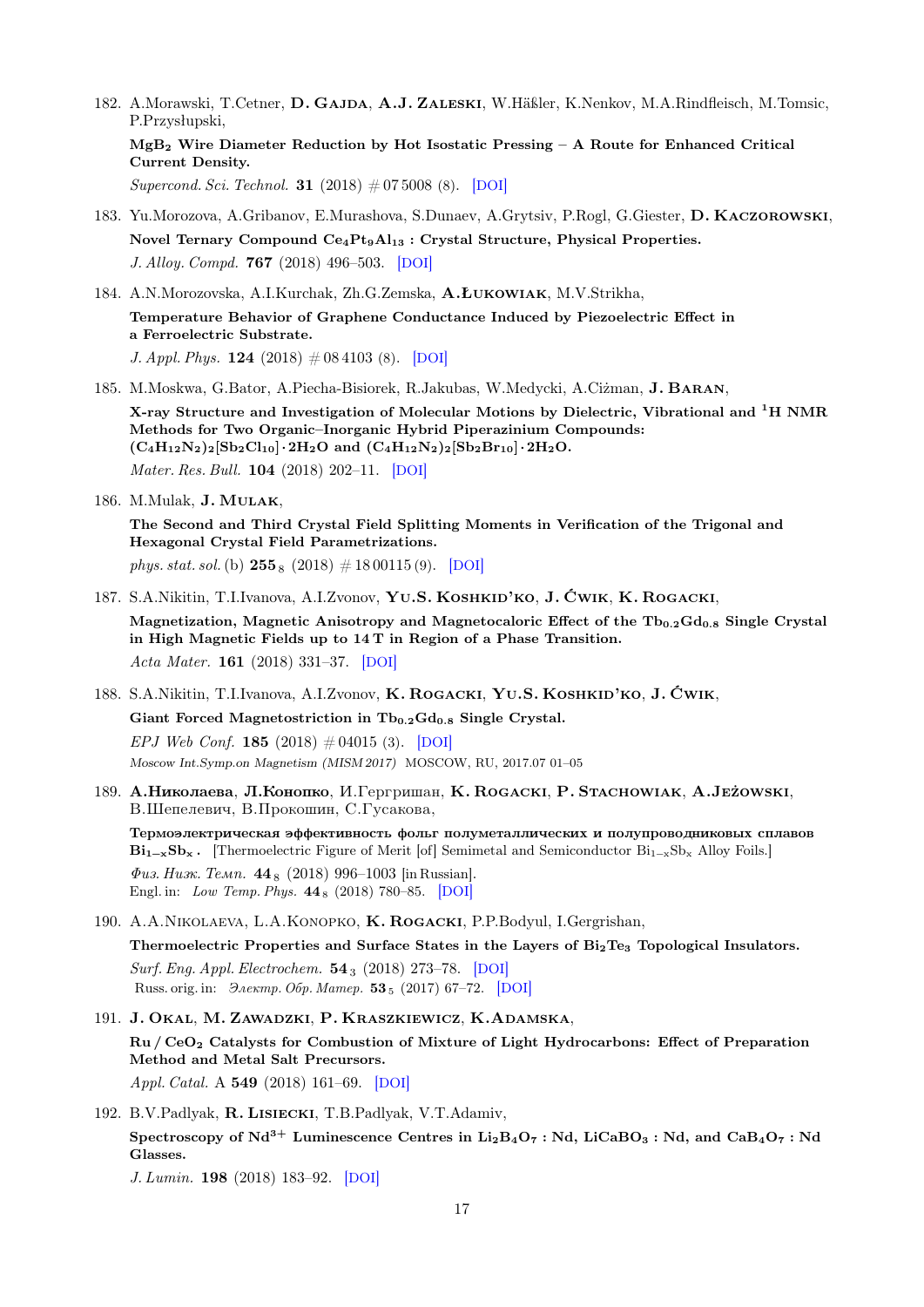- 193. K. Pasińska, A.Piecha-Bisiorek, V. Kinzhybalo, A.Ciżman, A.Gągor, A.Pietraszko, A Paraelectric–Ferroelectric Phase Transition of an Organically Templated Zinc Oxalate Coordination Polymer. Dalton Trans. **47**<sub>33</sub> (2018) 11 308-12. [[DOI](https://dx.doi.org/10.1039/C8DT02859A)]
- 194. M.Pasturel, A.Pikul, G. Chajewski, H.Noël, D. Kaczorowski, Ferromagnetic Ordering in the Novel Ternary Uranium Germanide  $URu_{0.29}Ge_2$ . Intermetallics 95 (2018) 19–23. [[DOI](https://dx.doi.org/10.1016/j.intermet.2018.01.011)]
- 195. D.Patel, WenBin Qiu, M.Mustapić, J.C.Knott, ZongQing Ma, D. GAJDA, M.Shahabuddin, Jianyi Xu, Seyong Choi, M.Tomsic, Shi Xue Dou, Y.Yamauchi, Jung Ho Kim, Md Sh.Al-Hossain, Evaluation of a Solid Nitrogen Impregnated MgB<sup>2</sup> Racetrack Coil.

Supercond. Sci. Technol. **31** (2018)  $\# 10\,5010$  (8). [[DOI](https://dx.doi.org/10.1088/1361-6668/aad9e0)]

- 196. K. Patucha, B. Grygiel, T.A.Zaleski, Hall Effect for Interacting Bosons in a Lattice. *Phys. Rev.* B **97** (2018)  $\# 21\,4522$  (9). [[DOI](https://dx.doi.org/10.1103/PhysRevB.97.214522)]
- 197. O. Pavlosiuk, X.Fabreges, A.Gukasov, M.Meven, D. Kaczorowski, P.Wiśniewski, Magnetic Structures of REPdBi Half-HEUSLER Bismuthides ( $RE = Gd$ , Tb, Dy, Ho, Er). Physica B 536 (2018) 56–59. [[DOI](https://dx.doi.org/10.1016/j.physb.2017.10.062)] [19th] Int.Conf.on Strongly Correlated Electron Systems (SCES 2017) PRAGUE, CZ, 2017.07 17–21
- 198. O. Pavlosiuk, D.Kaczorowski, Galvanomagnetic Properties of the Putative Type-II DIRAC Semimetal  $PtTe<sub>2</sub>$ . Sci. Rep. 8 (2018)  $\#$  11 297 (6). [[DOI](https://dx.doi.org/10.1038/s41598-018-29545-w)]
- 199. O. Pavlosiuk, M. Kleinert, P.Wiśniewski, D. Kaczorowski, Antiferromagnetic Order in the Half-Heusler Phase TbPdBi. Acta Phys. Polon. A  $133_3$  (2018) 498–500. [[DOI](https://dx.doi.org/10.12693/APhysPolA.133.498)] [9th] Eur.Conf.on Physics of Magnetism (PM '17) POZNAŃ, PL, 2017.06 26–30
- 200. O. Pavlosiuk, P. Swatek, P.Wiśniewski, D. Kaczorowski, Magnetoresistance in LuBi and YBi Semimetals Due to Nearly Perfect Carrier Compensation. Phys. Rev. B **97** (2018)  $\# 23\,5132$  (9). [[DOI](https://dx.doi.org/10.1103/PhysRevB.97.235132)]
- 201. G.J.Perpétuo, J. Janczak, Solid-State Supramolecular Architectures Formed by Co-crystallization of Melamine and 2-, 3 and 4-Fluorophenylacetic Acids. J. Mol. Struct. 1152 (2018) 237–47. [[DOI](https://dx.doi.org/10.1016/j.molstruc.2017.09.099)]
- 202. V.Piccolo, A.Chiappini, C.Armellini, M.Barozzi, A.Łukowiak, P.-J.A.Sezio, A.Vaccari, M.Ferrari, D.Zonta,

2D Optical Gratings Based on Hexagonal Voids on Transparent Elastomeric Substrate. *Micromachines* **9** (2018)  $\# 345$  (9). [[DOI](https://dx.doi.org/10.3390/mi9070345)]

- 203. V.Piccolo, A.Chiappini, C.Armellini, M.Mazzola, A.Łukowiak, A.Seddon, M.Ferrari, D.Zonta, Quasi-Hemispherical Voids Micropatterned PDMS as Strain Sensor. Opt. Mater. 86 (2018) 408–11. [[DOI](https://dx.doi.org/10.1016/j.optmat.2018.10.038)]
- 204. A.Piecha-Bisiorek, K.Mencel, V. KINZHYBALO, A.Szota, R.Jakubas, W.Medycki, W.Zawrocki, Ferroelasticity and Piezoelectricity of Organic–Inorganic Hybrid Materials with a One-Dimensional Anionic Structure: So Similar, Yet so Different.  $Cryst Eng Comm 20_{15} (2018) 2112-19. [DOI]$  $Cryst Eng Comm 20_{15} (2018) 2112-19. [DOI]$  $Cryst Eng Comm 20_{15} (2018) 2112-19. [DOI]$
- 205. A.M. Piekarska, T.K. Kopeć,

Quantum Glass of Interacting Bosons with Off-Diagonal Disorder. Phys. Rev. Lett. **120** (2018)  $\# 16\,0401$  (6). [[DOI](https://dx.doi.org/10.1103/PhysRevLett.120.160401)]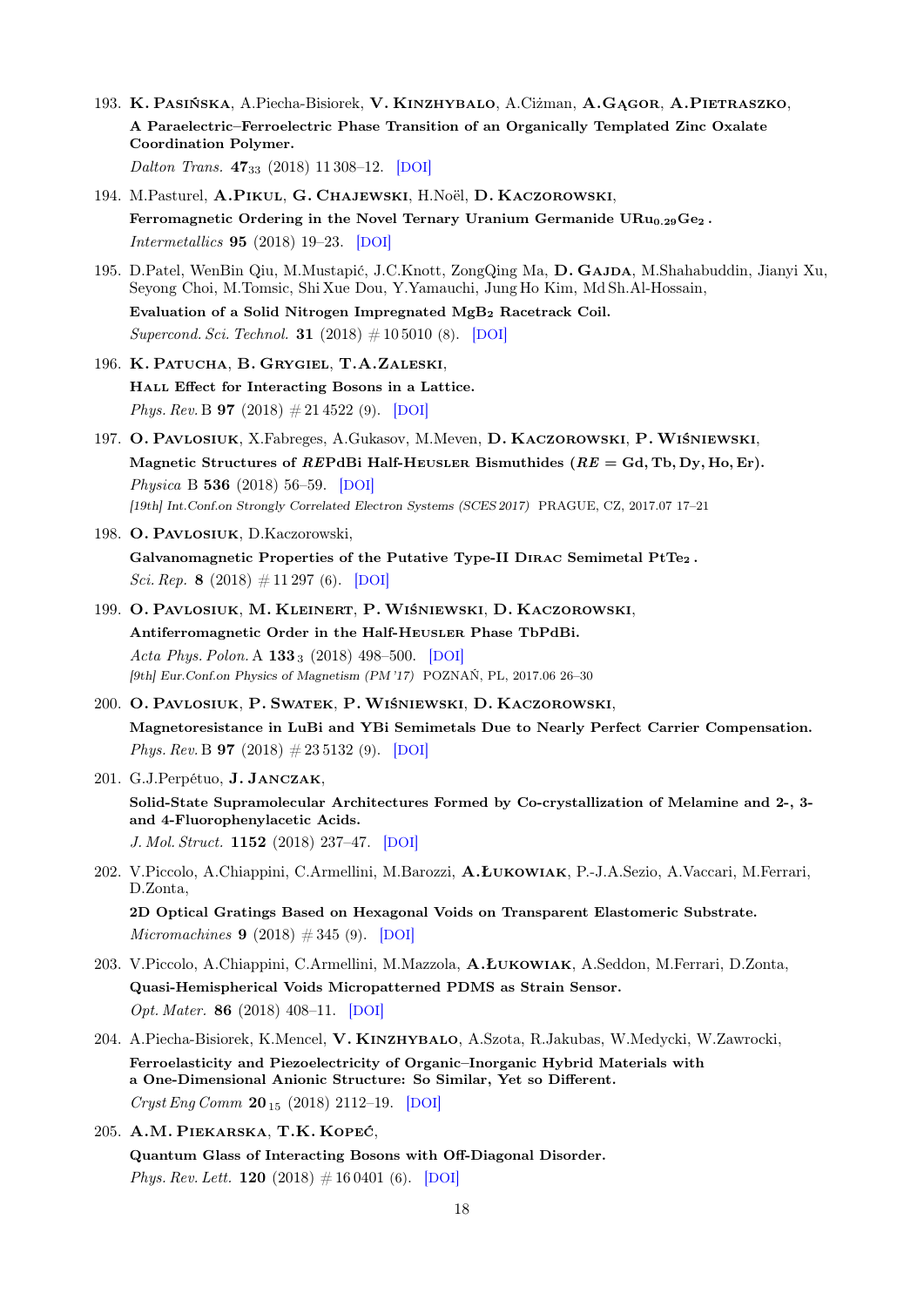- 206. A.Pilch-Wróbel, B.Czaban, D.Wawrzyńczyk, A.Bednarkiewicz, Quantum Yield Measurements of Yb, Ho Co-doped Upconverting Nanomaterials: The Impact of Methods, Reference Materials and Concentration. J. Lumin. 198 (2018) 482–87. [[DOI](https://dx.doi.org/10.1016/j.jlumin.2018.02.070)]
- 207. W.A.Pisarski, J.Janek, J.Pisarska, R. Lisiecki, W. Ryba-Romanowski, Influence of Excitation Wavelengths on Up-converted Luminescence Sensing Behavior of  $Er^{3+}$  Ions in Lead-Free Germanate Glass. J. Lumin. 193 (2018) 34–38. [[DOI](https://dx.doi.org/10.1016/j.jlumin.2017.09.003)]
- 208. X.Питковыч, Р.Литвин, Ю.Хорак, V.КINZHYBALO, Піран-2-он-6-карбонова кислота в реакций Меєрвейна. [Pyran-2-one-6-Carboxylic Acid under Meerwein Reaction Conditions.] Bicu. Jheie. yu-my. Cep. xim. No.  $59_2$  (2018) 311–15 [in Ukrainian]. [[DOI](https://dx.doi.org/10.30970/vch.5902.311)]
- 209. M.Podgórna, M. Ptak, M.Chrunik, I.Jankowska-Sumara, J.Piecha, D.Zasada, The Investigations of Phase Transitions in the  $(1-x)PbZrO_{3-x}BiFeO_3$  Nanocrystals Using Differential Scanning Calorimetry and Raman Spectroscopy. J. Appl. Phys. 124 (2018)  $\# 05\,4102$  (10). [[DOI](https://dx.doi.org/10.1063/1.5039805)]
- 210. D.Pogoda, A.Matera-Witkiewicz, M.Listowski, J. Janczak, V.Videnova-Adrabińska, The Role of Different Nonspecific Interactions and Halogen Contacts in the Crystal Structure Organization of 5-Chloroisatoic Anhydride. Acta Cryst. C  $74_3$  (2018) 372–80. [[DOI](https://dx.doi.org/10.1107/S2053229618002280)]
- 211. G.A.Politova, I.S.Tereshina, D.I.Gorbunov, M.A.Paukov, A.V.Andreev, R.M.Grechishkin, K. Rogacki, Magnetic and Magnetocaloric Properties of Single Crystal  $(Nd_{0.5}Pr_{0.5})_2Fe_{14}B$ .

J. Alloy. Compd. 751 (2018) 283–88. [[DOI](https://dx.doi.org/10.1016/j.jallcom.2018.04.120)]

212. Yu.Prots, L.Vasylechko, W.Carrillo-Cabrera, Ch.Drathen, M.Coduri, D. Kaczorowski, U.Burkhardt, Yu.Grin,

Compositional Evolution of the  $NaZn_{13}$  Structure Motif in the Systems La–Ni–Ga and Ce–Ni–Ga. Dalton Trans. 47<sup>37</sup> (2018) 12 951–63. [[DOI](https://dx.doi.org/10.1039/C8DT02273A)]

213. M. Ptak, D. Stefańska, A.Gągor, K.L.Svane, A.Walsh, W.Paraguassu,

Heterometallic Perovskite-Type Metal–Organic Framework with an Ammonium Cation: Structure, Phonons, and Optical Response of  $[NH_4]Na_{0.5}Cr_xAl_{0.5-x} (HCOO)_3$  ( $x = 0,0.025$  and 0.5).

Phys. Chem. Chem. Phys.  $20_{34}$  (2018) 22 284–95. [[DOI](https://dx.doi.org/10.1039/C8CP03788D)]

214. A.Regiec, P.Wojciechowski, A.Pietraszko, M.Mączyński,

Infrared Spectra and Other Properties Predictions of 5-Amino-3-Methyl-4-Isoxazolecarbohydrazide with Electric Field Simulation Using CPC Model.

J. Mol. Struct. 1161 (2018) 320–38. [[DOI](https://dx.doi.org/10.1016/j.molstruc.2018.01.085)]

215. M.Rezaei, A.Abbasi, R.Dinarvand, M.Jeddi-Tehrani, J. Janczak, Design and Synthesis of a Biocompatible 1D Coordination Polymer as Anti-Breast Cancer Drug Carrier, 5-Fu: in vitro and in vivo Studies. ACS Appl. Mater. Interf.  $10_{21}$  (2018) 17 594–604. [[DOI](https://dx.doi.org/10.1021/acsami.8b03111)]

216. P.Rodríguez-Sevilla, K.Prorok, A.BEDNARKIEWICZ, M.I.Marqués, A.García-Martín, J.García Solé, P.Haro-González, D.Jaque,

Optical Forces at the Nanoscale : Size and Electrostatic Effects.

Nano Lett. **18**<sub>1</sub> (2018) 602–9. [[DOI](https://dx.doi.org/10.1021/acs.nanolett.7b04804)]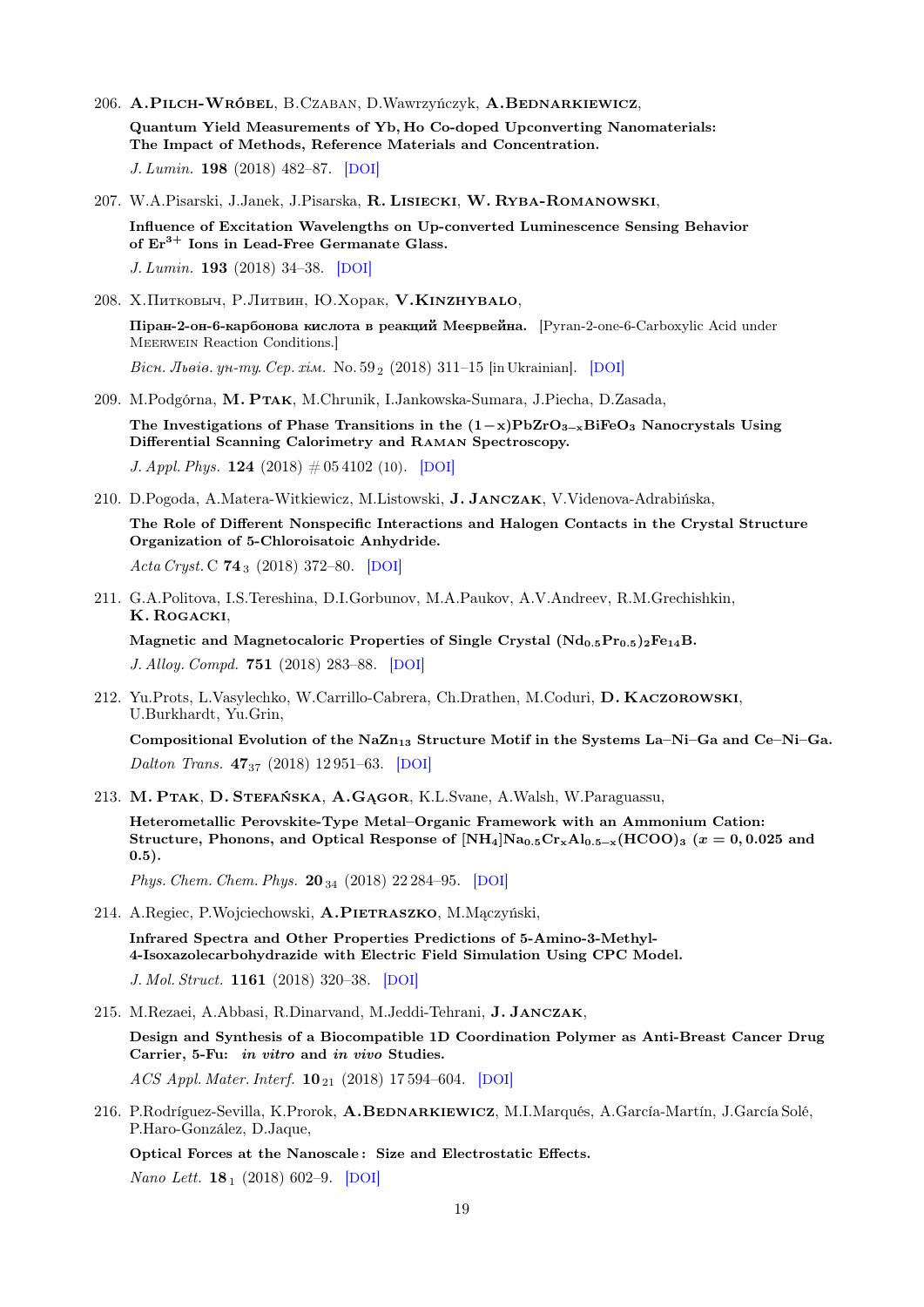217. B.A.Pomaka, P.Rogl, D.Frushart, D. KACZOROWSKI,

Mеханизм генерирования донорно-акцепторных пар при сильном легировании n − ZrNiSn акцепторной примесью Ga. [Mechanism of the Generation of Donor–Acceptor Pairs in Heavily Doped n-ZrNiSn with the Ga Acceptor Impurity.]

 $\Phi u$ з. Техн. Полупров. 52<sub>3</sub> (2018) 311–21 [in Russian]. [[DOI](https://dx.doi.org/10.21883/FTP.2018.03.45614.8573)] Engl. in: Semiconductors 52 <sup>3</sup> (2018) 294–304. [[DOI](https://dx.doi.org/10.1134/S1063782618030193)]

218. P.Ropuszyńska-Robak, P.E. Tomaszewski, L.Kępiński, L.Macalik,

Alkali Metal Impact on Structural and Phonon Properties of  $Er^{3+}$  and  $Tm^{3+}$  Co-doped  $MY(WO<sub>4</sub>)<sub>2</sub>$  ( $M = \text{Li}, \text{Na}, \text{K}$ ) Nanocrystals.

RSC Adv. 8<sup>5</sup> (2018) 2 632–41. [[DOI](https://dx.doi.org/10.1039/C7RA10706D)]

219. A.Rusak, E.Karuga-Kuźniewska, B.Wiatrak, M.Szymonowicz, M.Stolarski, M.Radwan-Oczko, R.J.Wiglusz, P.Pohl, Z.Rybak,

Venous Insufficiency: Differences in the Content of Trace Elements. A Preliminary Report. Adv. Clin. Exp. Med. 27<sub>5</sub> (2018) 696–701. [[DOI](https://dx.doi.org/10.17219/acem/68902)]

220. P. Ruszała, M.J.Winiarski, M. Samsel-Czekała,

DIRAC-Like Band Structure of LaTESb<sub>2</sub> (TE = Ni, Cu, Pd) Superconductors by DFT Calculations.

Comput. Mater. Sci. 154 (2018) 106–10. [[DOI](https://dx.doi.org/10.1016/j.commatsci.2018.07.042)]

221. M. Sahakyan, V.H. Tran,

Electronic Structure of Th<sub>7</sub>Ru<sub>3</sub>.

Acta Phys. Polon. A  $133_3$  (2018) 751–54. [[DOI](https://dx.doi.org/10.12693/APhysPolA.133.751)] [9th] Eur.Conf.on Physics of Magnetism (PM '17) POZNAŃ, PL, 2017.06 26–30

222. M. Samsel-Czekała, G. Chajewski, P.Wiśniewski, T. Romanova, A.Hackemer, R. Gorzelniak, A.P. Pikul, D. Kaczorowski,

Electronic Structures and Superconductivity in LuTE<sub>2</sub>Si<sub>2</sub> Phases (TE = d-Electron Transition Metal).

Physica B 536 (2018) 816–20. [[DOI](https://dx.doi.org/10.1016/j.physb.2017.10.004)] [19th] Int.Conf.on Strongly Correlated Electron Systems (SCES 2017) PRAGUE, CZ, 2017.07 17–21

223. K.Sangeetha, V.R.Suresh Kumar, M.K. Marchewka, J.Binoy,

The Study of Intermolecular Interactions in NLO Crystal Melaminium Chloride Hemihydrate Using DFT Simulation and HIRSHFELD Surface Analysis.

AIP Conf. Proc. 1953<sub>1</sub> (2018)  $\#$  08 0024 (?). [[DOI](https://dx.doi.org/10.1063/1.5032830)] 9th Int.Conf.on Condensed Matter & Applied Physics (ICC 2017) BIKANER, RJ, IN, 2017.11 24–25

224. I.Severin, V. Boiko, V.Moiseyenko, M.Olenchuk, A.Goushcha, R.Barillé, O.Yu.Posudievsky, G.Dovbeshko,

Optical Properties of Graphene Oxide Coupled with 3D Opal Based Photonic Crystal. Opt. Mater. 86 (2018) 326–30. [[DOI](https://dx.doi.org/10.1016/j.optmat.2018.10.014)]

225. JiaoJiao Shi, Bin Liu, LiHe Zheng, QingGuo Wang, HuiLi Tang, JunFang Liu, LiangBi Su, Feng Wu, HengYu Zhao, NuoTian He, Na Li, Qiu Li, Chao Guo, Jun Xu, KeJian Yang, XiaoDong Xu, W. Ryba-Romanowski, R. Lisiecki, P. Solarz,

Optical Study of Tm-Doped Solid Solution  $(Sc_{0.5}Y_{0.5})_2SiO_5$  Crystal.

J. Crys. Growth 487 (2018) 83–86. [[DOI](https://dx.doi.org/10.1016/j.jcrysgro.2018.02.006)]

226. A.Sieradzki, M. MĄCZKA, M.Šimėnas, J.K.Zaręba, A.GĄGOR, S.Balčiūnas, M.Kinka, A.CIUPA, M.Nyk, V.Samulionis, J.Banys, M.Paluch, S.Pawlus,

On the Origin of Ferroelectric Structural Phases in Perovskite-Like Metal–Organic Formate. J. Mater. Chem. C 6 <sub>35</sub> (2018) 9 4 20 - 29. [[DOI](https://dx.doi.org/10.1039/C8TC02421A)]

20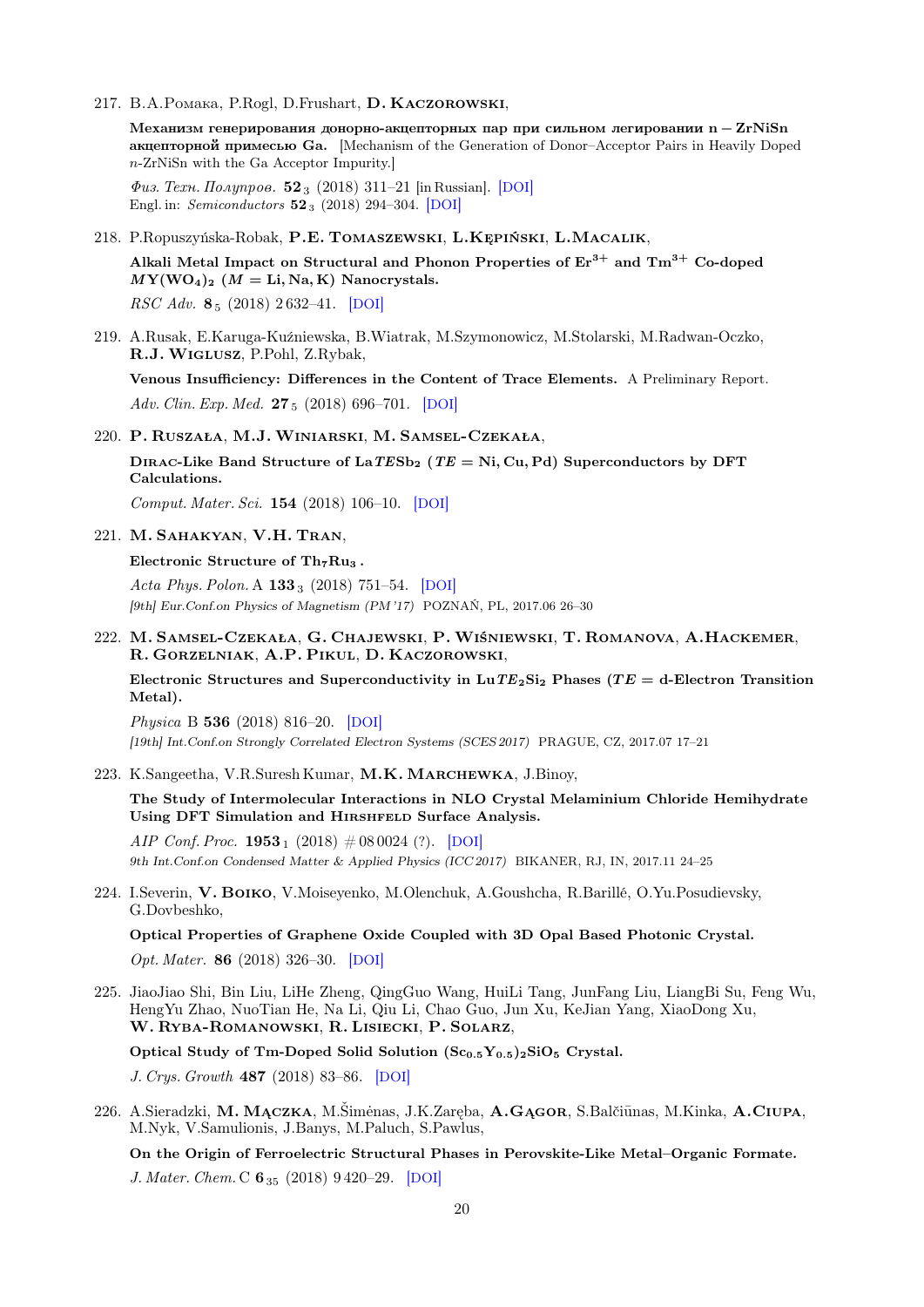227. M.Šimėnas, A.CIUPA, G.Usevičius, K.Aidas, D.Klose, G.Jeschke, M. MĄCZKA, G.Völkel, A.Pöppl, J.Banys,

Electron Paramagnetic Resonance of a Copper Doped  $[(CH<sub>3</sub>)<sub>2</sub>NH<sub>2</sub>][Zn(HCOO)<sub>3</sub>]$  Hybrid Perovskite Framework.

Phys. Chem. Chem. Phys. 20<sub>17</sub> (2018) 12 097-105. [[DOI](https://dx.doi.org/10.1039/C8CP01426D)]

228. M.Šimėnas, M. PTAK, A.H.Khan, L.Dagys, V.Balevičius, M.Bertmer, G.Völkel, M. MACZKA, A.Pöppl, J.Banys,

Spectroscopic Study of  $[(CH_3)_2NH_2][Zn(HCOO)_3]$  Hybrid Perovskite Containing Different Nitrogen Isotopes.

J. Phys. Chem. C  $122_{18}$  (2018) 10 284–92. [[DOI](https://dx.doi.org/10.1021/acs.jpcc.8b02734)]

- 229. S.A.Siry, Yu.G.Shermolovich, V.V. KINZHYBALO, T.J. BEDNARCHUK, V.M.Timoshenko, Trifluoromethylated Thiopyranoid Glycals: Synthesis and Ferrier I-Type Reactions. Eur. J. Org. Chem. 2018 Nr 40 (2018) 5 570–84. [[DOI](https://dx.doi.org/10.1002/ejoc.201800643)]
- 230. N.Sivakumar, N.Kanagathara, M.K. MARCHEWKA, M. DROZD, R.Jayavel, G.Anbalagan, The Theoretical and Experimental Vibrational Studies of Thiourea and Silver Nitrate (2:1) Complex.

Spectrochim. Acta A 204 (2018) 717–25. [[DOI](https://dx.doi.org/10.1016/j.saa.2018.06.035)]

231. K.Skotnicová, G.S.Burkhanov, T.Cegan, N.B.Kolchugina, A.A.Lukin, O.Životsky, P.A.Prokofev, M.Kursa, J.Jurica, YU.KOSHKID'KO, H. DRULIS, Optimizing the Microstructure of Sintered Nd–Fe–B Magnets via the Application of Scandium Hydride. J. Phys.: Conf. Ser. 1134  $(2018) \# 01 2055 (7)$ . [[DOI](https://dx.doi.org/10.1088/1742-6596/1134/1/012055)]

7th Int.Conf.on Functional Nanomaterials and High Purity Substances, SUZDAL, RU, 2018.10 01–05

- 232. D.A.Smirnova, V.M. Travin, K.Y.Bliokh, F.Nori, Relativistic Spin–Orbit Interactions of Photons and Electrons. Phys. Rev. A **97** (2018)  $\#04\,3840$  (8). [[DOI](https://dx.doi.org/10.1103/PhysRevA.97.043840)]
- 233. Sz.Sobczak, A.Chitnis, M.Andrzejewski, M. Mączka, S.Gohil, N.Garg, A.Katrusiak, Framework and Coordination Strain in Two Isostructural Hybrid Metal–Organic Perovskites.  $Cryst Eng Comm 20_{36} (2018) 5348–55. [DOI]$  $Cryst Eng Comm 20_{36} (2018) 5348–55. [DOI]$  $Cryst Eng Comm 20_{36} (2018) 5348–55. [DOI]$
- 234. M.Sobczyk, K.Korzeniowski, M.Guzik, J.Cybińska, Yu.Gerasymchuk, V.A.Trush, J.Legendziewicz, Spectroscopic Behaviour of Na $[\mathrm{Sm(SP)_{4}}]$  (where  $\mathrm{SP}=\mathrm{C_{6}H_{5}S(O)_{2}NP(O)(OCH_{3})_{2}^{-}}$ ) and Its Polymeric Material – New Orange Emitting Phosphors. J. Lumin. 193 (2018) 90–97. [[DOI](https://dx.doi.org/10.1016/j.jlumin.2017.08.064)]
- 235. P. Sobierajska, A.Dorotkiewicz-Jach, K. Zawisza, J. Okal, T.Olszak, Z.Drulis-Kawa, R.J.Wiglusz,

Preparation and Antimicrobial Activity of the Porous Hydroxyapatite Nanoceramics. J. Alloy. Compd. 748 (2018) 179–87. [[DOI](https://dx.doi.org/10.1016/j.jallcom.2018.03.162)]

236. D.Šoltésová, G.Vasylets, E.Čižmár, A.V.Fedorchenko, V.Starodub, V. MEDVIEDIEV, O.Shishkin, O.Bukrynov, A.Feher,

Magnetic Properties of the Anion-Radical Salts  $[M(bipy)_3](TCNQ)_4 \cdot X$ , where  $M = Co$ , Ni, Zn and  $X = H_2O$  or  $(CH_3)_2CO$ .

Inorg. Chim. Acta 471 (2018) 272–79. [[DOI](https://dx.doi.org/10.1016/j.ica.2017.11.001)]

237. B.Souri, P.Hayati, A.R.Rezvani, J. Janczak,

The Effects of Modifying Reaction Conditions in Green Sonochemical Synthesis of a Copper(II) Coordination Polymer as well as in Achieving to Different Morphologies of Copper(II) Oxide Micro Crystals via Solid-State Process.

Inorg. Chem. Acta 483 (2018) 516–26. [[DOI](https://dx.doi.org/10.1016/j.ica.2018.08.019)]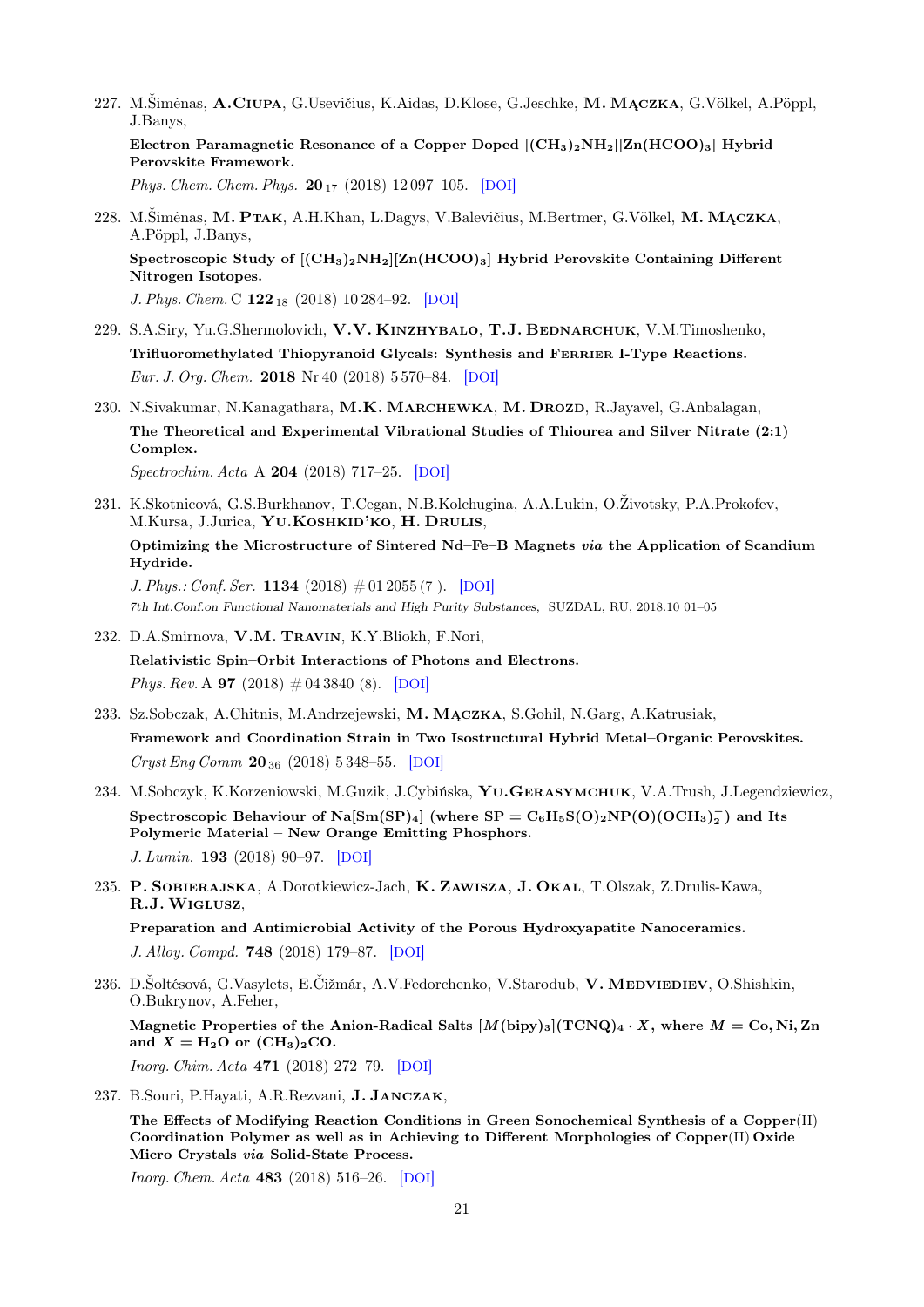238. B.Souri, P.Hayati, A.R.Rezvani, J. Janczak,

The Effects of Altering Reaction Conditions in Synthesis of a Novel Lead(II) 2D Coordination Polymer as well as in Achieving the Same Morphologies of Lead(II) Oxide Micro-Nano Structures via Solid-State Process.

Polyhedron 154 (2018) 443–56. [[DOI](https://dx.doi.org/10.1016/j.poly.2018.07.017)]

239. D. Stefańska, P.J. Dereń,

Luminescence Investigation and Thermal Stability of Blue-Greenish Emission Generated from  $Ca<sub>3</sub>MgSi<sub>2</sub>O<sub>8</sub>$ : Eu<sup>2+</sup> Phosphor.

Opt. Mater. 80 (2018) 62–64. [[DOI](https://dx.doi.org/10.1016/j.optmat.2018.04.031)]

240. A.K.Stoyanova-Ivanova, S.D.Terzieva, S.I.Georgieva, B.S.Blagoev, D.G.Kovacheva, A.ZALESKI, V.Mikli,

Superconductivity and Magnetic Studies of Bulk Y123 / BaCuO<sub>2</sub> Composite. *Rom. J. Phys.*  $63_{1/2}$  (2018)  $\# 602$  (15).

- 241. A.Stoyanova-Ivanova, I.Ilievska, V.Petrova, M.Gueorgieva, V.Petrov, L.Andreeva, A.Zaleski, V.Mikli, Physicochemical Characterization on Clinically Retrieved TriTanium Orthodontic Archwires. Bulg. Chem. Commun. 50, Spec.Iss. F (2018) 73–79. 7th Natl. Crystallographic Symp., (NCS '18) SOFIA, BG, 2018.10 03–05
- 242. W. Stręk, A.Olejniczak, R. Tomala, B. Cichy, A.Łukowiak, A.Zhaludkevich, A.Konovalova, O.Ignatenko,
	- The Bright White Emission from  $\mu$ -Diamonds.

*Proc. SPIE* **10 683** (2018)  $\# 1068307$  (7). [[DOI](https://dx.doi.org/10.1117/12.2318052)] Conf.on Fiber Lasers and Glass Photonics: Materials through Applications, STRASBOURG, FR, 2018.04 22–26

243. W. Stręk, R. Tomala, M. Łukaszewicz,

Laser Induced White Lighting of Tungsten Filament. Opt. Mater. 78 (2018) 335–38. [[DOI](https://dx.doi.org/10.1016/j.optmat.2018.02.043)] 6th Int.Worksh.on Advanced Spectroscopy & Optical Materials (IWASOM 2017) GDAŃSK, PL, 2017.07 07–14

244. P.W. Swatek,

First-Principles Study of Electronic Structure and Fermi Surface in Semimetallic YAs. Comput. Mater. Sci. 148 (2018) 320–23. [[DOI](https://dx.doi.org/10.1016/j.commatsci.2018.03.001)]

- 245. P.W. Swatek, M. Kleinert, P.Wiśniewski, D. Kaczorowski, Electronic Properties of  $RX_2Al_{20}$  ( $R = La$ , Ce, Yb, Th, U;  $X = Ti$ , V, Cr, Mn) Cage Compounds. Comput. Mater. Sci. 153 (2018) 461–72. [[DOI](https://dx.doi.org/10.1016/j.commatsci.2018.06.047)]
- 246. J.Symonowicz, M.Morawski, M. Dusza, P.Peksa, A.Sieradzki, F.Granek, Investigation of the Light-Soaking Effect in Organic Solar Cells Using Dielectric Permittivity and Electric Modulus Approaches. Org. Electron. 52 (2018) 32–41. [[DOI](https://dx.doi.org/10.1016/j.orgel.2017.09.048)]
- 247. K. Synoradzki, K. Ciesielski, D. Kaczorowski, Magnetocaloric Effect in Antiferromagnetic Half-Heusler Alloy DyNiSb. Acta Phys. Polon. A  $133_3$  (2018) 691-93. [[DOI](https://dx.doi.org/10.12693/APhysPolA.133.691)] [9th] Eur.Conf.on Physics of Magnetism (PM '17) POZNAŃ, PL, 2017.06 26–30
- 248. K. Synoradzki, K. Ciesielski, L.Kępiński, D. Kaczorowski, Power Factor Enhancement in a Composite Based on the Half-Heusler Antimonide TmNiSb. J. Appl. Phys. **123** (2018)  $\# 23\,5101$  (6). [[DOI](https://dx.doi.org/10.1063/1.5038395)]
- 249. K. Synoradzki, K. Ciesielski, L.Kępiński, D. Kaczorowski, Thermoelectric Properties of  $(DyNiSn)_{1-x}(DyNiSb)_x$  Composite. Physica B 536 (2018) 659–63. [[DOI](https://dx.doi.org/10.1016/j.physb.2017.10.054)] [19th] Int.Conf.on Strongly Correlated Electron Systems (SCES 2017) PRAGUE, CZ, 2017.07 17–21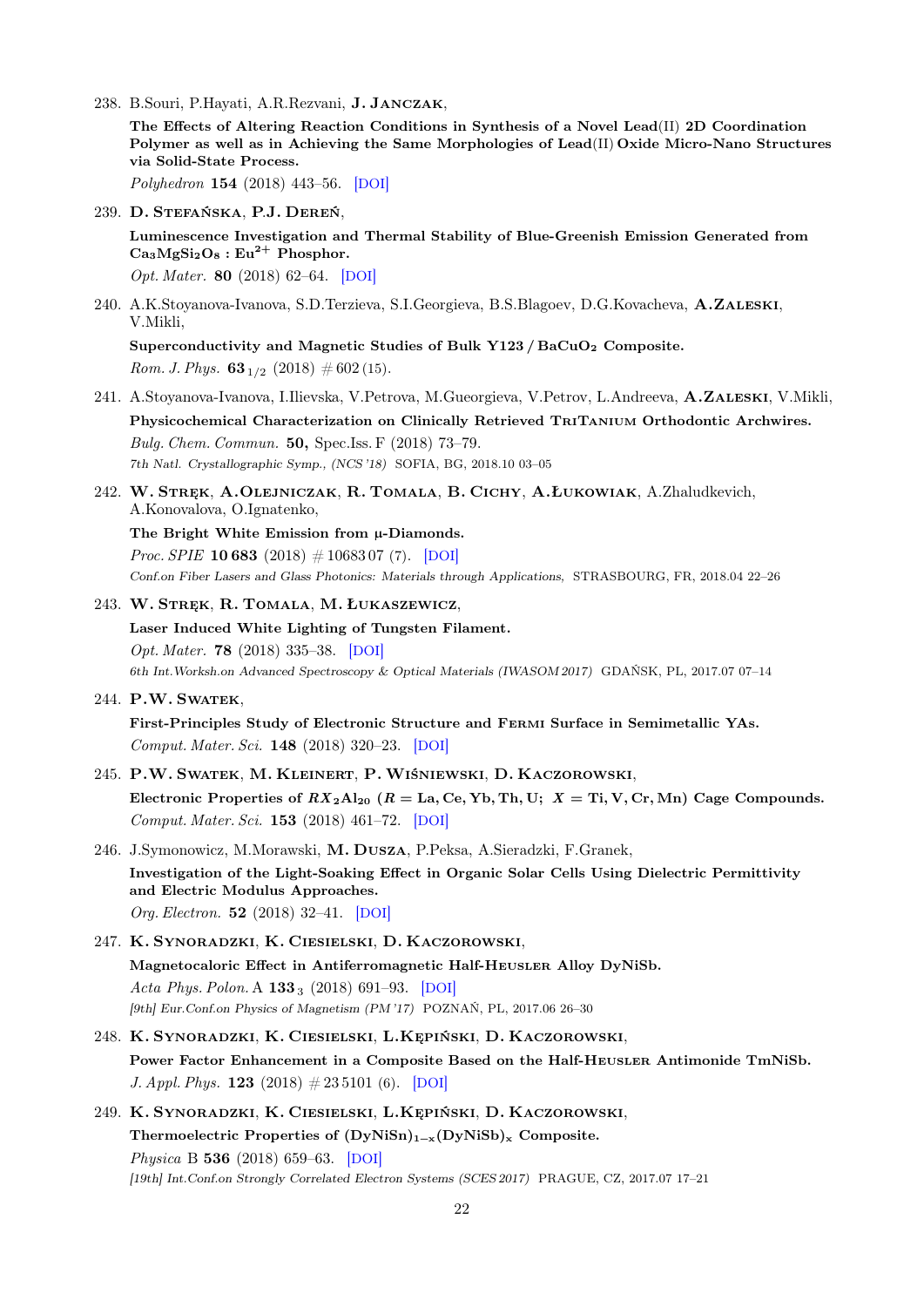- 250. K. Synoradzki, T.Toliński, M.Koterlyn, Enhanced Thermoelectric Power Factors in the Ce( $Ni_{1-x}Cu_{x}$ )<sub>2</sub>Si<sub>2</sub> and CeNi<sub>2</sub>(Si<sub>1−y</sub>Ge<sub>y</sub>)<sub>2</sub> Alloys. Acta Phys. Polon. A  $133_3$  (2018) 366–68. [[DOI](https://dx.doi.org/10.12693/APhysPolA.133.366)] [9th] Eur.Conf.on Physics of Magnetism (PM '17) POZNAŃ, PL, 2017.06 26–30
- 251. D. Szewczyk, R.Thaljaoui, J. Mucha, P. Stachowiak, P.Vanderbemden, Specific Heat and Magnetocaloric Effect in Pr<sub>0.6</sub>Sr<sub>0.4-x</sub>Ag<sub>x</sub>MnO<sub>3</sub> Manganites. Intermetallics 102 (2018) 88–93. [[DOI](https://dx.doi.org/10.1016/j.intermet.2018.09.002)]
- 252. M. Szlawska, A.Gribanov, S.Gribanova, D. Kaczorowski, Antiferromagnetic Kondo Lattice CeIrGe<sub>2</sub>. J. Alloy. Compd. 735 (2018) 855–60. [[DOI](https://dx.doi.org/10.1016/j.jallcom.2017.11.151)]
- 253. M. Szlawska, A.Gribanov, S.Gribanova, D. Kaczorowski, Ferromagnetic KONDO Lattice  $Ce<sub>2</sub>IrGe<sub>3</sub>$ . Intermetallics 93 (2018) 106–12. [[DOI](https://dx.doi.org/10.1016/j.intermet.2017.11.014)]

254. J. Sznajd,

Magnetic-Field Control of Electric Polarization in Coupled Spin Chains with Three-Site Interactions.

*Phys. Rev.* B **97** (2018)  $\#21\,4410\,10$ . [[DOI](https://dx.doi.org/10.1103/PhysRevB.97.214410)]

- 255. D.Sztolberg, B.Brzostowski, P.J. Dereń, Spectroscopic Properties of LaAlO<sub>3</sub> Single-Crystal Doped with  $\text{Tb}^{3+}$  Ions. Opt. Mater. 78 (2018) 392–94. [[DOI](https://dx.doi.org/10.1016/j.optmat.2018.02.046)] 6th Int.Worksh.on Advanced Spectroscopy & Optical Materials (IWASOM 2017) GDAŃSK, PL, 2017.07 07–14
- 256. D.Szymański, M.Sobczyk, R. Lisiecki, A Study of Optical Properties of  $\text{Tm}^{3+}$  Ions in  $\text{Y}_2 \text{Te}_4 \text{O}_{11}$  Microcrystalline Powder. J. Lumin. 202 (2018) 354–62. [[DOI](https://dx.doi.org/10.1016/j.jlumin.2018.05.079)]
- 257. K. Szymborska-Małek, M.Komorowska, M.Gąsior-Głogowska, Effects of Near Infrared Radiation on DNA. DLS and ATR–FTIR Study. Spectrochim. Acta A 188 (2018) 258–67. [[DOI](https://dx.doi.org/10.1016/j.saa.2017.07.004)]
- 258. M.B.Tchoula Tchokonté, J.J.Mboukam, A.K.H.Bashir, B.M.Sondezi, K.Ramesh Kumar, A.M.Strydom, D. Kaczorowski,

Electrical Resistivity and Thermodynamic Properties of the Ferromagnet Nd<sub>2</sub>Pt<sub>2</sub>In. J. Alloy. Compd. 753 (2018) 41–45. [[DOI](https://dx.doi.org/10.1016/j.jallcom.2018.04.193)]

259. M.B.Tchoula Tchokonté, J.J.Mboukam, B.M.Sondezi, A.K.H.Bashir, D.Britz, A.M.Strydom, D. Kaczorowski,

Critical Behavior Study around the Ferromagnetic Phase Transition in  $Pr_2Pt_2In$ . Physica B 536 (2018) 418–21. [[DOI](https://dx.doi.org/10.1016/j.physb.2017.10.070)] [19th] Int.Conf.on Strongly Correlated Electron Systems (SCES 2017) PRAGUE, CZ, 2017.07 17–21

260. A.B. Терехов, К. ROGACKI, A.Л.Соловьев, A.Н.Блудов, A.И.Прохватилов, В.В.Мелешко, И.В.Золочевский, Е.В.Христенко, **J. Ćwik, A.Los'**, A.Д.Шевченко, З.Д.Ковалюк,  $O.M.H$ васишин,

Особенности поведения магнитосопротивления и магнитных свойств в  $\text{Bi}_{95.69}\text{Mn}_{3.69}\text{Fe}_{0.62}$ . [Features of Magnetoresistance Behavior and Magnetic Properties in  $\text{Big}_{56,69}\text{Mn}_{3.69}\text{Fe}_{0.62}$ .]  $\Phi$ us. Husk. Temp. 44<sub>11</sub> (2018) 1475–84 [in Russian].

Engl. in: *Low Temp. Phys.* **44**<sub>11</sub> (2018) 1153-60. [[DOI](https://dx.doi.org/10.1063/1.5060969)]

261. I.S.Tereshina, N.V.Kostyuchenko, E.A.Tereshina-Chitrova, Y.Skourski, M.Doerr, I.A.Pelevin, A.K.Zvezdin, M.Paukov, L.Havela, H. Drulis,

ThMn12-Type Phases for Magnets with Low Rare-Earth Content: Crystal-Field Analysis of the Full Magnetization Process.

Sci. Rep. 8 (2018)  $\#3\,595(6)$ . [[DOI](https://dx.doi.org/10.1038/s41598-018-21756-5)]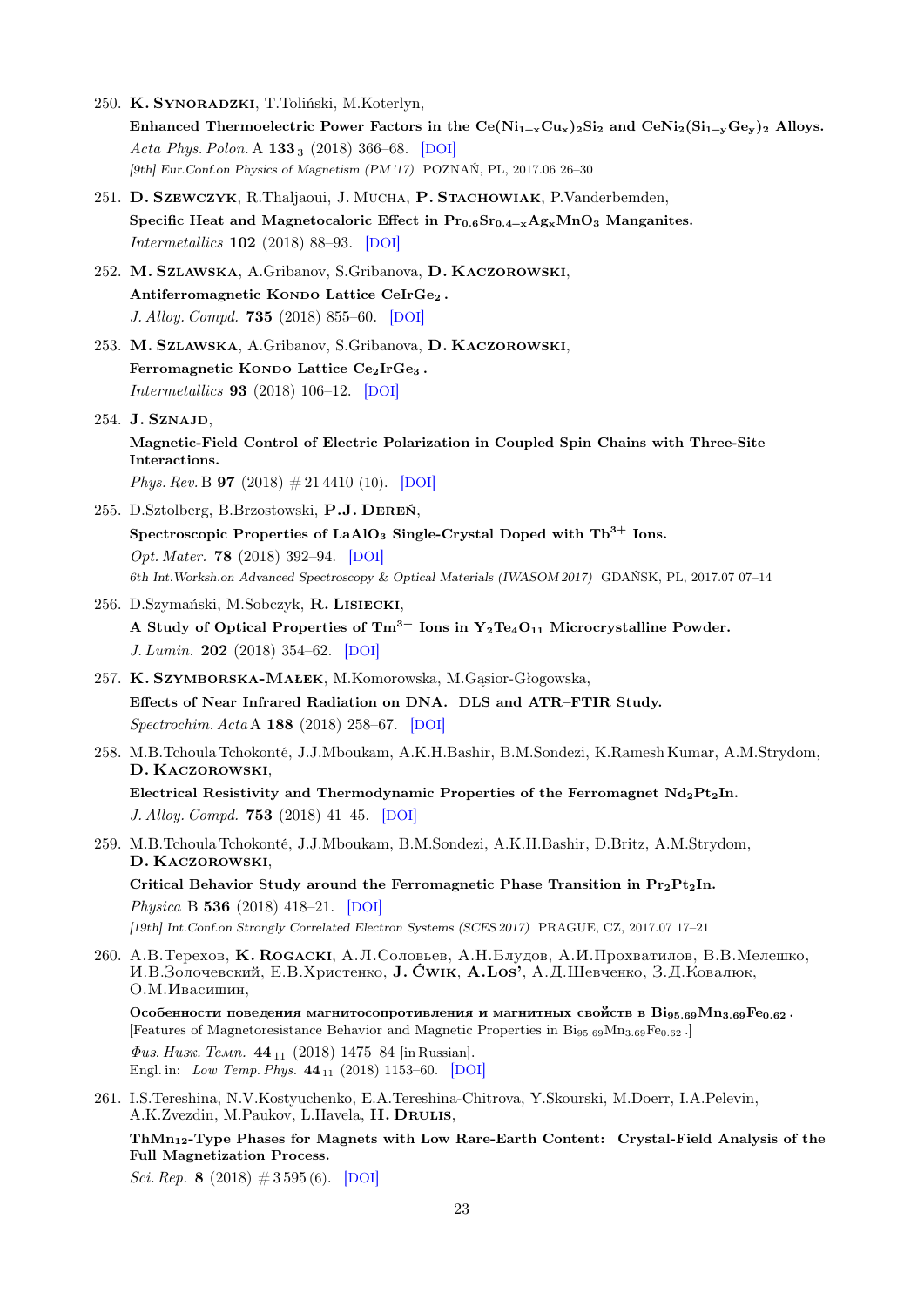## 262. R. Tomala, K. Grzeszkiewicz, D. Hreniak, W. Stręk,

Downconversion Process in Yb<sup>3+</sup>-Doped GdAG Nanocrystals. J. Lumin. 193 (2018) 70–72. [[DOI](https://dx.doi.org/10.1016/j.jlumin.2017.06.038)]

263. R. Tomala, A.Łukowiak, B.Borak, A.Chiappini, W.Blanc, M.Ferrari, A.Bouajaj, D.Ristić, S.Taccheo, W. STREK,

Glass Photonic Structures Fabricated by Sol–Gel Route.

*Proc. SPIE* **10 683** (2018)  $\# 10683$  2P (11). [[DOI](https://dx.doi.org/10.1117/12.2306449)]

Conf.on Fiber Lasers and Glass Photonics: Materials through Applications, STRASBOURG, FR, 2018.04 22–26

#### 264. P.E. Tomaszewski,

Comments on "Structural, Optical, and Electrical Properties of Zn-Doped CdO Thin Films Fabricated by a Simplified Spray Pyrolysis Technique" by K. Usharani and A.R. Balu, published in Acta Metall. Sin.- Engl. Lett. 28(1), 64–71 (2015).

Acta Metall. Sin.- Engl. Lett.  $31_9$  (2018) 1006. [[DOI](https://dx.doi.org/10.1007/s40195-018-0763-z)]

#### 265. P.E. Tomaszewski,

Comment on "Nanocrystalline  $CdS_{1-x}Se_x$  alloys as thin films prepared by chemical bath deposition: Effect of x on the structural and optical properties" by E.A.Sanchez-Ramirez, M.A.Hernandez-Perez, J.Aguilar-Hernandez, E.Rangel-Salinas, and published in J. Alloy. Compd. 615 (2014) S 511–S 514.

J. Alloy. Compd. 765 (2018) 313. [[DOI](https://dx.doi.org/10.1016/j.jallcom.2018.06.204)]

#### 266. P.E. Tomaszewski,

Comment on "Structural, morphological and magnetic characters of PVP coated  $\text{ZnFe}_2\text{O}_4$ nanoparticles" by R.Sagayaraj, S.Aravazhi, P.Praveen, and G.Chandrasekaran, published in J.Mater.Sci.: Mater.Electron. (2018) 29: 2151.

J. Mater. Sci. Mater. Electron. 29<sub>19</sub> (2018) 17089. [[DOI](https://dx.doi.org/10.1007/s10854-018-9892-4)]

#### 267. P.E. Tomaszewski,

Comments on "Photodegradation of methyl violet dye using ZnO nanorods" by I. Kartharinal Punithavathy, J. Prince Richard, S. Johnson Jeyakumar, M. Jothibas, P. Praveen, J.Mater.Sci.: Mater.Electron. 28, 2494–2501 (2017).

J. Mater. Sci. Mater. Electron. 29<sub>19</sub> (2018) 17 089. [[DOI](https://dx.doi.org/10.1007/s10854-018-9892-4)]

#### 268. P.E. Tomaszewski,

Some Remarks on the Crystallographic Part of Paper "Structural, morphological and magnetic properties of Eu-doped  $\text{CoFe}_2\text{O}_4$  nano-ferrites" by Aiman Zubair, Zahoor Ahmad, Azhar Mahmood, Weng-Chon Cheong, Irshad Ali, Muhammad Azhar Khan, Adeel Hussain Chughtai, Muhammad Naeem Ashiq, [Results Phys. 7 (2017) 3 203–8.]

Results Phys. 11 (2018) 821. [[DOI](https://dx.doi.org/10.1016/j.rinp.2018.10.053)]

269. P.E. Tomaszewski,

Comment on "Synthesis and enhanced photocatalytic property of Ni doped ZnS nanoparticles" by M.Jothibas, C.Manoharan, S.Johnson Jeyakumar, P.Praveen, I.Kartharinal Punithavathy, J.Prince Richard, published in Solar Energy 159 (2018) 434–443.

Sol. Energy 169 (2018) 424. [[DOI](https://dx.doi.org/10.1016/j.solener.2018.05.018)]

270. P.E. Tomaszewski,

Comments on "Structural, optical and electrical properties of  $Zr$ -doped  $In_2O_3$  thin films" by C.Manoharan, M.Jothibas, S.Johnson Jeyakumar, S.Dhanapandian, published in Spectrochimica Acta Part A: Molecular and Biomolecular Spectroscopy 145 (2015) 47–53.

Spectrochim. Acta A 204 (2018) 640. [[DOI](https://dx.doi.org/10.1016/j.saa.2018.06.090)]

## 271. P.E. Tomaszewski,

Geneza Instytutu Niskich Temperatur i Badań Strukturalnych PAN we Wrocławiu. [The genesis of the Institute of Low Temperature and Structure Research of the Polish Academy of Sciences in Wrocław, Poland.]

Stud. Hist. Sci. 17 (2018) 175–203 [in Polish]. [[DOI](https://dx.doi.org/10.4467/2543702XSHS.18.008.9328)]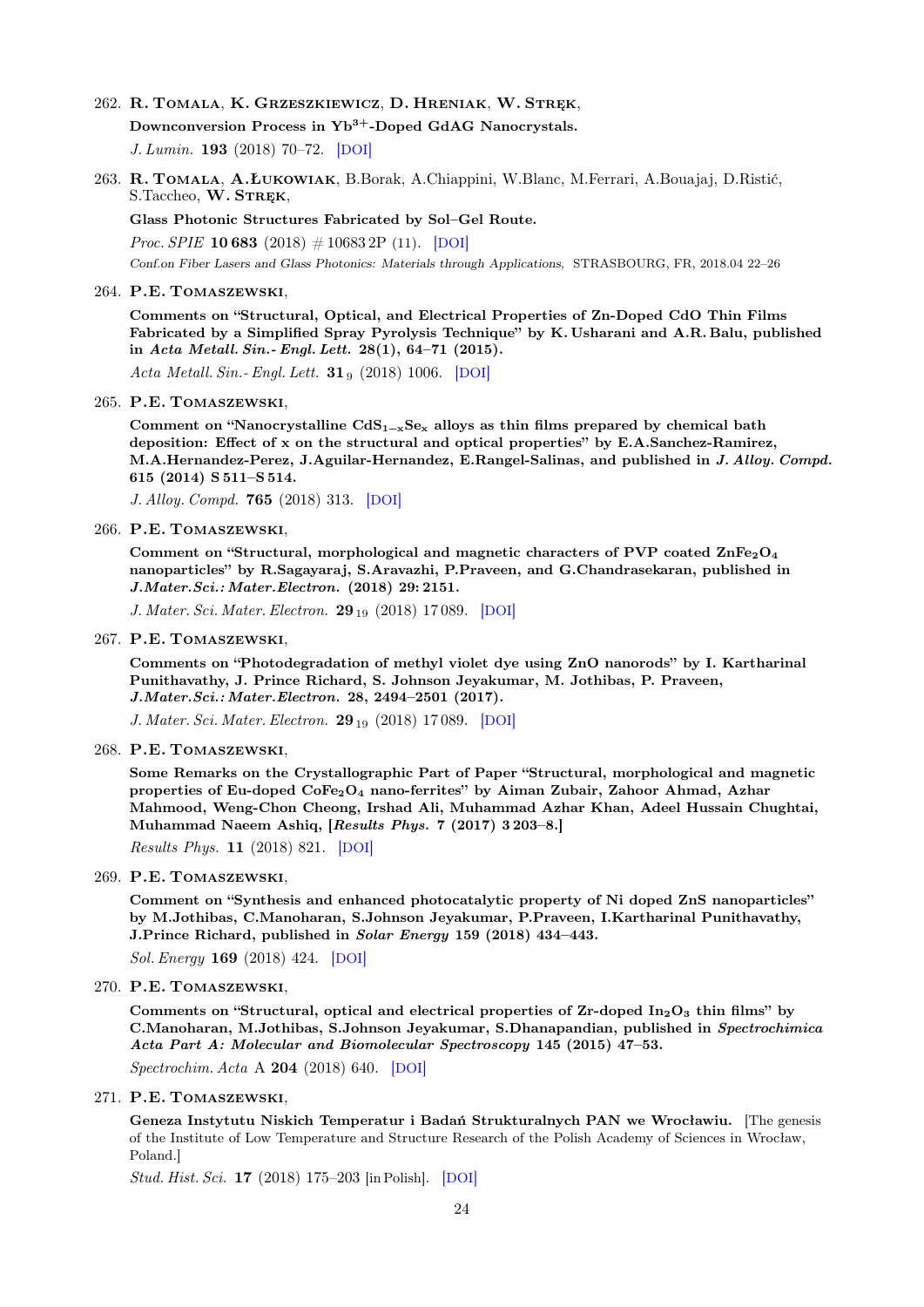272. P.E. Tomaszewski,

Comment on "The structural, optical and electrical properties of nanocrystalline ZnO:Al thin films" by B.Benhaoua, A.Rahal, S.Benramache, and published in Superlatt. Microstruct. 68 (2014) 38–47.

Superlatt. Microstruct. 123 (2018) 465–66. [[DOI](https://dx.doi.org/10.1016/j.spmi.2018.05.011)]

273. P.E. Tomaszewski,

Comment on "Synthesis and structural properties of vanadium doped zinc oxide" by R.Abaira, E.Buffagni, A.Matoussi, H.Khmakhem, C.Ferrari, and published in Superlatt. Microstruct. 86 (2015) 438–445.

Superlatt. Microstruct. 123 (2018) 467–68. [[DOI](https://dx.doi.org/10.1016/j.spmi.2018.05.022)]

274. Ł.Tomków, S. Trojanowski, M. Ciszek, M.Chorowski,

Analysis of Capacitance of a Cryogenic By-pass Line for SIS100 Particle Accelerator at FAIR. Arch. El. Eng.  $67_4$  (2018) 803-14. [[DOI](https://dx.doi.org/10.1515/aee.2018.124741)]

- 275. L.M. Tran, M. Babij, L.Korosec, T.Shang, Z. Bukowski, T.Shiroka, Magnetic Phase Diagram of Ca-Substituted EuFe<sub>2</sub>As<sub>2</sub>. *Phys. Rev.* B **98** (2018)  $\# 10\,4412$  (11). [[DOI](https://dx.doi.org/10.1103/PhysRevB.98.104412)]
- 276. L.T.N.Tran, L.Żur, D.Massella, B.Derkowska-Zielińska, A.Chiasera, S.Varas, C.Armellini, A.Martucci, D.Zonta, T.T.V.Tran, A.Łukowiak, S.Taccheo, D.Dorosz, G.C.Righini, Y.G.Boucher, M.Ferrari,  $SiO<sub>2</sub> - SnO<sub>2</sub> : Er<sup>3+</sup> Transparent Glass–Ceramics: Fabrication and Photonic Assessment.$ *Proc. SPIE* **10 683** (2018)  $\# 10683$  2C (9). [[DOI](https://dx.doi.org/10.1117/12.2306767)] Conf.on Fiber Lasers and Glass Photonics: Materials through Applications, STRASBOURG, FR, 2018.04 22–26
- 277. L.T.N.Tran, D.Massella, L.Żur, A.Chiasera, S.Varas, C.Armellini, G.C.Righini, A.Łukowiak, D.Zonta, M.Ferrari,  $SiO<sub>2</sub> - SnO<sub>2</sub> : Er<sup>3+</sup> Glass–Ceramic Monoliths.$

Appl. Sci.  $\mathbf{8}_8$  (2018) # 1335 (8). [[DOI](https://dx.doi.org/10.3390/app8081335)]

278. V.H. Tran, R. Idczak,

Change of Electronic State in the Noncentrosymmetric Superconductor  $Th_7Fe_3$ . Supercond. Sci. Techn. **31** (2018)  $\#$  12 5016 (6). [[DOI](https://dx.doi.org/10.1088/1361-6668/aae7c2)]

279. K. Trejgis, Ł.Marciniak,

The Influence of Manganese Concentration on the Sensitivity of Bandshape and Lifetime Luminescent Thermometers Based on  $Y_3Al_5O_{12}$ :  $Mn^{3+}$ ,  $Mn^{4+}$ ,  $Nd^{3+}$  Nanocrystals. Phys. Chem. Chem. Phys.  $20_{14}$  (2018) 9574–81. [[DOI](https://dx.doi.org/10.1039/C8CP00558C)]

- 280. R. Troć, M.Pasturel, M. Samsel-Czekała, R.Wawryk, Z. Gajek, Anomalous Rattling and Single Crystalline Properties of the Caged Compound  $URu<sub>2</sub>Al<sub>10</sub>$ . J. Alloy. Compd. 742 (2018) 656–69. [[DOI](https://dx.doi.org/10.1016/j.jallcom.2018.01.319)]
- 281. J.Trojan-Piegza, Z.Wang, V. Kinzhybalo, G.Zhou, S.Wang, E.Zych, Spectroscopic Reflects of Structural Disorder in  $Eu^{3+}/Pr^{3+}$ -Doped La<sub>0.4</sub>Gd<sub>1.6</sub>Zr<sub>2</sub>O<sub>7</sub> Transparent Ceramics.

J. Alloy. Compd. 769 (2018) 18–26. [[DOI](https://dx.doi.org/10.1016/j.jallcom.2018.07.233)]

- 282. O.G.Trubaieva, M.A.Chaika, W.Paszkowicz, Mixed ZnS<sub>x</sub>Se<sub>1-x</sub> Crystals for Digital Radiography Detectors. Funct. Mater. 25<sup>4</sup> (2018) 658–64. [[DOI](https://dx.doi.org/10.15407/fm25.04.658)]
- 283. A.Tursina, E.Khamitcaeva, D. GNIDA, D. KACZOROWSKI,  $CePd_2Al_8 - A$  Ferromagnetic Kondo Lattice with New Type of Crystal Structure. J. Alloy. Compd. 731 (2018) 229–34. [[DOI](https://dx.doi.org/10.1016/j.jallcom.2017.10.031)]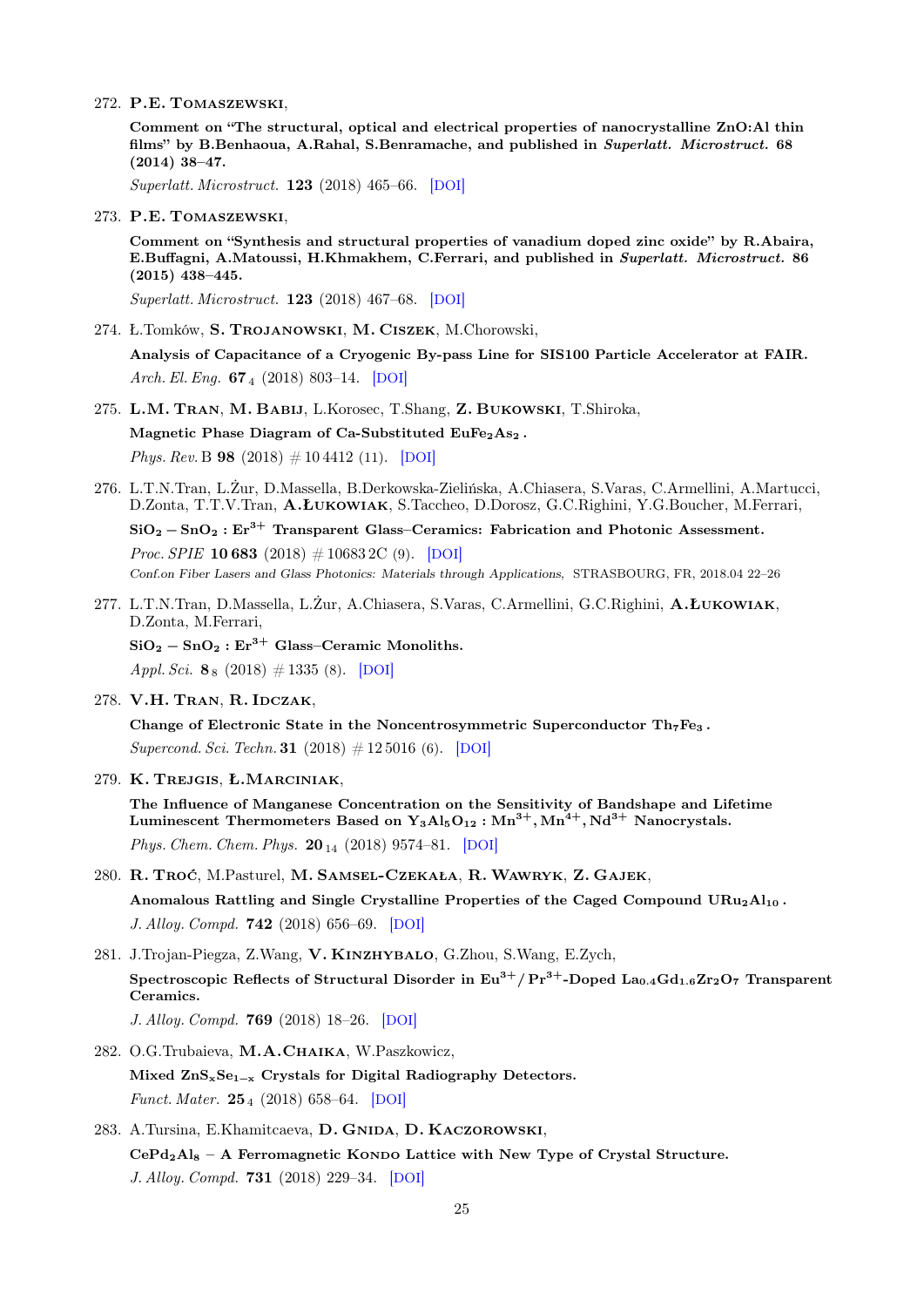- 284. J.Trzmiel, A.Sieradzki, S.Pawlus, M. Mączka, Insight into Understanding Structural Relaxation Dynamics of  $\text{[NH}_2\text{NH}_3\text{][Mn(HCOO)}_3\text{]}$ Metal–Organic Formate. Mater. Sci. Eng. B 236/237 (2018) 24–31. [[DOI](https://dx.doi.org/10.1016/j.mseb.2018.12.005)]
- 285. Y.Utsumi, D.Kasinathan, P. SWATEK, O. BEDNARCHUK, D. KACZOROWSKI, J.M.Ablett, J.-P.Rueff, Bulk Electronic Structure of Non-centrosymmetric EuTGe<sub>3</sub> ( $T = Co$ , Ni, Rh, Ir) Studied by Hard X-ray Photoelectron Spectroscopy. *Phys. Rev.* B **97** (2018)  $\#$  11 5155 (7). [[DOI](https://dx.doi.org/10.1103/PhysRevB.97.115155)]
- 286. A.R.Vakhula, Yu.I.Horak, R.Z.Lytvyn, A.I.Lesyuk, V. KINZHYBALO, F.I.Zubkov, M.D.Obushak, 5-Aryl-2-Furaldehydes in the Synthesis of Tetrahydropyrimidinones by BIGINELLI Reaction.  $X$ им. Гетероциклич. Соедин. 54 $_5$  (2018) 545–49. Also in: *Chem. Heterocycl. Compds* 45<sub>5</sub> (2018) same pages. [[DOI](https://dx.doi.org/10.1007/s10593-018-2301-3)]
- 287. A.Baxула, Є.-O.Лаба, Р.Литвин, V.KINZHYBALO, O.Лесюк, О.Мотовильський, Ю.Горак, Синтез 2-аміно-7,7-диметил-5-оксо-4-(5-арил-2-фуран)-5,6,7,8-тетрагідро-4N-хромен-3-карбонітрилів. [Synthesis of 2-Amino-7,7-Dimethyl-5-oxo-4-(5-Aryl-2-Furan)-5,6,7,8-Tetrahydro-4N-Chrom-en-3-Carbonitriles.] Bicu. Jheie. yu-my. Cep. xim. No.  $59_2$  (2018) 300–4 [in Ukrainian]. [[DOI](https://dx.doi.org/10.30970/vch.5902.300)]
- 288. Yu.V.Verbovytskyy, K.Łątka, J.Przewoźnik, V. Kinzhybalo, Crystal Structure and Magnetic Properties of the Selected Phases from the R–Co,Ni–Al  $(R = Y, Gd - Tm)$  Systems. J. Alloy. Compd. 758 (2018) 122–30. [[DOI](https://dx.doi.org/10.1016/j.jallcom.2018.05.123)]
- 289. Yu.V.Verbovytskyy, V.V.Shtender, A.Hackemer, H. Drulis, I.Yu.Zavaliy, P.Ya.Lyutyy, Solid–Gas and Electrochemical Hydrogenation Properties of the  $La_{1-x}Nd_xMgNi_{4-y}Co_y$  Alloys. J. Alloy. Compd. 741 (2018) 307–14. [[DOI](https://dx.doi.org/10.1016/j.jallcom.2018.01.067)]
- 290. D.Wawrzyńczyk, B. Cichy, W. Strek, M.Nyk,

The role of l-Cysteine and Introduced Surface Defects in Reactive Oxygen Species Generation by ZnO Nanoparticles.

Dalton Trans. 47<sup>25</sup> (2018) 8 320–29. [[DOI](https://dx.doi.org/10.1039/C8DT00725J)]

291. M.Wawrzyńska, I.Bil-Lula, A.Krzywonos-Zawadzka, J.Arkowski, M. Łukaszewicz, D. Hreniak, W. STREK, G.Sawicki, M.Woźniak, M.Drab, K.Fraczkowska, M.Duda, M.Kopaczyńska, H.Podbielska, D.Biały,

Biocompatible Carbon-Based Coating as Potential Endovascular Material for Stent Surface. BioMed Res. Int.  $(2018) \# 2758347 (10)$ . [[DOI](https://dx.doi.org/10.1155/2018/2758347)]

- 292. ShiHui Wen, JiaJia Zhou, KeZhi Zheng, A.BEDNARKIEWICZ, XiaoGang Liu, DaYong Jin, Advances in Highly Doped Upconversion Nanoparticles. Nat. Commun. **9** (2018)  $\#2415$  (12). [[DOI](https://dx.doi.org/10.1038/s41467-018-04813-5)]
- 293. M.J.Winiarski,

Band Gap Evolution of Bulk Cu3N and Monolayer Cu2N under Nonhydrostatic Strain. J. Solid State Chem. 265 (2018) 161–65. [[DOI](https://dx.doi.org/10.1016/j.jssc.2018.07.018)]

294. M.J.Winiarski, K.Bilińska, K. Ciesielski, D. Kaczorowski,

Thermoelectric Performance of p-Type Half-HEUSLER Alloys ScMSb  $(M = Ni, Pd, Pt)$  by ab initio Calculations.

J. Alloy. Compd. 762 (2018) 901–5. [[DOI](https://dx.doi.org/10.1016/j.jallcom.2018.05.257)]

295. M.J.Winiarski, M. Kurnatowska,

Electronic Structure of  $Ce_{1-x}M_xO_2$ , where  $M = Rh$ , Pd, by MBJLDA Calculations. Solid State Sci. 86 (2018) 34–37. [[DOI](https://dx.doi.org/10.1016/j.solidstatesciences.2018.09.016)]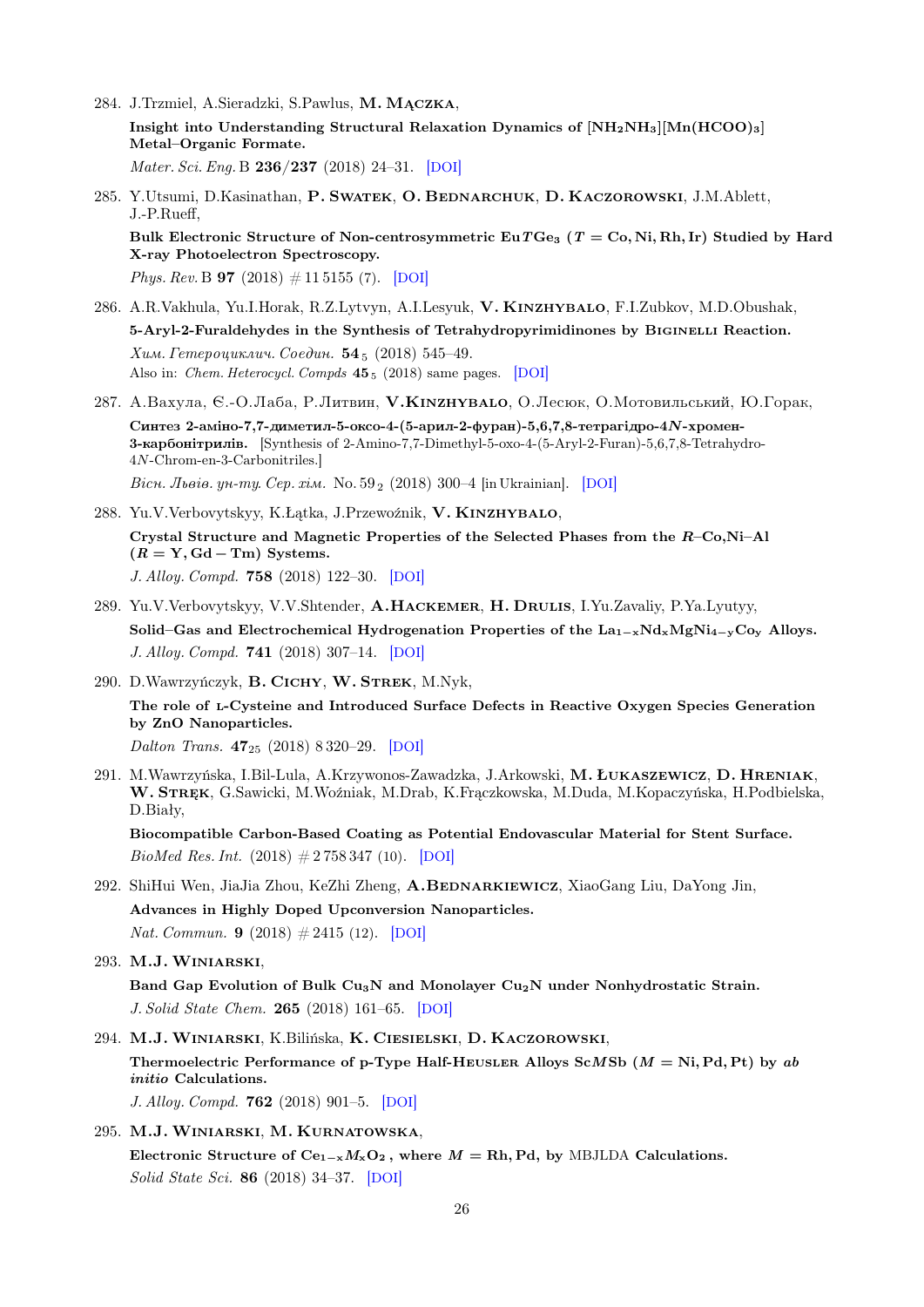- 296. M.J.Winiarski, J.Zasada, M. Samsel-Czekała, Strain Effects on Electronic Structures of Monolayer Iron Sulphide and Selenide. Comput. Mater. Sci. 142 (2018) 229–34. [[DOI](https://dx.doi.org/10.1016/j.commatsci.2017.10.037)]
- 297. M.Wojciechowska, A.Gągor, A.Piecha-Bisiorek, R.Jakubas, A.Ciżman, J.K.Zaręba, M.Nyk, P.Zieliński, W.Medycki, A.Bil, Ferroelectricity and Ferroelasticity in Organic–Inorganic Hybrid (Pyrrolidinium)<sub>3</sub>[Sb<sub>2</sub>Cl<sub>9</sub>].

*Chem. Mater.*  $30_{14}$  (2018) 4597–608. [[DOI](https://dx.doi.org/10.1021/acs.chemmater.8b00962)] 298. S.Yatsukhnenko, A.Druzhinin, I.Ostrovskii, Yu.Khoverko, R.Koreckii,

Band Gap Evolution of Bulk Cu<sub>3</sub>N and Monolayer Cu<sub>2</sub>N under Nonhydrostatic Strain. Mol. Cryst. Liq. Cryst.  $661_1$  (2018) 12-19. [[DOI](https://dx.doi.org/10.1080/15421406.2018.1460233)] 5th Int.Conf.on Nanotechnology and Nanomaterials (NANO-2017) CHERNIVTSY, UA, 2017.08 23–26

- 299. R.P.Yavetskiy, M.V.Dobrotvorskaya, A.G.Doroshenko, A.V.Tolmachev, I.A.Petrusha, V.Z.Turkevich, R. TOMALA, D. HRENIAK, W. STREK, V.N.Baumer, Fabrication and Luminescent Properties of  $(Y_{0.99}Eu_{0.01})_2O_3$  Transparent Nanostructured Ceramics. Opt. Mater. 78 (2018) 285–91. [[DOI](https://dx.doi.org/10.1016/j.optmat.2018.02.034)]
- 300. E.Zachanowicz, J.Pigłowski, A.Zięcina, K. Rogacki, B.Poźniak, M.Tikhomirov, M.Marędziak, K.Marycz, J.Kisała, K.Hęclik, R.Pązik, Polyrhodanine Cobalt Ferrite (PRHD@CoFe<sub>2</sub>O<sub>4</sub>) Hybrid Nanomaterials – Synthesis, Structural, Magnetic, Cytotoxic and Antibacterial Properties. Mater. Chem. Phys. **217** (2018) 553-61. [[DOI](https://dx.doi.org/10.1016/j.matchemphys.2018.05.015)]
- 301. A.Zając, L.Dymińska, J.Lorenc, M. Ptak, J. Hanuza, Syntheses, Spectroscopic Properties and Molecular Structure of Silver Phytate Complexes – IR, UV-VIS Studies and DFT Calculations. J. Mol. Struct. 1156 (2018) 483–91. [[DOI](https://dx.doi.org/10.1016/j.molstruc.2017.12.009)]
- 302. A.Zając, L.Dymińska, J.Lorenc, M. Ptak, J. Hanuza, Depth Profiling of Horse Fat Tissue Using Mid-Infrared and Confocal Raman Microscope.  $Spectr. Lett. 51<sub>2</sub> (2018) 81–88. [DOI]$  $Spectr. Lett. 51<sub>2</sub> (2018) 81–88. [DOI]$  $Spectr. Lett. 51<sub>2</sub> (2018) 81–88. [DOI]$
- 303. J.Zdarta, K.Antecka, A.Jędrzak, K. Synoradzki, M.Łuczak, T.Jesionowski, Biopolymers Conjugated with Magnetite as Support Materials for Trypsin Immobilization and Protein Digestion.

Colloid. Surf. B 169 (2018) 118–25. [[DOI](https://dx.doi.org/10.1016/j.colsurfb.2018.05.018)]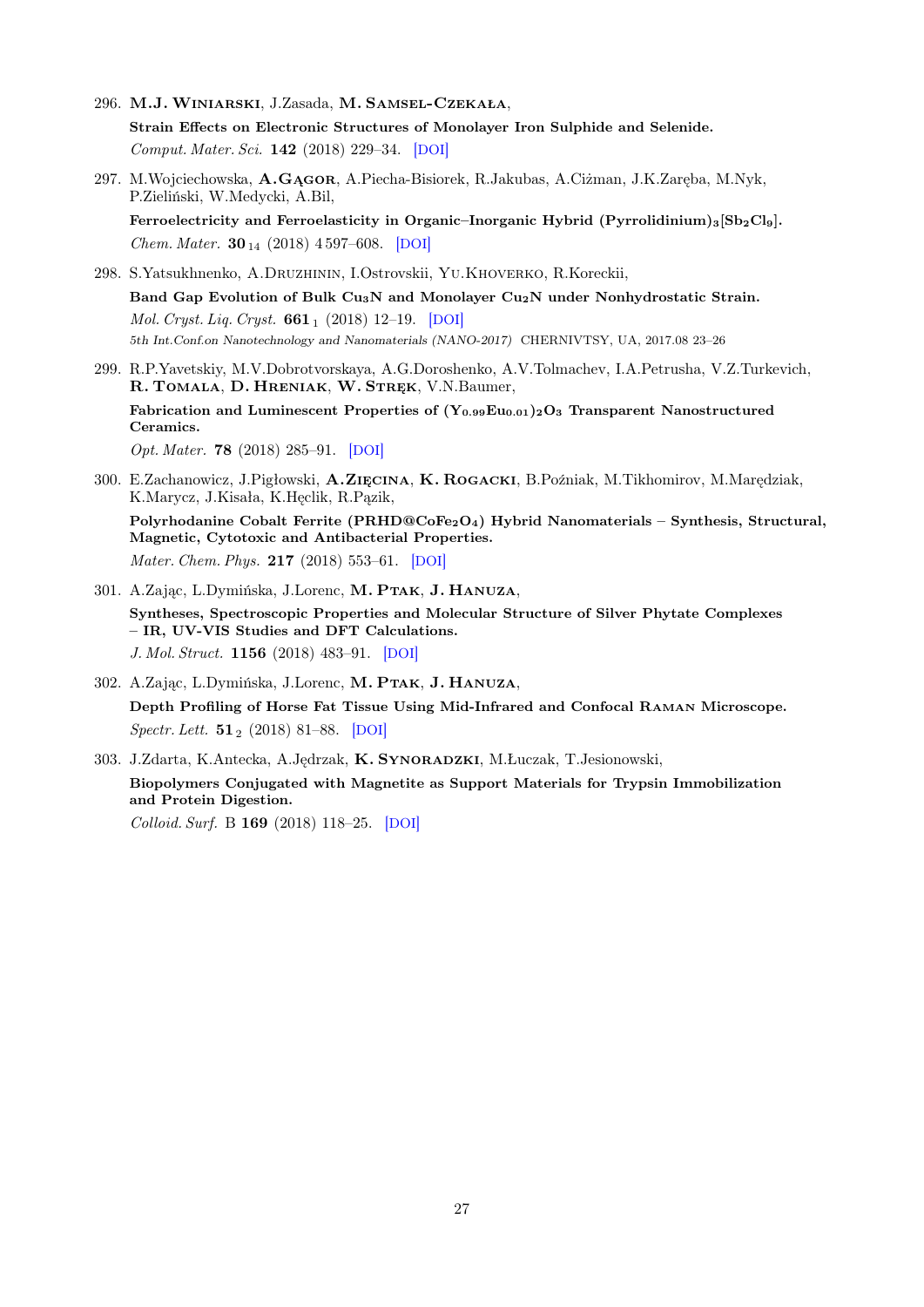## PUBLIKACJE W MATERIAŁACH KONFERENCYJNYCH Publications in Conference Materials

304. A.Druzhinin, Yu.Khoverko, I.Ostrovskii, N.Liakh-Kaguy,

Weak Antilocalization Model of  $n$ -Type Bi<sub>2</sub>Se<sub>3</sub> Whiskers.

In: 2018 IEEE 38th International Conference on Electronics and Nanotechnology (ELNANO), Ed. by A. Borisov & Yu.Poplavko (Piscataway, NJ: IEEE 2018) p.: 50–54. [[DOI](https://dx.doi.org/10.1109/ELNANO.2018.8477501)] ISBN: 978-1-5386-6383-7 (electronic)

38th Int.Conf.on Electronics and Nanotechnology (ELNANO '18) KYIV, UA, 2018.04 24–26

### 305. A.Druzhinin, Yu.Khoverko, I.Ostrovskii, S.Yatsukhnenko,

## Spin-Dependent Transport of Charge Carriers in Silicon Microcrystals Doped with Boron and Diluted with Nickel.

In: 2018 IEEE 38th International Conference on Electronics and Nanotechnology (ELNANO), Ed. by A. Borisov & Yu.Poplavko (Piscataway, NJ: IEEE 2018) p.: 46–49. [[DOI](https://dx.doi.org/10.1109/ELNANO.2018.8477452)] ISBN: 978-1-5386-6383-7 (electronic)

38th Int.Conf.on Electronics and Nanotechnology (ELNANO '18) KYIV, UA, 2018.04 24–26

306. R.Jadach, M.Kochanowicz, J.Żmojda, A.Baranowska, P.Miluski, M.Leśniak, J.Pisarska, W.A.Pisarski, A.Łukowiak, M.Sitarz, L.Mochalov, A.Nezhdanov, M.Ferrari, G.Righini, D.Dorosz,

## Effect of Modifiers on Optical and Structural Properties of Barium Gallo-Germanate Glasses Doped with RE Ions.

in: 20th International Conference on Transparent Optical Networks (ICTON), (Piscataway, NJ: IEEE 2018) p. 802–5, [[DOI](https://dx.doi.org/10.1109/ICTON.2018.8473756)] ISBN: 978-1-5386-6606-7 (electronic) 20th Int.Conf.on Transparent Optical Networks (ICTON) BUCHAREST, RO, 2018.07 01–05

307. N.Kolchugina, A.Lukin, G.Burkhanov, YU.KOSHKID'KO, K.Skotnicova, N.Dormidontov, T.Cegan, A.Mikhailova, T.Kaminskaya, B.Ginzburg,

Low-Temperature Hysteretic Properties of Pr–Ho–Fe–B Magnets.

In: METAL 2018 – 27th International Conference on Metallurgy and Materials (Ostrava: TANGER 2018) Sess. E, p.: 1685–1692. ISBN: 978-808729484-0 27th Int.Conf.on Metallurgy & Materials (METAL-2018) BRNO, CZ, 2018.05 23–25

308. A.V.Mashirov, V.V.Koledov, A.P.Kamantsev, E.T.Dilmieva, Yu.S.Koshkid'ko, K.A.Kolesov, O.V.Belova, D.A.Kalinkin, A.A.Amirov, S.V.Gorjunov, A.M.Aliev, J. Ćwik, V.G.Shavrov,

## Thermodynamic Parameters of a Magnetic Refrigerator with a CARNOT Cycle.

In: 8th International Conference on Caloric Cooling, Thermag 2018 [Refrig. Sci. Technol. Vol. 2018] (Paris: IIR 2018) pap. nr 0014, p.: 90–95. [[DOI](https://dx.doi.org/10.18462/iir.thermag.2018.0014)] ISBN: 978-236215028-9 8th Int.Conf.on Caloric Cooling (THERMAG-2018) DARMSTADT, DE, 2018.09 16–20

309. P.A.Prokof'ev, N.B.Kolchugina, G.S.Burkhanov, A.A.Lukin, YU.S. KOSHKID'KO, K.Skotnicová, T.Čegan, O.Životský, M.Kursa,

## Phase Formation in the Tb–Co–Cu System in a Range of Tb<sub>3</sub>(Co, Cu) Compound.

In: METAL 2018 – 27th International Conference on Metallurgy and Materials (Ostrava: TANGER 2018) Sess. E, p.: 1685–1692. ISBN: 978-808729484-0

27th Int.Conf.on Metallurgy & Materials (METAL-2018) BRNO, CZ, 2018.05 23–25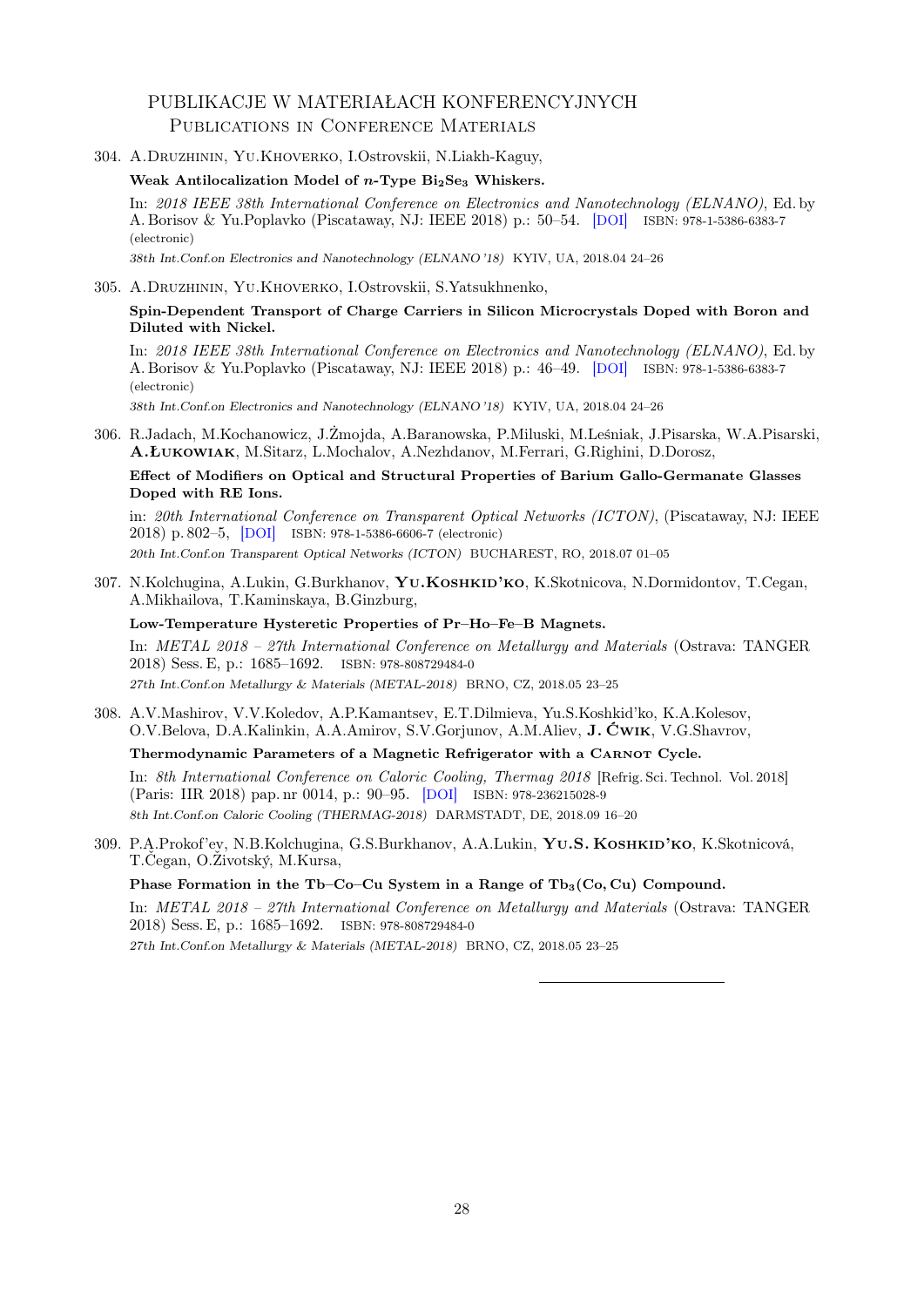# LISTA PREZENTACJI KONFERENCYJNYCH LIST OF CONFERENCE PRESENTATIONS

- 1. T.J. Bednarchuk, V.Kinzhybalo, W.Hornfeck, Zh.Zhou, M.Dušek, A.Pietraszko, Przemiany fazowe w organiczno–nieorganicznym siarczanie hybrydowym  $(C_5H_7N_2)[Fe^{III}(H_2O)_4(SO_4)_2]$ . [???] (P) 60. Konwers. Krystalograficzne [60th Polish Crystallographic Meet.] Wrocław, PL, 2018.06 27–29
- 2. A.Bednarkiewicz, Ł.Marciniak, K.Prorok, A.Kotulska, Superesolution Imaging with  $Ln^{3+}$  Doped Nanocrystals. (I) 5th Int.Conf.on Rare Earth Materials (REMAT 2018) Wrocław, PL, 2018.05 16–18

3. A.Bednarkiewicz,

Photon Avalanche in Lanthanide Doped Nanoparticles. (I) 11th Int.Conf.on Nanophotonics, Wrocław, PL, 2018.07 02–06

4. V. Boiko, Z. Dai, M. Markowska, A.Gerus, Ł.Marciniak, M.L.Saladino, J. Hölsä, D. Hreniak,

Influence of the Grain-Size on the Energy Transfer between  $Ce^{3+}$ ,  $Cr^{3+}$  and  $Pr^{3+}$  in  $Y_3Al_2Ga_3O_{12}$ :  $Ce^{3+}$ ,  $Cr^{3+}$ ,  $Pr^{3+}$  Nano-phosphors. (P) 5th Int.Conf.on Rare Earth Materials (REMAT 2018) Wrocław, PL, 2018.05 16–18

5. B. Bondzior, P. Dereń,

Tuning the Emission of the New Red Solid-Solution Phosphor. (C) 5th Int.Conf.on Rare Earth Materials (REMAT 2018) Wrocław, PL, 2018.05 16–18

6. B.Brzostowski, A.Drzewiński, G.Banach, P.J. Dereń, J. Ulner, A Theoretical Study of the Electronic and Optical Properties of CaTiO<sub>3</sub> Doped with Transition Metals. (P)

5th Int.Conf.on Rare Earth Materials (REMAT 2018) Wrocław, PL, 2018.05 16–18

7. M.A.Chaika, O.M.Vovk, W.Paszkowicz, W. Stręk, D. Hreniak, R. Tomala, N.A.Dulina, A.G.Doroshenko, S.V.Parkhomenko,

Effect of Cr Codoping on the Phase Composition of  $Al_2O_3 + Y_2O_3$  Powders Compact Sintered at 1000–1400 ◦C: Towards Synthesis of Cr : YAG Garnet of Improved Properties. (C) 5th Int.Conf.on Rare Earth Materials (REMAT 2018) Wrocław, PL, 2018.05 16–18

- 8. J.Cichos, E.Wysokińska, M.Karbowiak, W.Kałas, E.Zioło, A.BEDNARKIEWICZ, D. HRENIAK, Biological Applications and Ctotoxicity of NaLnF<sup>4</sup> Based Materials. (C) 5th Int.Conf.on Rare Earth Materials (REMAT 2018) Wrocław, PL, 2018.05 16–18
- 9. B. Cichy, A. Olejniczak, O. Bezkrovnyi, L.Kępiński, W. Stręk, Spectroscopic Properties of Non-stoichiometric  $AgInS<sub>2</sub>$  Quantum Dots. (P) 5th Int.Conf.on Rare Earth Materials (REMAT 2018) Wrocław, PL, 2018.05 16–18
- 10. Z. Dai, V. Boiko, M. Markowska, A.Gerus, Ł.Marciniak, J. Hölsä, M.L.Saladino, D. Hreniak, Influence of Grain-Size on Persistent Luminescence of  $Y_3(Al, Ga)_{5}O_{12} : Cr^{3+}$ ,  $Ce^{3+}$ ,  $Nd^{3+}$ Nano-phosphors. (P) 5th Int.Conf.on Rare Earth Materials (REMAT 2018) Wrocław, PL, 2018.05 16–18
- 11. P.J. Dereń, D. Stefańska, B.Brzostowski, G.Banach, The Role of Defects in Europium Reduction and Stabilization on the Second Oxidation State in Akermanite–Gehlenite. (C)

5th Int.Conf.on Rare Earth Materials (REMAT 2018) Wrocław, PL, 2018.05 16–18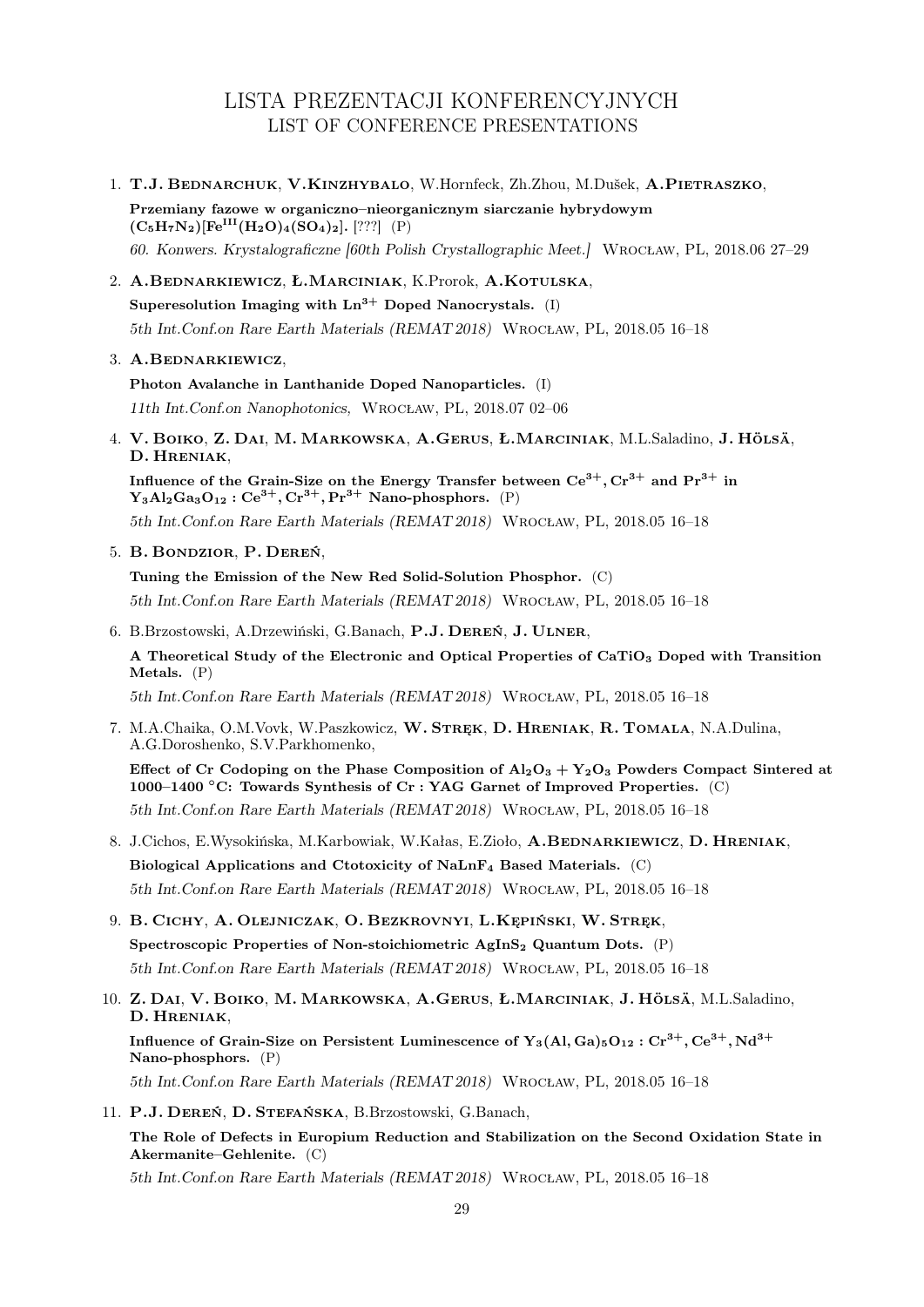12. J. Drabik, Ł.Marciniak,

The Influence of Eu<sup>3+</sup> Concentration on the Spectroscopic Properties of YAG : Ti, Eu<sup>3+</sup> Nanocrystalline Luminescent Thermometer. (P) 5th Int.Conf.on Rare Earth Materials (REMAT 2018) Wrocław, PL, 2018.05 16–18

- 
- 13. K. Elżbieciak, Ł.Marciniak, Influence of Crystal Field Strength on Sensitivity of  $Y_3A\vert_{5}O_{12}$  :  $Cr^{3+}$ , Nd<sup>3+</sup> and  $Gd_3Al_5O_{12}: Cr^{3+}, Nd^{3+}$  Luminescent Thermometers. (P) 5th Int.Conf.on Rare Earth Materials (REMAT 2018) Wrocław, PL, 2018.05 16–18
- 14. A.Fedorchuk, V. Kinzhybalo, Yu.Slyvka, T.Lis, M.Mys'kiv, Synthesis and Structure Characterization of  $Ag(I)$  Complexes with 3-Allyl-2-Thiohydantoin: Unusual Diverse Silver Coordination Modes. (P) 60. Konwers. Krystalograficzne [60th Polish Crystallographic Meet.] Wrocław, PL, 2018.06 27–29
- 15. A.Gągor, A.Piecha, R.Jakubas, Inconmesurabilities and Disorder in the Structure of Organic–Inorganic Metal(III) Iodides. (C) 60. Konwers. Krystalograficzne [60th Polish Crystallographic Meet.] Wrocław, PL, 2018.06 27–29
- 16. V.Gaishun, D.Kovalenko, Ya.Kosenok, V.Vaskevich, W. STREK, Forming of  $TiO<sub>2</sub>$ : Eu Thin Films by Electron-Beam Sputtering from Sol–Gel Targets. (P) 5th Int.Conf.on Rare Earth Materials (REMAT 2018) Wrocław, PL, 2018.05 16–18
- 17. A.Gerus, M. Markowska, V. Boiko, Z. Dai, M.L.Saladino, F.Ursi, D. Hreniak, Gold Nanoparticles and Their Influence for Spectroscopic Properties of (YAGG:Cr–Ce–Pr. (P) 5th Int.Conf.on Rare Earth Materials (REMAT 2018) Wrocław, PL, 2018.05 16–18
- 18. S.Gharouel, K.Horchani-Naifer, M.Férid, A.ŁUKOWIAK, W. STRĘK, Synthesis, Characterization, Optical and Conduction Properties of Praseodymium Ultraphosphate  $PrP_5O_{14}$ . (P) 60. Konwers. Krystalograficzne [60th Polish Crystallographic Meet.] Wrocław, PL, 2018.06 27–29
- 19. S.Gharouel, L.Labrador-Páez, P.Haro-González, A.Łukowiak, R. Tomala, Ł.Marciniak, W. STREK, K.Horchani-Naifer, M.Férid, Temperature Sensing using Praseodymium Phosphates. (P) 5th Int.Conf.on Rare Earth Materials (REMAT 2018) Wrocław, PL, 2018.05 16–18
- 20. K. Grzeszkiewicz, G.Lucchini, P.Cortelletti, W. Stręk, A.Speghini, D. Hreniak, The Two Color Emission of  $\text{SrF}_2$  Nanocrystals Doped with  $\text{Pr}^{3+}$  Ions. (P) 5th Int.Conf.on Rare Earth Materials (REMAT 2018) Wrocław, PL, 2018.05 16–18
- 21. L.D.Gulay, M. Daszkiewicz, P.V.Tishchenko, V.S.Kozak, V.S.Olekseyuk, I.A.Ivashchenko, Crystal Structure of  $Y_4Ga_4In_2S_{15}$ . (P) 60. Konwers. Krystalograficzne [60th Polish Crystallographic Meet.] Wrocław, PL, 2018.06 27–29
- 22. N.L.Gulay, Yu.B.Tyvanchuk, M. Daszkiewicz, D. Kaczorowski, Ya.M.Kalychak, Фазови ривноваги та кристалична структура сполук у системи  $Sc-CoIn.$  [Phase Equilibria and Crystal Structure of Compounds in Sc–Co–In System.] (P) 20th Ukrainian Conf.on Inorganic Chemistry, Dnipro, Lira, UA, 2018.09 17–20
- 23. J. Hanuza, E.Kucharska, S.M.Kaczmarek, G.Leniec, M. Ptak, M.Kopacz, M. Mączka, K. Hermanowicz, B. Macalik, L.Macalik, Optical, Dielectric and Magnetic Properties of Lanthanide(III) Complexes with Quercetin-5'-Sulfonic Acid in the Solid State and Silica Glass. (P) 5th Int.Conf.on Rare Earth Materials (REMAT 2018) Wrocław, PL, 2018.05 16–18
- 24. M.Hasiak, B.Kucharska, J.Chęcmanowski, A.Kolano-Burian, D. Hreniak, D.Biały, Microstructure and Physico-Chemical Properties of Gd-Based Alloys. (P) 5th Int.Conf.on Rare Earth Materials (REMAT 2018) Wrocław, PL, 2018.05 16–18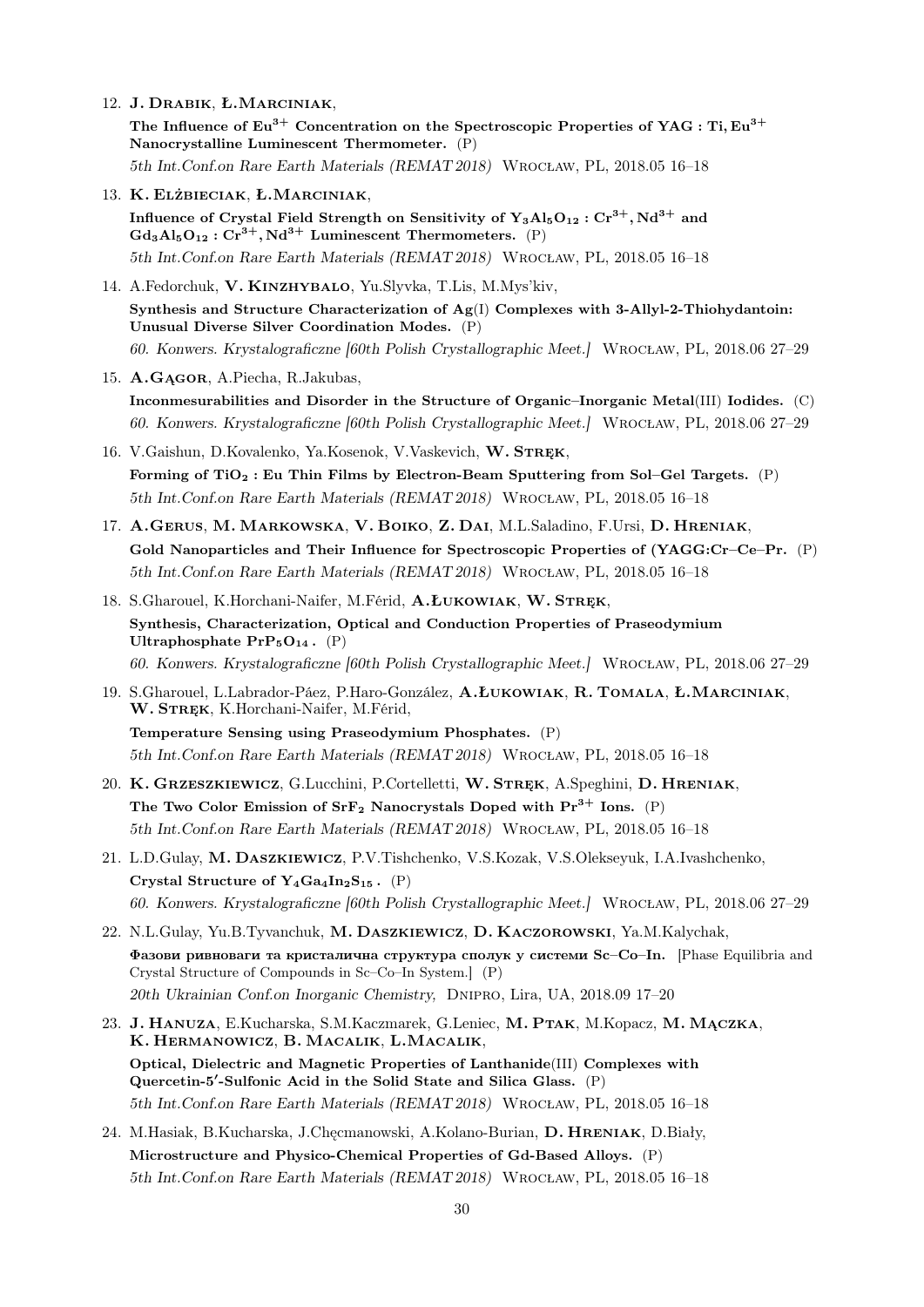- 25. A.Hilczer, E.Markiewicz, Sz.Łoś, Z.Tryvuła, K. Pasińska, A.Pietraszko, Doping-Induced Dielectric Relaxation Processes in Nanocrystalline  $Sr_{0.95}Nd_{0.05}Fe_{12}O_{19}$ Hexaferrites. (P) 60. Konwers. Krystalograficzne [60th Polish Crystallographic Meet.] Wrocław, PL, 2018.06 27–29
- 26. J. Hölsä, A.K.Kunti, Zhen Song, D. Hreniak, H.C.Swart, Persistent Luminescence of CaTiO<sub>3</sub> :  $R^{3+}$ . (P) 5th Int.Conf.on Rare Earth Materials (REMAT 2018) Wrocław, PL, 2018.05 16–18
- 27. J. Hölsä, M.Lastusaari, D. Hreniak, H.C.Swart, Energy Trapping Sites in Persistent Phosphors. (I) 5th Int.Conf.on Rare Earth Materials (REMAT 2018) Wrocław, PL, 2018.05 16–18
- 28. O.Ignatenko, A.Konovalova, A.Zhaludkevich, V.Goncharov, I.Azarko, V.Komar, W. STREK, Interaction of Some Rare-Earth Elements with Graphite under the Influence of High Pressures and Temperatures. (P) 5th Int.Conf.on Rare Earth Materials (REMAT 2018) Wrocław, PL, 2018.05 16–18
- 29. M.Ivanov, K.Shabanova, M.Bredol, U.Kynast, M.Lezhnina, R. Tomala, H.Kou, J.Li, Size-Dependent Phase Transformation and Luminescence of  $Eu^{3+}$ : Y<sub>2</sub>O<sub>3</sub> Nanoparticles. (C) 5th Int.Conf.on Rare Earth Materials (REMAT 2018) Wrocław, PL, 2018.05 16–18
- 30. J. Janczak, Solvotheramal Modification of Magnesium Phthalocyanine. (P) 60. Konwers. Krystalograficzne [60th Polish Crystallographic Meet.] Wrocław, PL, 2018.06 27–29
- 31. I.Jendoubi, A.Gągor, A.Ciupa, M. Ptak, M.F.Zid, Synthesis, Crystal Structure and Spectroscopic Properties of  $Tl_2Mn_2(MoO_4)_3$ . (P) 60. Konwers. Krystalograficzne [60th Polish Crystallographic Meet.] Wrocław, PL, 2018.06 27–29
- 32. S.A.Khakhomov, V.E.Gaishun, D.L.Kovalenko, A.V.Semchenko, V.V.Sidsky, W. STREK, D. Hreniak, A.Łukowiak, Synthesis of BiFeO<sub>3</sub>-Based  $RE/Me$  Doped Powders and Films by Sol–Gel Process. (P) 5th Int.Conf.on Rare Earth Materials (REMAT 2018) Wrocław, PL, 2018.05 16–18
- 33. Hoang Thi Khuyen, Nguyen Thanh Huong, Tran Thu Huong, Pham Thi Lien, Lam Thi Kieu Giang, Dinh Xuan Quyen, W. STREK, Le Quoc Minh, Multifunctional Nanocomposite of Europium(III) Complex for Bioimaging Diagnostic. (P) 5th Int.Conf.on Rare Earth Materials (REMAT 2018) Wrocław, PL, 2018.05 16–18
- 34. K. Knieć, Ł.Marciniak, Spectroscopic Properites of LaGaO<sub>3</sub> : V, Nd<sup>3+</sup> as a Potential Luminescent Thermometer. (P) 5th Int.Conf.on Rare Earth Materials (REMAT 2018) Wrocław, PL, 2018.05 16–18
- 35. A.Konovalova, O.Ignatenko, I.Azarko, A.Zhaludkevich, V.Goncharov, V.Komar, W. STREK, Interaction of Some Rare-Earth Elements in the C–Fe–RE System under the Influence of High Pressures and Temperatures. (P) 5th Int.Conf.on Rare Earth Materials (REMAT 2018) Wrocław, PL, 2018.05 16–18
- 36. A.Kotulska, E.Korzeniewski, S.Drobczyński, K.Prorok, A.BEDNARKIEWICZ, Luminescence Enhancement in Lanthanide- Doped Core–Shell Upconverting Nanoparticle Measured with Two Wavelengths Photoexcitation. (P) 5th Int.Conf.on Rare Earth Materials (REMAT 2018) Wrocław, PL, 2018.05 16–18
- 37. D.Kovalenko, M.V.Artemev, V.Vaskevich, V.Gaishun, A.Prudnikau, A.Antanovich, W.STREK, Synthesis and Luminescent Properties of Sol–Gel Films Doped with CdSe / CdS Quantum Dots. (P)

5th Int.Conf.on Rare Earth Materials (REMAT 2018) Wrocław, PL, 2018.05 16–18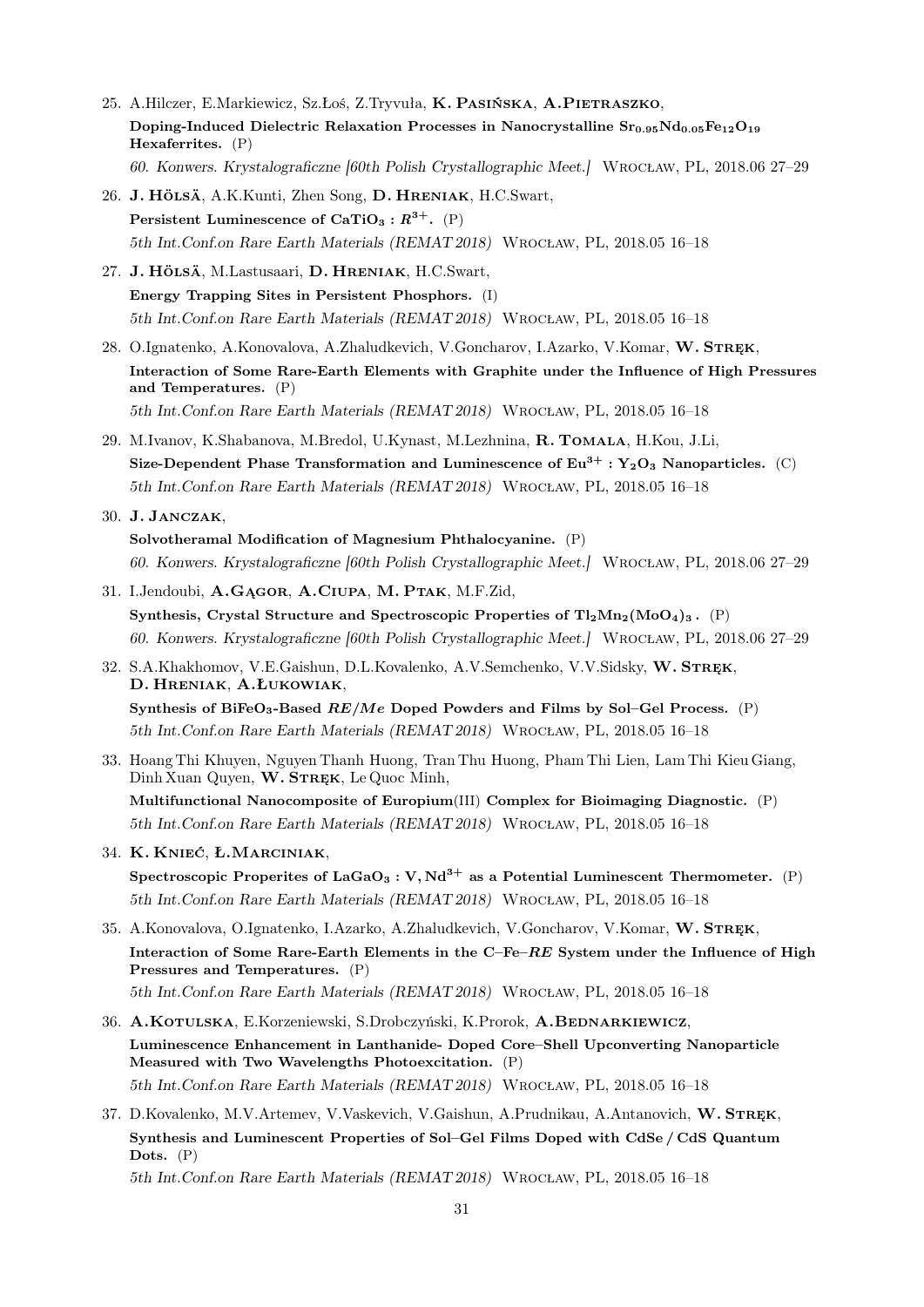- 38. D. Kowalska, E. Piskorska-Hommel, M.Wołcyrz, Modal Disorder in Rubidium Tungstoniobate  $RbNbWO<sub>6</sub>$  Confirmed by EXFAS. (C) 60. Konwers. Krystalograficzne [60th Polish Crystallographic Meet.] Wrocław, PL, 2018.06 27–29
- 39. A.Kozłowska, H.Węglarz, P.Gołębiewski, P. Dereń, Ceramic vs Ceramic-in-Glass Ce:YAG Phosphors for Laser-Driven White Light Sources. (P) 5th Int.Conf.on Rare Earth Materials (REMAT 2018) Wrocław, PL, 2018.05 16–18
- 40. J. Krawczyk, R. Lemański,

Przewodnictwo elektryczne wokół quasi-kwantowego punktu krytycznego w modelu FALICOVA–KIMBALLA. [Electrical Conductivity around the Quasi-Quantum Critical Point in the FALICOV–KIMBALL Model]. (C)

XXIII Minisymp. Fizyki Statystycznej [23rd Polish Mini-symp.on Statistical Physics] Częstochowa, PL, 2018.12 14

- 41. T.K.G.Lam, ł.Marciniak, K.K.Żur, M.T.Dinh, V.Nguyen, T.B.Nguyen, K.A.Tran, Q.M.Le, Zirconium Metal Organic Framework for Design of Tetragonal Rare-Earth-Doped Zirconia Nanoparticles. (P) 5th Int.Conf.on Rare Earth Materials (REMAT 2018) Wrocław, PL, 2018.05 16–18
- 42. K. Lemański, B. Bondzior, P.J. Dereń, Luminescent Properties of La<sub>1−x</sub>Gd<sub>x</sub>AlO<sub>3</sub> Nanocrystals Doped with Pr<sup>3+</sup> Ions. (P) 5th Int.Conf.on Rare Earth Materials (REMAT 2018) Wrocław, PL, 2018.05 16–18
- 43. K. Lenczewska, M.Hasiak, D. Hreniak,

Thermal Effects in the Bifunctional Luminomagnetic  $GdVO_4 : Bi^{3+}$ ,  $Nd^{3+}$  Phosphor. (P) 5th Int.Conf.on Rare Earth Materials (REMAT 2018) Wrocław, PL, 2018.05 16–18

44. K. Lenczewska, D.V.Karpinsky, D. Hreniak,

Effect of Low Temperature and High Magnetic Field on Energy Transfer Processes and Magnetic Properties in  $GdVO_4 : Bi^{3+}$ ,  $Yb^{3+}$  System. (P)

5th Int.Conf.on Rare Earth Materials (REMAT 2018) Wrocław, PL, 2018.05 16–18

45. M.Leśniak, R.Jadach, J.Zmojda, M.Kochanowicz, P.Miluski, M.Sołtys, J.Pisarska, W.A.Pisarski, A.Łukowiak, M.Sitarz, D.Dorosz, M.Ferrari, G.Righini,

Optical and Structural Properties of RE Doped Barium–Gallo–Germanate Glasses. (I) 5th Int.Conf.on Rare Earth Materials (REMAT 2018) Wrocław, PL, 2018.05 16–18

46. M. ŁUKASZEWICZ, W. STREK,

Yb-Doped YAG Nanocrystals: Study of Origins of White Light Generation and Photoconductance under Infrared Laser Excitation. (P)

5th Int.Conf.on Rare Earth Materials (REMAT 2018) Wrocław, PL, 2018.05 16–18

47. A.Łukowiak, R. Tomala, A.Hojenska, W. Stręk, S.A.Bilmes, S.J.L.Ribeiro, J.Rodriguez, L.Zur, M.Ferrari,

Urban Mining: A New Lanthanides Sources from e-Waste. (C) 5th Int.Conf.on Rare Earth Materials (REMAT 2018) Wrocław, PL, 2018.05 16–18

- 48. M. ŁYSIEŃ, F.Granek, K.Fiączyk, M.Zięba, W. STREK, Synthesis and Luminescence of  $Eu^{3+}$  and Tb<sup>3+</sup> Doped Nanocrystalline TiO<sub>2</sub> for Inks preparation in Nanoprinting Process. (P) 5th Int.Conf.on Rare Earth Materials (REMAT 2018) Wrocław, PL, 2018.05 16–18
- 49. B. Macalik, R.A.Kowalski, R.Lisiecki, W. Ryba-Romanowski, Luminescence Phenomena Induced by Femtosecond Light Pulses in LiTaO<sub>3</sub> :  $Pr^{3+}$  Single Crystal. (P) 5th Int.Conf.on Rare Earth Materials (REMAT 2018) Wrocław, PL, 2018.05 16–18

32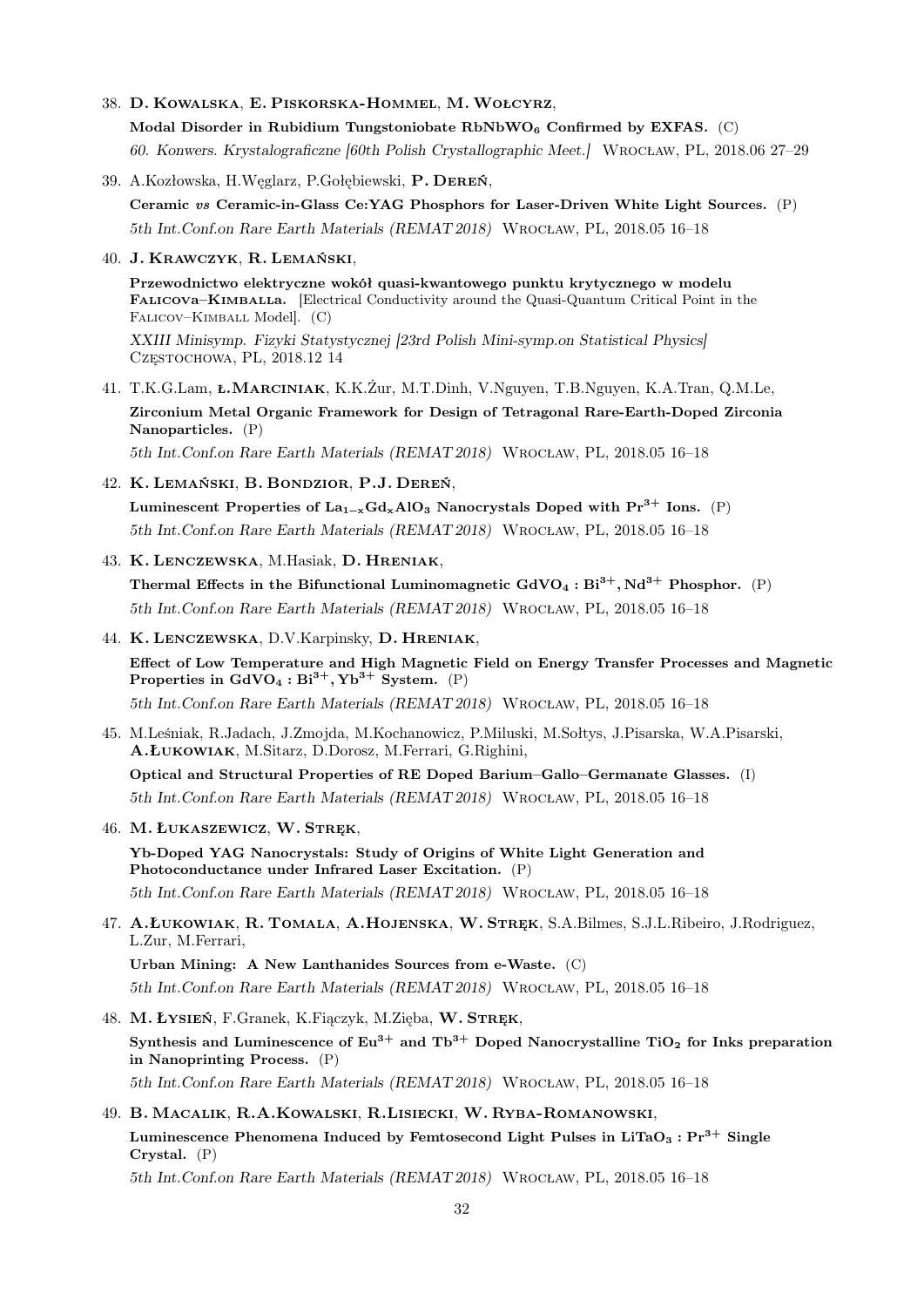- 50. T.L.Mai, V.H. Tran,
	- DFT Study of Electronic Structure Properties of  $SrAFe<sub>4</sub>As<sub>4</sub>$  ( $A = Rb$  and Cs) Superconductors. (C)

II Symp. Obliczeniowych Metod ab initio [2nd Polish Symp.on ab initio Calculation Methods] Cracow, PL, 2018.03 12–13

51. A.A.L.Marins, P.C.M.Cruz, R.V.Rodrigues, Ł.MARCINIAK, E.J.B.Muri, W. STREK, M.B.J.G. de Freitas,

Chemical Synthesis and Photoluminescence Properties of  $Pr<sup>3+</sup>$  Salt Recycled from Spent Ni−MH Batteries. (P)

5th Int.Conf.on Rare Earth Materials (REMAT 2018) Wrocław, PL, 2018.05 16–18

- 52. Ł.Marciniak, A.Bednarkiewicz, Enhencement of Relative Sensitivity of  $\text{YVO}_4 : \text{Nd}^{3+}$ ,  $\text{Yb}^{3+}$  Nanocrystalline Luminescent Thermometers through Host Sensitization> (P) 5th Int.Conf.on Rare Earth Materials (REMAT 2018) Wrocław, PL, 2018.05 16–18
- 53. M. Markowska, V. Boiko, Z. Dai, J. Hölsä, D. Hreniak, Low-Temperature Optical Properties of Storage Nanophosphors Based on YAGG :  $Cr^{3+}$ Co-doped with  $R^{3+}$  Ions. (P) 5th Int.Conf.on Rare Earth Materials (REMAT 2018) Wrocław, PL, 2018.05 16–18
- 54. V.V. Medviediev, M. Daszkiewicz,

Crystal Structure and Topology of Hydrogen Bonds of 2Me–5NA Salts. (P) 60. Konwers. Krystalograficzne [60th Polish Crystallographic Meet.] Wrocław, PL, 2018.06 27–29

- 55. N. Miniajluk, B. Bondzior, P.J. Dereń, Spectroscopic Properties of  $Eu^{3+}$ -Doped  $Ba_2MgWO_6$  and  $La_2MgTiO_6$  Double Perovskite. (P) 5th Int.Conf.on Rare Earth Materials (REMAT 2018) Wrocław, PL, 2018.05 16–18
- 56. M.Moskwa, G.Bator, W.Medycki, J. Baran, Struktura i właściwości fizykochemiczne hybrydy organiczno–nieorganicznej na bazie kationu piperazynowego. [???] (P) 60. Konwers. Krystalograficzne [60th Polish Crystallographic Meet.] Wrocław, PL, 2018.06 27–29
- 57. R.C.S.Oliveira, G.B.C.Bunicenha, F.Gazel, E.J.B.Muri, A.A.L.Marins, R.V.Rodrigues, J.R.Matos, Ł.Marciniak, W. Stręk,

Synthesis and Photoluminescent Properties Correlation with Annealing Temperatures of  $Gd_2O_3:Eu^{3+}$  Phosphors. (P)

5th Int.Conf.on Rare Earth Materials (REMAT 2018) Wrocław, PL, 2018.05 16–18

58. K.Orekhova, M.Zamoryanskaya, R. Tomala, D. Hreniak, W. Stręk, Yu.Kopylov, A.Kudryavtsev,

Electron Microscopy Study of YAG : Nd Optical Ceramics with Different Grain Size. (P) 5th Int.Conf.on Rare Earth Materials (REMAT 2018) Wrocław, PL, 2018.05 16–18

- 59. A.Pilch-Wróbel, J.Zasada, M.Birski, A.Bednarkiewicz,  $Ce^{3+}$  as a Tool to Modulate the Luminescent Properties of NaYF<sub>4</sub> : Vb<sup>3+</sup>, Ho<sup>3+</sup>. (P) 5th Int.Conf.on Rare Earth Materials (REMAT 2018) Wrocław, PL, 2018.05 16–18
- 60. E.N.Poddenezhny, A.A.Boiko, O.V.Davydova, N.E.Dobryshevskaya, W. Stręk, R. Tomala, Synthesis of Nanostructured Yttrium Aluminum Garnet Powders Co-activated with Cerium and Europium Ions by the Combustion Method. (P) 5th Int.Conf.on Rare Earth Materials (REMAT 2018) Wrocław, PL, 2018.05 16–18
- 61. K.Prorok, A.Kowalczyk, A.BEDNARKIEWICZ,

Synthesis and Properties of Silica Microspheres Encapsulating Fluorescent Nanoparticles. (P) 5th Int.Conf.on Rare Earth Materials (REMAT 2018) Wrocław, PL, 2018.05 16–18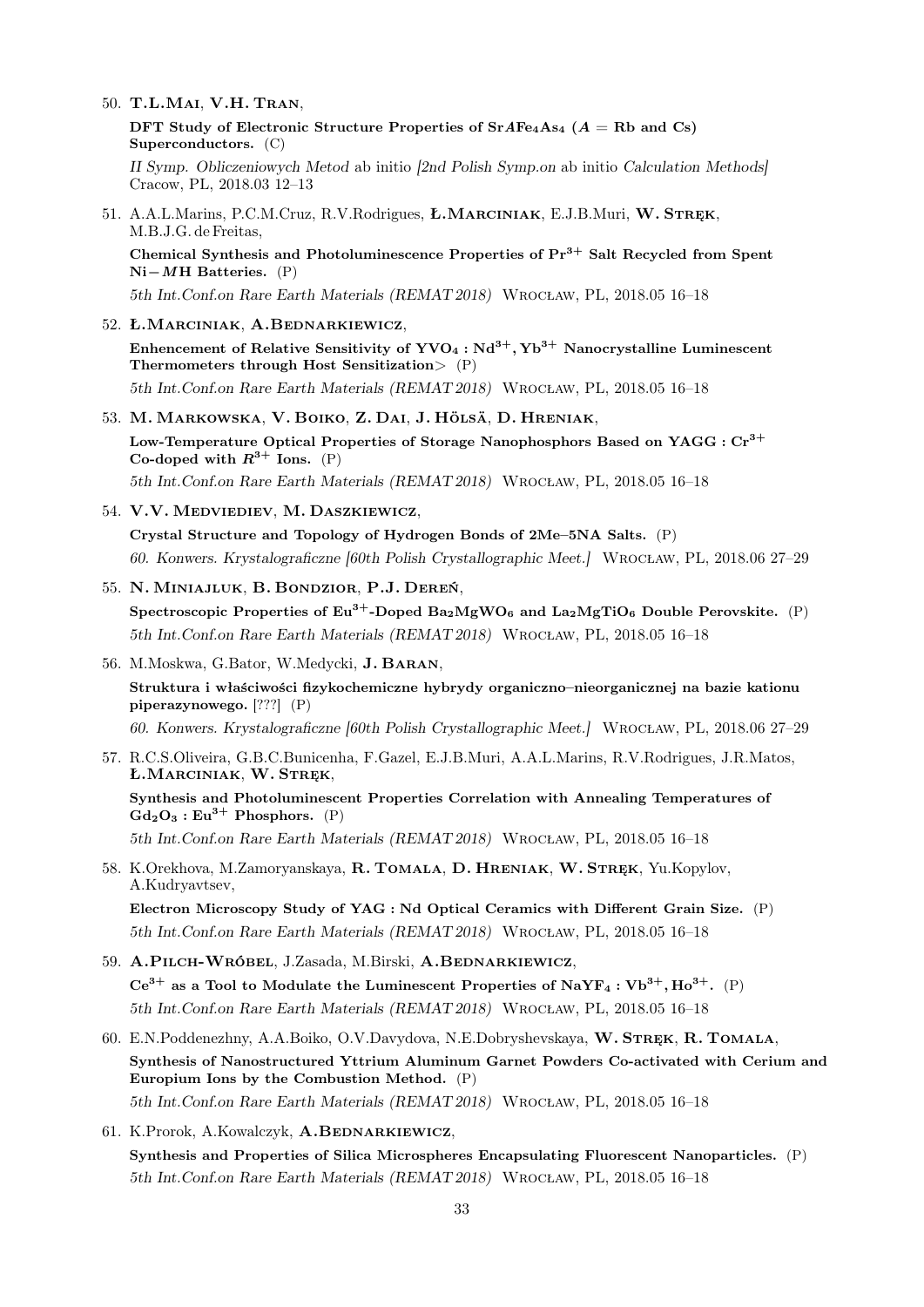62. P. Rejnhardt, M. Daszkiewicz,

Crystal Structures of (S)-2-Amino-3-Guanidinopropanoic Acid Salts. (P)

60. Konwers. Krystalograficzne [60th Polish Crystallographic Meet.] Wrocław, PL, 2018.06 27–29

63. R.V.Rodrigues, Ł.MARCINIAK, L.U.Khan, A.A.L.Marins, R. TOMALA, J.R.Matos, W. STREK, E.J.B.Muri,

Photoluminescence Properties and Thermal Investigation by TG-MS of  $RE(DAS)_{3} \cdot xH_{2}O$ ,  $[RE = \text{Eu}^{3+}, \text{Tb}^{3+}].$  (P)

5th Int.Conf.on Rare Earth Materials (REMAT 2018) Wrocław, PL, 2018.05 16–18

## 64. A.S.Rusykin, D.Kovalenko, V.Gaishun, V.Vaskevich, M.I.Moskvichyov, V.A.Cherchuk, W. STREK, Synthesis Functional Nanostructured TiO<sub>2</sub> Films Doped [with] Ce and Ag by Sol-Gel

Method. (P)

5th Int.Conf.on Rare Earth Materials (REMAT 2018) Wrocław, PL, 2018.05 16–18

65. P. Ruszała, M. Samsel-Czekała, M.J.Winiarski, A.Hackemer, T. Romanova, D. Kaczorowski,

Quasi-2D FERMI Surface and DIRAC Fermions vs Anomalous Transport Properties in LaZn<sub>1 $-x$ </sub>Bi<sub>2</sub> Systems : DFT Calculations and Experiment. (C)

II Symp. Obliczeniowych Metod ab initio [2nd Polish Symp.on ab initio Calculation Methods] Cracow, PL, 2018.03 12–13

66. M. Sahakyan, V.H. Tran,

Electronic Structure Calculations of Noncentrosymmetric Th<sub>7</sub>T<sub>3</sub> (T = Fe, Co, Ni, Rh, Ir, Os) Superconductors. (C)

II Symp. Obliczeniowych Metod ab initio [2nd Polish Symp.on ab initio Calculation Methods] Cracow, PL, 2018.03 12–13

67. M. Samsel-Czekała,

The Electronic Structure of the Caged  $UTE_2Al_{10}$  Systems with  $TE = Fe$ , Ru, Os, Exhibiting a Dual Nature of 5f-Electrons and Anomalous Rattling. (P)

Int.Worksh.on Dual Nature of f-Electrons (IWDN 2018)Ť Wrocław, PL, 2018.07 09–13

68. A.V.Semchenko, V.V.Sidsky, W. Stręk, D. Hreniak, M. Stefański, V.A.Solodukha, A.N.Pyatilitski, N.S.Kovalchuk,

Synthesis of  $Y_2O_3 : Eu^{3+}$  Nanophosphors by Sol–Gel Process. (P)

5th Int.Conf.on Rare Earth Materials (REMAT 2018) Wrocław, PL, 2018.05 16–18

69. A.V.Semchenko, V.V.Sidsky, V.B.Zalesskiy, V.V.Malyutina-Bronskaya, N.D.Monarhovich, E.V.Lutsenko, A.G.Vanilovich, M.V.Rzheutski, W. STREK,

RE-Doped Scintillators Synthesized by Sol–Gel Method for Ionizing Radiation Detectors. (P)

5th Int.Conf.on Rare Earth Materials (REMAT 2018) Wrocław, PL, 2018.05 16–18

70. V.V.Sidsky, A.V.Semchenko, V.B.Zalesskiy, V.V.Malyutina-Bronskaya, V.A.Solodukha, A.N.Pyatlitski, N.S.Kovalchuk, W. STRĘK,

Hterostructures Based on  $\mathbb{Z}nO / Me : RE$  Sol-Gel Film. (P) 5th Int.Conf.on Rare Earth Materials (REMAT 2018) Wrocław, PL, 2018.05 16–18

71. Yu.Slyvka, V. Kinzhybalo, O.Hordiichuk, T.Lis, I.Kityk, M.Mys'kiv, Copper $(I)$  and Silver $(I)$   $\pi$ -Complexes with Allyl Derivatives of Azoles: Synthetic Routes and Some Features of Their Crystal Engineering. (C) 60. Konwers. Krystalograficzne [60th Polish Crystallographic Meet.] Wrocław, PL, 2018.06 27–29

72. P. Sobierajska, R.J.Wiglusz,

STOKES and Anti-STOKES Luminescence in Nanostructured Fluorapatite Co-doped with  $Yb^{3+}$ and  $Tb^{3+}$  Ions – Promising Material for Theranostic Application. (P)

5th Int.Conf.on Rare Earth Materials (REMAT 2018) Wrocław, PL, 2018.05 16–18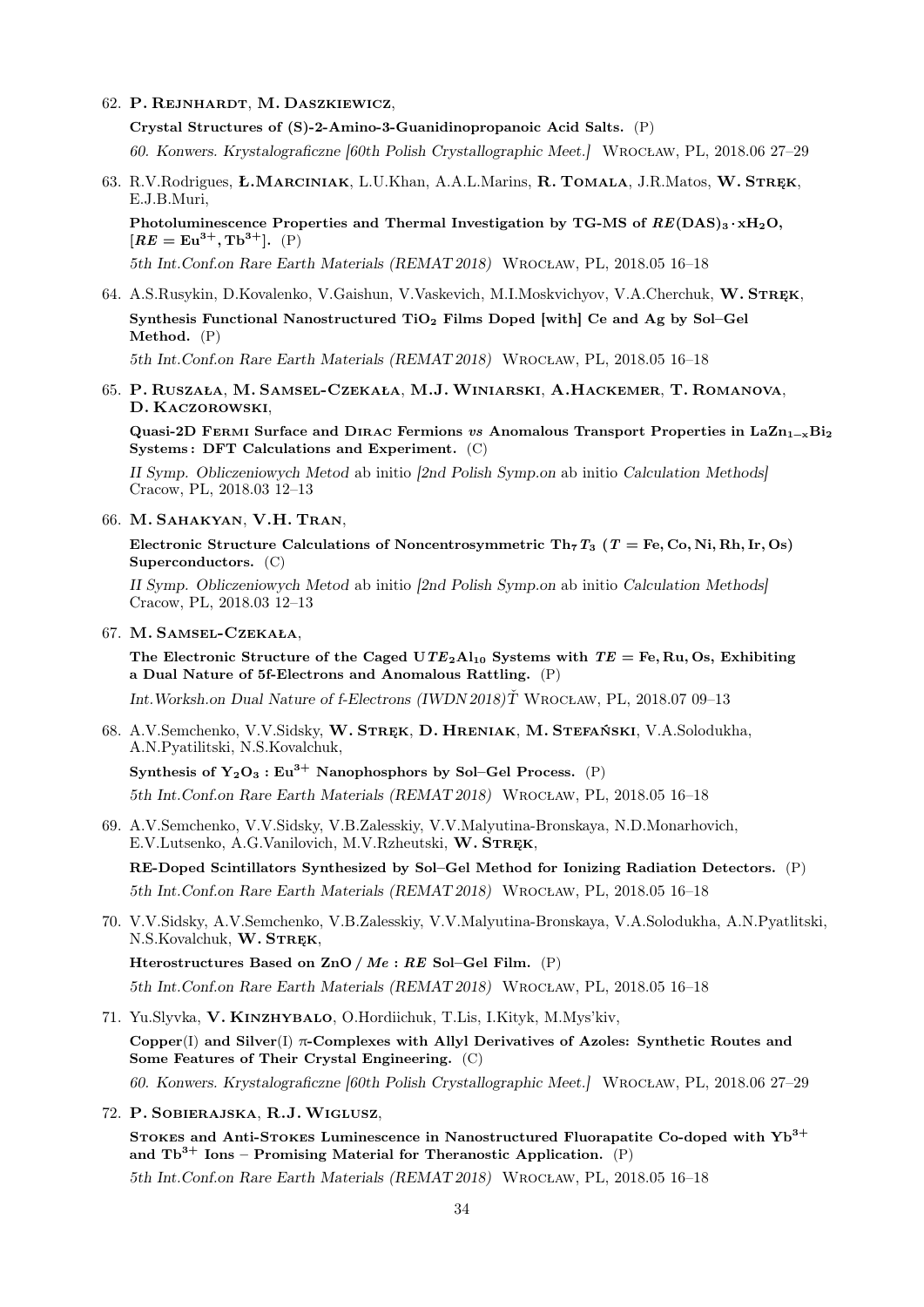- 73. P. Solarz, R.M. Kowalski, R. Lisiecki, P. Głuchowski, B. Macalik, T. Niedźwiedzki, W. Ryba-Romanowski, M.Głowacki, W.Drozdowski, M.Berkowski, Growth and Spectroscopy of  $Ga_3Ga_2Al_2_{12}$  (GGAG) Single Crystal Doped with Terbium. (P) 5th Int.Conf.on Rare Earth Materials (REMAT 2018) Wrocław, PL, 2018.05 16–18
- 74. D. Stefańska, P.J. Dereń,

A Simple Way to Determine the Energy Band Gap and Localization of Lanthanides. (P) 5th Int.Conf.on Rare Earth Materials (REMAT 2018) Wrocław, PL, 2018.05 16–18

75. M. Stefanśki, D. Hreniak, W. Stręk,Ş

Comparison of Optical Properties of Anti-STOKES White Emission Generated from  $Sr_2CeO_4$ Prepared with Solid State and Citric Gel Techniqu. (P) 5th Int.Conf.on Rare Earth Materials (REMAT 2018) Wrocław, PL, 2018.05 16–18

76. S.Stręk, K.Grabas, A.Pawełczyk, A.Hojeńska, E.Szełęg, W.Stręk, Utilization of Rare Earth from Mongolian Ore. (C) 5th Int.Conf.on Rare Earth Materials (REMAT 2018) Wrocław, PL, 2018.05 16–18

77. A.Strzęp,

Investigation of Spectroscopic Properties of Er Doped Antimonate–Phosphate Glasses. (P) 5th Int.Conf.on Rare Earth Materials (REMAT 2018) Wrocław, PL, 2018.05 16–18

- 78. K. Synoradzki, P.Nowotny, M.Falkowski, P.Skokowski, T.Toliński, Magnetocaloric Effects in Gd Based Alloys and Composites. (I) 5th Int.Conf.on Rare Earth Materials (REMAT 2018) Wrocław, PL, 2018.05 16–18
- 79. D.Sztolberg, B.Brzostowski, A.Drzewiecki, P.J. Dereń, D. Stefańska, Spectroscopic and Paramegnetic Studies of LaAlO<sub>3</sub> Nanocrystals Doped with  $V^{4+}$  and  $Mn^{4+}$ . (P) 5th Int.Conf.on Rare Earth Materials (REMAT 2018) Wrocław, PL, 2018.05 16–18
- 80. S. Targońska, R.J.Wiglusz,

A New Approach in Synthesis and Characterization of Silicon-Substitution Hydroxyapatite Nanopowders Doped with Europium Ions. (P) 5th Int.Conf.on Rare Earth Materials (REMAT 2018) Wrocław, PL, 2018.05 16–18

- 
- 81. R. Tomala, D. Hreniak, W. Stręk, Determining of Temperature of Laser Induced White Emission Generation on  $Y_2Si_2O_7$ : Nd<sup>3+</sup> Nanocrystals. (P) 5th Int.Conf.on Rare Earth Materials (REMAT 2018) Wrocław, PL, 2018.05 16–18
- 82. P.E. Tomaszewski,

Nowy model ujemnej ściśliwości objętościowej. [???] (P) 60. Konwers. Krystalograficzne [60th Polish Crystallographic Meet.] Wrocław, PL, 2018.06 27–29

83. V.H. Tran, N.T. Quynh Hoa,

DFT Studies of Electronic Structure and Non-linear Optical Properties in B- and Si-Substituted  $\alpha$ -GeO<sub>2</sub>. (C)

II Symp. Obliczeniowych Metod ab initio [2nd Polish Symp.on ab initio Calculation Methods] Cracow, PL, 2018.03 12–13

84. T.N.L.Tran, C.Meroni, D.Massella, L.Zur, A.Chiasera, A.Chiappini, Y.G.Boucher, A.Vaccari, V.Piccolo, S.Varas, C.Armellini, A.Carpentiero, D.Zonta, B.Boulard, D.Dorosz, B.Rossi, A.Łukowiak, R.Ramponi, G.C.Righini, M.Ferrari,

Light Management in Glass Photonics: Structures and Applications. (I) 5th Int.Conf.on Rare Earth Materials (REMAT 2018) Wrocław, PL, 2018.05 16–18